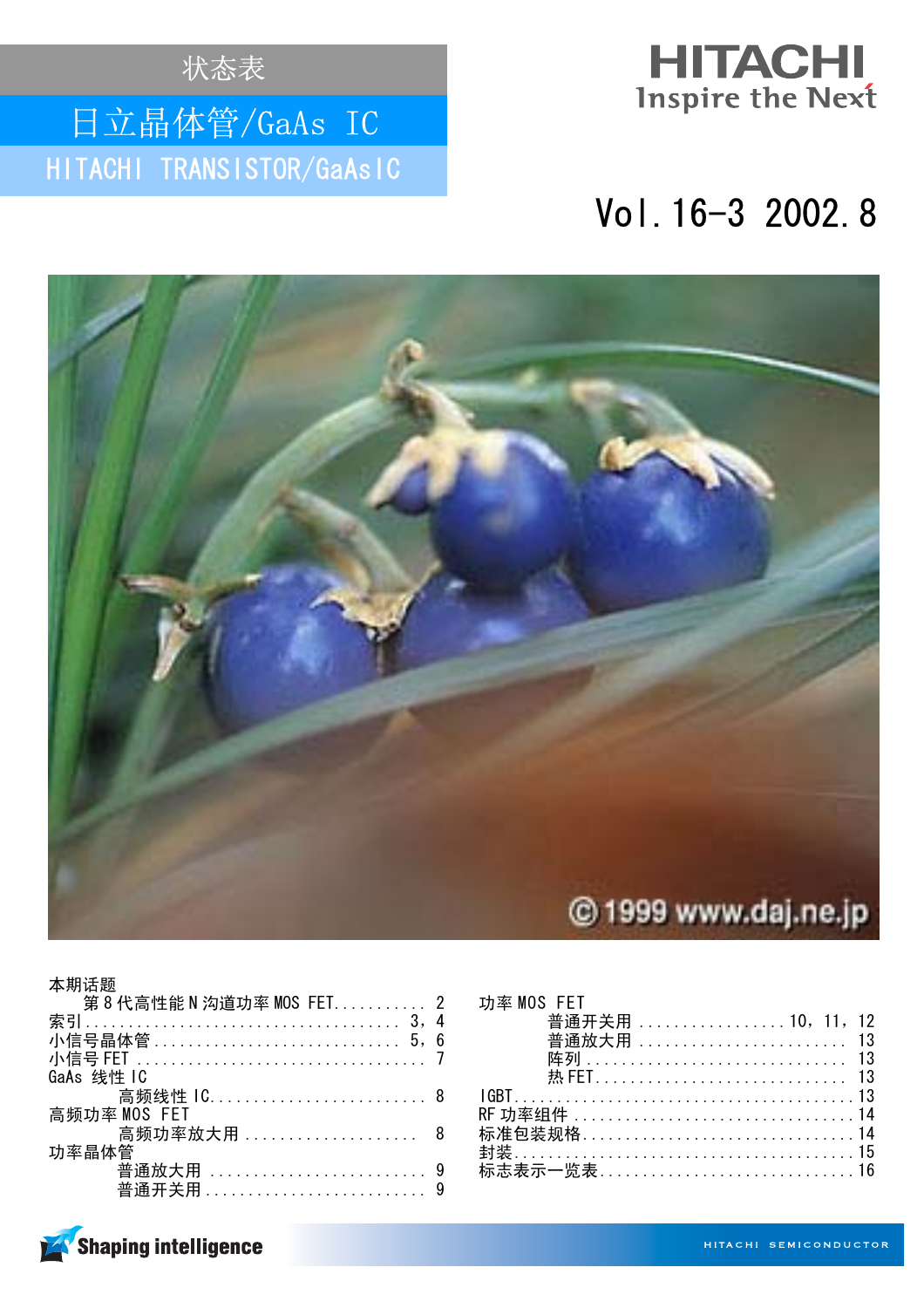

#### 特 点

●在低电压驱动,是超低导通电阻。

 $HAT2164H$  4.5 V RDS(on) = 3.0 mohm (typ)

●高速开关 = 低Qgd

 $HAT2165H$  4.5 V RDS(on) = 3.6 mohm (typ)  $Qgd = 5.6$  nC (typ)

- ●小、薄型、低热阻封装LFPAK
- ●雪崩保证 (Avalanche rated)

#### 优 点

主要电特性

●实现了电源的小、薄型化和高效率化。





LFPAK

1, 2, 3 Source 4 Gate **Drain** 

 $\breve{\mathbf{s}}$ 

| -----           |             |                |                 |                 |                      |        |                     |      | LII AIV |      |                          |           | G | Drain                         |
|-----------------|-------------|----------------|-----------------|-----------------|----------------------|--------|---------------------|------|---------|------|--------------------------|-----------|---|-------------------------------|
|                 |             | Maximum Rating |                 |                 |                      |        | $RDS(on)(m \Omega)$ |      |         |      |                          | Schedule  |   |                               |
| Type No.        | <b>VDSS</b> | <b>VGSS</b>    | ID              | Pch             | $V_{GS} = 4.5V (7V)$ |        | $V_{GS} = 10V$      |      | Qgd     | Qg   |                          |           |   |                               |
|                 | (V)         | (V)            | (A)             | (W)             | typ                  | max    | typ                 | max  | (nc)    | (nc) | WS                       | <b>MP</b> |   | Note                          |
| <b>HAT2159H</b> |             |                | 55              | 30              | 3.4                  | 4.9    | 2.4                 | 3.0  | 5.6     | 35   | ОK                       | 10/'02    |   | $Qg = V_{GS} = 5V$            |
| <b>HAT2160H</b> |             |                | 60              | 30              | 2.8                  | 4.1    | 2.1                 | 2.6  | 10      | 54   | OK                       | 10/'02    |   | $Qg = V_{GS} = 5V$            |
| <b>HAT2161H</b> | 20          |                | 50              | 25              | 3.9                  | 5.7    | 2.7                 | 3.4  | 5.0     | 30   | 10/'02                   | 10/'02    |   | $Qg = V_{GS} = 5V$            |
| <b>HAT2162H</b> |             |                | 40              | 20              | 5.9                  | 8.6    | 4.0                 | 5.0  | 3.1     | 19   | OK                       | 10/'02    |   | $\overline{Qg} = V_{GS} = 5V$ |
| <b>HAT2163H</b> |             |                | 30              | 15              | 8.6                  | 12.5   | 5.7                 | 7.1  | 2.0     | 12   | OK                       | 10/02     |   | $Qg = V_{GS} = 5V$            |
| <b>HAT2164H</b> |             |                | 60              | 30              | 3.0                  | 4.4    | 2.5                 | 3.1  | 15      | 60   | OK                       | 10/'02    |   | $Qg = V_{GS} = 5V$            |
| <b>HAT2165H</b> |             |                | 55              | 30              | 3.6                  | 5.3    | 2.6                 | 3.3  | 5.6     | 35   | OK                       | 10/'02    |   | $\overline{Qg} = V_{GS} = 5V$ |
| <b>HAT2166H</b> | 30          | ±20            | 45              | 25              | 4.2                  | 6.1    | 3.0                 | 3.8  | 5.0     | 30   | OK                       | 10/'02    |   | $Qq = V_{GS} = 5V$            |
| <b>HAT2167H</b> |             |                | 40              | 20              | 6.4                  | 9.3    | 4.4                 | 5.5  | 3.1     | 19   | OK                       | 10/'02    |   | $\overline{Qq} = V_{GS} = 5V$ |
| <b>HAT2168H</b> |             |                | 30              | 15              | 9.3                  | 13.5   | 6.3                 | 7.9  | 2.0     | 12   | OK                       | 10/02     |   | $Qg = V_{GS} = 5V$            |
| <b>HAT2169H</b> |             |                | 50              | $\overline{30}$ | (3.8)                | (5.2)  | 3.4                 | 4.3  | 12      | 97   | 9/02                     | 12/'02    |   | $Qg = V_{GS} = 10V$           |
| <b>HAT2170H</b> | 40          |                | 45              | 30              | (5.1)                | (6.9)  | 4.5                 | 5.6  | 6.8     | 62   | 9/02                     | 12/'02    |   | $Qg = V_{GS} = 10V$           |
| <b>HAT2171H</b> |             |                | 40              | 25              | (6.1)                | (8.3)  | 5.4                 | 6.8  | 6.0     | 52   | 9/02                     | 12/'02    |   | $Qg = V_{GS} = 10V$           |
| <b>HAT2172H</b> |             |                | 30              | 20              | (8.9)                | (12.0) | 7.8                 | 9.8  | 4.0     | 32   | 9/02                     | 12/'02    |   | $Qg = V_{GS} = 10V$           |
| <b>HAT2173H</b> |             |                | 25              | 30              | (16.3)               | (24)   | 14.2                | 17.8 | 14.5    | 78   | OK                       | 11/'02    |   | $Qg = V_{GS} = 10V$           |
| <b>HAT2174H</b> | 100         | ±20            | $\overline{20}$ | 25              | (30)                 | (43)   | 26                  | 32.5 | 7.5     | 40   | $\overline{\textsf{OK}}$ | 11/02     |   | $Qg = V_{GS} = 10V$           |
| <b>HAT2175H</b> |             |                | 15              | 20              | (46)                 | (67)   | 40                  | 50   | 5.0     | 28   | ОΚ                       | 11/02     |   | $Qq = V_{GS} = 10V$           |

————————————————————<br>由于产品在开发中,有未事先通知而变更规格的情况。

Schedule: month /year





产品信息: http//semiconductor.hitachi.com.hk/chi/home/index.htm

### 最新的Data Sheet请参阅上述网页。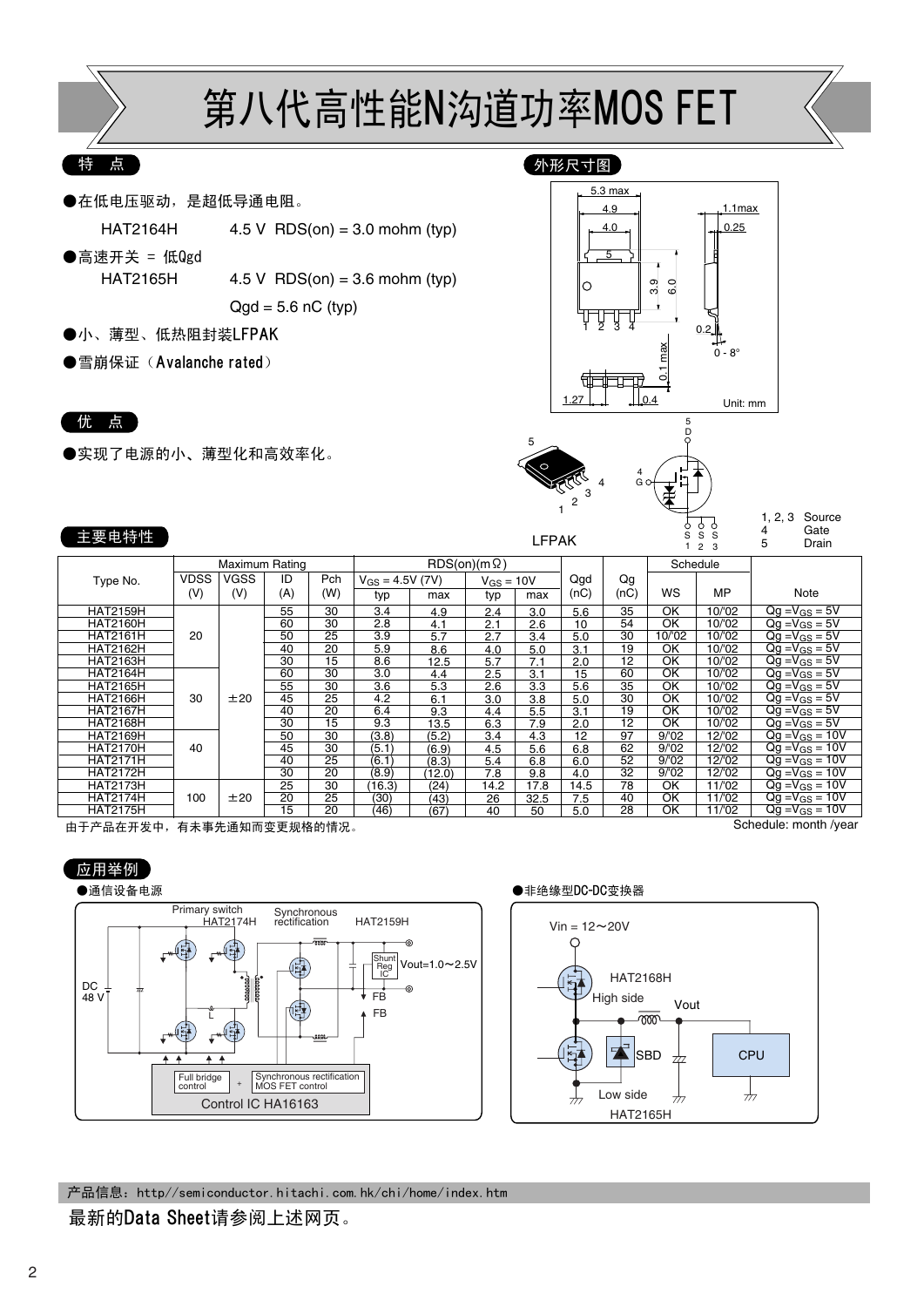## INDEX

| 2SA series  |                 |                | ■2SC series |                 |                 | ■2SC series |                 |                  | 2SH series  |                           |                  | 2SK series |                 |                  | 2SK series |                  |                |
|-------------|-----------------|----------------|-------------|-----------------|-----------------|-------------|-----------------|------------------|-------------|---------------------------|------------------|------------|-----------------|------------------|------------|------------------|----------------|
| Type No.    | Package code    | P              | Type No.    | Package code    | $\mathsf{P}$    | Type No.    | Package code    | $\mathsf{P}$     | Type No.    | Package code              | P                | Type No.   | Package code    | P                | Type No.   | Package code     | P              |
| 673         | TO-92           | 5              | 1775        | TO-92           | 5               | 5137        | <b>SMPAK</b>    | 6                | 17          | <b>TO-220AB</b>           | 13               | 214        | <b>TO-220AB</b> | 13               | 1623       | <b>LDPAK</b>     | 11             |
| 673A        | TO-92           | 5              | 1775A       | TO-92           | $\,$ 5 $\,$     | 5139        | <b>SMPAK</b>    | 6                | 18          | <b>TO-220AB</b>           | 13               | 215        | <b>TO-220AB</b> | 13               | 1626       | <b>TO-220FM</b>  | 11             |
| 673A(K)     | TO-92           | 6              | 1881(K)     | <b>TO-220AB</b> | 9               | 5218        | <b>MPAK</b>     | 6                | 19          | <b>TO-220AB</b>           | 13               | 216        | <b>TO-220AB</b> | 13               | 1627       | <b>TO-220FM</b>  | 11             |
|             |                 |                |             |                 |                 |             |                 |                  |             |                           |                  |            |                 |                  |            |                  |                |
| 778(K)      | TO-92           | 6              | 1890        | TO-92           | $\overline{5}$  | 5247        | <b>SMPAK</b>    | 6                | 20          | TO-3P                     | 13               | 217        | <b>MPAK</b>     | $\boldsymbol{7}$ | 1628       | TO-3PL           | 12             |
| 778A(K)     | TO-92           | 6              | 1890A       | TO-92           | 5               | 5273        | <b>TO-220AB</b> | 9                | 21          | TO-3P                     | 13               | 359        | TO-92           | $\overline{7}$   | 629        | TO-3PL           | 12             |
| 836         | TO-92           | 5              | 1906        | TO-92           | 6               | 5543        | <b>MFPAK</b>    | 6                | 22          | TO-3PI                    | 13               | 360        | <b>MPAK</b>     | $\overline{7}$   | 636        | LDPAK            | 11             |
| 844         | TO-92           | 5              | 1907        | TO-92           | $\,6\,$         | 5544        | <b>MFPAK</b>    | $\,6\,$          | 26          | TO-220AB                  | 13               | 435        | TO-92           | $\boldsymbol{7}$ | 1637       | <b>TO-220FM</b>  | 11             |
| 872A        | TO-92           | 5              | 1921        | TO-92MOD        | $\overline{5}$  | 5545        | MPAK-4          | 6                | 27          | <b>TO-220AB</b>           | 13               | 439        | <b>SPAK</b>     | $\overline{7}$   | 1647       | <b>LDPAK</b>     | 11             |
| 893         | TO-92           | 5              | 2308        | TO-92           | 5               | 5554        | <b>MFPAK</b>    | 6                | 28          | <b>TO-220AB</b>           | 13               | 494        | <b>SPAK</b>     | $\overline{7}$   | 1666       | TO-3PFM          | 12             |
| 893A        | TO-92           | 5              | 2309        | TO-92           | 5               | 5555        | <b>MFPAK</b>    | 6                | 29          | <b>TO-220AB</b>           | 13               | 740        | <b>TO-220AB</b> | 10               | 667        | <b>TO-220AB</b>  | 10             |
| 1029        | TO-92           | 5              | 2310        | TO-92           | 5               | 5593        | CMPAK-4         | 6                | 30          | TO-3P                     | 13               | 975        | <b>TO-92M</b>   | 10               | 1668       | <b>TO-220FM</b>  | 11             |
| 1030        | TO-92           | 5              | 2396        | TO-92           | $\,$ 5 $\,$     | 5594        | CMPAK-4         | 6                | 31          | TO-3P                     | 13               | 1056       | TO-3P           | 13               | 1669       | TO-3P            | 11             |
|             | <b>MPAK</b>     | 5              | 2462        | <b>MPAK</b>     | $\overline{5}$  |             | CMPAK-4         | 6                | ■2SJ series |                           |                  | 1057       | TO-3P           | 13               |            | TO-3PFM          | 12             |
| 1052        |                 |                |             |                 |                 | 5623        |                 |                  |             |                           |                  |            |                 |                  | 1670       |                  |                |
| 1082        | TO-92           | 5              | 2463        | <b>MPAK</b>     | $\overline{5}$  | 5624        | CMPAK-4         | 6                | Type No.    | Package code              | $\mathsf{P}$     | 1058       | TO-3P           | 13               | 1671       | TO-3P            | 11             |
| 1084        | TO-92           | 5              | 2471        | TO-92           | 6               | 5628        | <b>MFPAK</b>    | 6                | 76          | <b>TO-220AB</b>           | 13               | 1070       | <b>MPAK</b>     | $\overline{7}$   | 1697       | <b>UPAK</b>      | 10             |
| 1085        | TO-92           | 5              | 2512        | TO-92           | 6               | 5629        | <b>SMPAK</b>    | 6                | 77          | <b>TO-220AB</b>           | 13               | 1151       | <b>DPAK</b>     | 10               | 1698       | <b>UPAK</b>      | 10             |
| 1121        | <b>MPAK</b>     | 5              | 2543        | TO-92           | $\,$ 5 $\,$     | 5631        | <b>UPAK</b>     | $\,6\,$          | 78          | TO-220AB                  | 13               | 1152       | <b>DPAK</b>     | 10               | 1761       | <b>TO-220AB</b>  | $10$           |
| 1122        | <b>MPAK</b>     | 5              | 2544        | TO-92           | $\overline{5}$  | 5700        | <b>MFPAK</b>    | 6                | 79          | <b>TO-220AB</b>           | 13               | 1153       | <b>TO-220AB</b> | 10               | 1762       | <b>TO-220FM</b>  | 11             |
| 1171        | <b>MPAK</b>     | 5              | 2545        | TO-92           | 5               | 5702        | <b>MFPAK</b>    | 6                | 130         | <b>DPAK</b>               | 10               | 1154       | TO-220AB        | 10               | 1764       | <b>UPAK</b>      | $10$           |
| 1188        | TO-92           | 5              | 2546        | TO-92           | 5               | 5757        | <b>MFPAK</b>    | 6                | 160         | TO-3P                     | 13               | 1155       | <b>TO-220AB</b> | 10               | 1772       | <b>UPAK</b>      | 10             |
| 1190        | TO-92           | 5              | 2547        | TO-92           | 5               | 5758        | <b>MFPAK</b>    | 6                | 161         | TO-3P                     | 13               | 1156       | <b>TO-220AB</b> | 10               | 1773       | TO-3P            | 11             |
| 1191        | TO-92           | 5              | 2610        | TO-92MOD        | $\,$ 5 $\,$     | 5772        | <b>MPAK</b>     | 6                | 162         | TO-3P                     | 13               | 1157       | TO-220AB        | 10               | 1775       | TO-3PFM          | 12             |
| 1193(K)     | TO-92MOD        | 6              | 2612        | <b>TO-220AB</b> | 9               | 5773        | <b>MPAK</b>     | 6                | 181         | <b>DPAK</b>               | 10               | 1158       | TO-220AB        | 10               | 1807       | <b>TO-220AB</b>  | 10             |
|             |                 |                |             |                 |                 |             |                 |                  |             |                           |                  |            |                 |                  |            |                  |                |
| 1374        | <b>SPAK</b>     | 5              | 2613        | <b>TO-220AB</b> | 9               | 5812        | <b>MFPAK</b>    | 6                | 186         | <b>UPAK</b>               | 10               | 1159       | TO-220AB        | 10               | 1808       | <b>TO-220FM</b>  | 11             |
| 1390        | <b>SPAK</b>     | 5              | 2618        | <b>MPAK</b>     | 5               | 5820        | CMPAK-4         | 6                | 216         | TO-3PFM                   | 12               | 1160       | TO-220AB        | 10               | 1809       | <b>TO-220AB</b>  | 10             |
| 1484        | <b>MPAK</b>     | 5              | 2619        | <b>MPAK</b>     | 6               | 5850        | <b>CMPAK</b>    | 5                | 217         | $\overline{\text{TO-3P}}$ | 11               | 1161       | TO-3P           | 11               | 1832       | TO-3PFM          | 12             |
| 1566        | <b>MPAK</b>     | $\,$ 5 $\,$    | 2620        | <b>MPAK</b>     | $\,6\,$         | 5851        | <b>CMPAK</b>    | $\,6\,$          | 218         | TO-3PFM                   | 12               | 1162       | TO-3P           | 11               | 1835       | TO-3P            | 11             |
| 1617        | <b>MPAK</b>     | 5              | 2732        | <b>MPAK</b>     | 6               | 5894        | CMPAK-4         | 6                | 221         | <b>TO-220AB</b>           | 10               | 1163       | TO-3P           | 11               | 1836       | TO-3PL           | 12             |
| 2080        | <b>CMPAK</b>    | 5              | 2734        | <b>MPAK</b>     | 6               | 2SD series  |                 |                  | 222         | <b>TO-220FM</b>           | 11               | 1164       | TO-3P           | 11               | 1837       | TO-3PL           | 12             |
| 2081        | <b>CMPAK</b>    | 5              | 2735        | <b>MPAK</b>     | $\,6\,$         | Type No.    | Package code    | $\mathsf{P}$     | 244         | <b>UPAK</b>               | 10               | 1165       | TO-3P           | 11               | 1838       | <b>DPAK</b>      | 10             |
| 2SB series  |                 |                | 2736        | <b>MPAK</b>     | 6               | 467         | TO-92           | 5                | 247         | <b>TO-220AB</b>           | 10               | 1166       | TO-3P           | 11               | 1859       | TO-3PFM          | 12             |
| Type No.    | Package code    | $\mathsf{P}$   | 2776        | <b>MPAK</b>     | $\,6\,$         | 468         | TO-92MOD        | 5                | 248         | <b>TO-220FM</b>           | 11               | 1167       | TO-3P           | 11               | 862        | <b>TO-220FM</b>  | 11             |
|             |                 |                |             |                 |                 |             |                 |                  |             |                           |                  |            |                 |                  |            |                  |                |
| 561         | TO-92           | 5              | 2816        | <b>TO-220AB</b> | 9               | 476(K)      | <b>TO-220AB</b> | 9                | 278         | <b>UPAK</b>               | 10               | 1168       | TO-3P           | 11               | 1863       | <b>TO-220FM</b>  | 11             |
| 562         | TO-92MOD        | 5              | 2853        | TO-92           | $\overline{5}$  | 476A(K)     | <b>TO-220AB</b> | 9                | 317         | <b>UPAK</b>               | $10$             | 1169       | TO-3P           | 11               | 1880       | <b>DPAK</b>      | $10$           |
| 566(K)      | <b>TO-220AB</b> | 9              | 2854        | TO-92           | 5               | 655         | TO-92           | 5                | 319         | <b>DPAK</b>               | 10               | 1170       | TO-3P           | 11               | 1933       | TO-3P            | 11             |
| 566A(K)     | <b>TO-220AB</b> | 9              | 2855        | TO-92           | 5               | 667         | TO-92MOD        | 5                | 350         | <b>TO-220FM</b>           | 11               | 1215       | <b>CMPAK</b>    | $\overline{7}$   | 1934       | TO-3P            | 11             |
| 647         | TO-92MOD        | 5              | 2856        | TO-92           | $\,$ 5 $\,$     | 667A        | TO-92MOD        | $\,$ 5 $\,$      | 351         | TO-3P                     | 13               | 1254       | <b>DPAK</b>     | 10               | 1947       | TO-3PL           | 12             |
| 647A        | TO-92MOD        | 5              | 2898        | <b>TO-220AB</b> | 9               | 768(K)      | <b>TO-220AB</b> | 9                | 352         | TO-3P                     | 13               | 1298       | TO-3PFM         | 12               | 1948       | TO-3PL           | 12             |
| 715         | TO-92MOD        | 5              | 2979        | <b>TO-220AB</b> | 9               | 787         | TO-92MOD        | 5                | 361         | <b>UPAK</b>               | 10               | 1299       | <b>DPAK</b>     | 10               | 1957       | <b>TO-220FM</b>  | 11             |
| 716         | TO-92MOD        | 5              | 3127        | <b>MPAK</b>     | 6               | 788         | TO-92MOD        | 5                | 386         | TO-92M                    | 10               | 1300       | <b>TO-220AB</b> | 10               | 1968       | TO-3P            | 11             |
| 716A        | TO-92MOD        | 5              | 3128        | TO-92           | 6               | 789         | TO-92MOD        | 5                | 387         | <b>DPAK</b>               | 10               | 1301       | <b>TO-220AB</b> | 10               | 1971       | TO-3PL           | 12             |
|             |                 | 9              |             |                 | 9               |             |                 |                  |             |                           | 10               |            |                 | 10               |            | TO-3P            | 11             |
| 727(K)      | <b>TO-220AB</b> |                | 3336        | TO-3P           |                 | 970(K)      | <b>TO-220AB</b> | 9                | 399         | <b>MPAK</b>               |                  | 1302       | <b>TO-220AB</b> |                  | 2007       |                  |                |
| 738         | TO-92MOD        | 5              | 3365        | TO-3P           | 9               | 974         | TO-92MOD        | 6                | 410         | <b>TO-220FM</b>           | 11               | 1303       | TO-3P           | 11               | 2008       | TO-3PFM          | 12             |
| 739         | TO-92MOD        | 5              | 3380        | <b>UPAK</b>     | $6\overline{6}$ | 1101        | <b>MPAK</b>     | 5                | 451         | <b>MPAK</b>               | $10$             | 1304       | TO-3P           | 11               | 2059       | <b>DPAK</b>      | $10$           |
| 740         | TO-92MOD        | 5              | 3390        | <b>SPAK</b>     | 5               | 1113(K)     | <b>TO-220AB</b> | 9                | 452         | MPAK                      | 10               | 1305       | <b>TO-220FM</b> | 11               | 2075       | TO-3P            | 11             |
| 791(K)      | <b>TO-220AB</b> | 9              | 3391        | <b>SPAK</b>     | 6               | 1126(K)     | <b>TO-220AB</b> | 9                | 471         | <b>TO-220CFM</b>          | 11               | 1306       | <b>TO-220FM</b> | 11               | 2084       | <b>DPAK</b>      | 10             |
| 831         | <b>MPAK</b>     | 5              | 3413        | <b>SPAK</b>     | $\overline{5}$  | 1133        | <b>TO-220AB</b> | 9                | 479         | LDPAK                     | 11               | 1307       | <b>TO-220FM</b> | 11               | 2085       | <b>TO-92M</b>    | $10$           |
| 857         | <b>TO-220AB</b> | 9              | 3470        | <b>SPAK</b>     | $\,$ 5 $\,$     | 1134        | <b>TO-220AB</b> | 9                | 483         | TO-92M                    | 10               | 1313       | LDPAK           | 11               | 2096       | TO-3P            | 11             |
| 858         | <b>TO-220AB</b> | 9              | 3510        | TO-92           | 6               | 1135        | <b>TO-220AB</b> | 9                | 484         | <b>UPAK</b>               | 10               | 1314       | LDPAK           | 11               | 2114       | <b>TO-220CFM</b> | 11             |
| 859         | <b>TO-220AB</b> | 9              | 3512        | TO-92           | 6               | 1137        | <b>TO-220AB</b> | 9                | 486         | MPAK                      | 10               | 1315       | LDPAK           | 11               | 2116       | <b>TO-220CFM</b> | 11             |
| 860         | <b>TO-220AB</b> | 9              | 3513        | <b>MPAK</b>     | 6               | 1138        | <b>TO-220AB</b> |                  | 496         | TO-92M                    | 10               | 1316       | LDPAK           | 11               | 2117       | <b>TO-220CFM</b> |                |
|             |                 |                |             |                 |                 |             |                 | 9                |             |                           |                  |            |                 |                  |            |                  | 11             |
| 861         | <b>TO-220AB</b> | 9              | 3553        | <b>SPAK</b>     | $\overline{5}$  | 1163        | <b>TO-220AB</b> | 9                | 504         | <b>TO-220FM</b>           | 11               | 1317       | TO-3P           | 11               | 2118       | <b>TO-220CFM</b> | 11             |
| 955(K)      | <b>TO-220AB</b> | 9              | 3793        | <b>MPAK</b>     | $\,6\,$         | 1163A       | <b>TO-220AB</b> | $\boldsymbol{9}$ | 505         | LDPAK                     | 11               | 1318       | <b>TO-220FM</b> | 11               | 2144       | <b>TO-220CFM</b> | 11             |
| 1001        | <b>UPAK</b>     | 6              | 3836        | <b>SPAK</b>     | 5               | 1209(K)     | TO-92MOD        | $\,6\,$          | 506         | <b>DPAK</b>               | 10               | 1328       | TO-3PFM         | 12               | 2202       | <b>TO-220FM</b>  | 11             |
| 1002        | <b>UPAK</b>     | 6              | 3957        | MPAK-4          | 6               | 1306        | <b>MPAK</b>     | 5                | 517         | <b>UPAK</b>               | 10               | 1329       | TO-3PFM         | 12               | 2203       | TO-3PFM          | 12             |
| 1025        | <b>UPAK</b>     | 6              | 4050        | <b>MPAK</b>     | 5               | 1367        | UPAK            | 6                | 518         | <b>UPAK</b>               | $10$             | 1334       | <b>UPAK</b>     | ιυ               | 2212       | <b>TO-220FM</b>  | 11             |
| 1026        | <b>UPAK</b>     | 6              | 4196        | <b>MPAK</b>     | $6\,$           | 1368        | <b>UPAK</b>     | 6                | 526         | <b>TO-220FM</b>           | 11               | 1335       | <b>DPAK</b>     | 10               | 2220       | TO-3P            | 13             |
| 1028        | <b>UPAK</b>     | 6              | 4197        | <b>MPAK</b>     | 6               | 1418        | <b>UPAK</b>     | 6                | 527         | <b>DPAK</b>               | 10               | 1336       | TO-92           | 10               | 2221       | TO-3P            | 13             |
| 1032(K)     | TO-3P           | 9              | 4260        | <b>CMPAK</b>    | 6               | 1419        | <b>UPAK</b>     | 6                | 528         | <b>DPAK</b>               | $10$             | 1337       | TO-92           | $10$             | 2225       | TO-3PFM          | 12             |
| 1048        | <b>UPAK</b>     | 6              | 4261        | <b>CMPAK</b>    | 6               | 1421        | <b>UPAK</b>     | 6                | 529         | <b>DPAK</b>               | 10               | 1338       | TO-220AB        | 10               | 2247       | <b>UPAK</b>      | 10             |
| 1079        | TO-3P           | 9              | 4262        | <b>CMPAK</b>    | 6               | 1436(K)     | TO-3P           | 9                | 530         | <b>DPAK</b>               | 10               | 1339       | TO-3P           | 11               | 2315       | <b>UPAK</b>      | $10$           |
| 1091        | <b>TO-220AB</b> | 9              | 4264        | <b>CMPAK</b>    | 6               | 1470        | <b>UPAK</b>     | 6                | 531         | <b>TO-220CFM</b>          | 11               | 1340       | TO-3P           | 11               | 2328       | <b>TO-220AB</b>  | 10             |
|             |                 | 9              |             |                 | 6               | 1472        |                 |                  |             | <b>TO-220CFM</b>          | 11               | 1341       |                 | 11               |            | <b>DPAK</b>      |                |
| 1103        | <b>TO-220AB</b> |                | 4265        | <b>CMPAK</b>    |                 |             | <b>UPAK</b>     | 6                | 532         |                           |                  |            | TO-3P           |                  | 2329       |                  | 10             |
| 1389        | <b>TO-220FM</b> | 9              | 4308        | TO-92           | 6               | 1504        | <b>SPAK</b>     | $\sqrt{5}$       | 533         | <b>TO-220CFM</b>          | 11               | 1342       | TO-3P           | 11               | 2373       | <b>MPAK</b>      | 10             |
| 1390        | <b>TO-220FM</b> | 9              | 4366        | <b>MPAK</b>     | 5               | 1527        | <b>TO-220AB</b> | 9                | 534         | <b>TO-220FM</b>           | 11               | 1400       | TO-220AB        | 10               | 2393       | TO-3PL           | 12             |
| 1391        | <b>TO-220FM</b> | 9              | 4367        | TO-92MOD        | 5               | 1559        | TO-3P           | 9                | 535         | <b>TO-220FM</b>           | 11               | 1400A      | <b>TO-220AB</b> | 10               | 2408       | <b>TO-220AB</b>  | 10             |
| 1392        | <b>TO-220FM</b> | 9              | 4463        | <b>CMPAK</b>    | 6               | 1606        | <b>TO-220AB</b> | 9                | 539         | <b>TO-220AB</b>           | 10               | 1401       | TO-3P           | 11               | 2422       | <b>TO-220FM</b>  | 11             |
| 1399        | <b>TO-220FM</b> | 9              | 4499        | <b>DPAK</b>     | 9               | 1922        | TO-92MOD        | 5                | 540         | <b>TO-220AB</b>           | 10               | 1401A      | TO-3P           | 11               | 2423       | <b>TO-220CFM</b> | 11             |
| 1400        | <b>TO-220FM</b> | 9              | 4500        | <b>DPAK</b>     | 9               | 1974        | <b>UPAK</b>     | 6                | 541         | TO-220AB                  | 10               | 1402       | <b>TO-220AB</b> | 10               | 2425       | <b>TO-220CFM</b> | 11             |
| 1407        | <b>DPAK</b>     | 9              | 4537        | <b>CMPAK</b>    | 6               | 1976        | <b>TO-220AB</b> | 9                | 542         | <b>TO-220AB</b>           | 10               | 1402A      | TO-220AB        | 10               | 2426       | <b>TO-220CFM</b> | 11             |
| 1409        | <b>DPAK</b>     | 9              | 4591        | <b>MPAK</b>     | 6               | 1978        | TO-92MOD        | 6                | 543         | <b>TO-220AB</b>           | 10               | 1403       | TO-3P           | 11               | 2431       | <b>TO-220CFM</b> | 11             |
| 1494        | TO-3P           | 9              | 4593        | <b>CMPAK</b>    | 6               | 2101        | <b>TO-220FM</b> | 9                | 544         | <b>TO-220AB</b>           | 10               | 1403A      | TO-3P           | 11               | 2529       | <b>TO-220CFM</b> | 11             |
| 1530        | <b>TO-220FM</b> | 9              | 4629        | TO-92           | 6               | 2104        | <b>TO-220FM</b> | 9                | 545         | <b>TO-220CFM</b>          | 11               | 1404       | <b>TO-220FM</b> | 11               | 2553       | <b>LDPAK</b>     | 11             |
| 1688        | TO-92           | 5              | 4680        | <b>MPAK</b>     | 6               | 2106        | <b>TO-220FM</b> | $\boldsymbol{9}$ | 546         | <b>TO-220CFM</b>          | 11               | 1405       | TO-3PFM         | 12               | 2554       | TO-3P            | 11             |
| 1691        | <b>MPAK</b>     | 5              | 4693        | TO-92MOD        | 6               | 2107        | <b>TO-220FM</b> | 9                | 547         | <b>TO-220FM</b>           | 11               | 1515       | TO-3P           | 11               | 2568       | TO-3P            | 11             |
|             |                 |                |             |                 |                 |             |                 |                  |             |                           |                  |            |                 |                  |            |                  |                |
| ■2SC series |                 |                | 4702        | <b>MPAK</b>     | $\sqrt{5}$      | 2115        | <b>DPAK</b>     | 9                | 548         | <b>TO-220FM</b>           | 11               | 1516       | TO-3P           | 11               | 2569       | <b>MPAK</b>      | 10             |
| Type No.    | Package code    | P              | 4784        | <b>CMPAK</b>    | 6               | 2121        | <b>DPAK</b>     | 9                | 549         | LDPAK                     | 11               | 1517       | TO-3P           | 11               | 2570       | <b>MPAK</b>      | 10             |
| 458         | TO-92           | 5              | 4807        | <b>UPAK</b>     | 6               | 2122        | <b>DPAK</b>     | 9                | 550         | LDPAK                     | 11               | 1518       | TO-3P           | 11               | 2586       | TO-3P            | 11             |
| 458(K)      | TO-92           | 6              | 4899        | <b>CMPAK</b>    | 6               | 2123        | <b>DPAK</b>     | $\boldsymbol{9}$ | 551         | LDPAK                     | 11               | 1519       | TO-3PL          | 12               | 2590       | <b>TO-220AB</b>  | 10             |
| 458LG       | TO-92           | 5              | 4901        | <b>CMPAK</b>    | 6               | 2124        | <b>DPAK</b>     | 9                | 552         | LDPAK                     | 11               | 1520       | TO-3PL          | 12               | 2684       | <b>LDPAK</b>     | 11             |
| 460         | TO-92           | 6              | 4913        | <b>TO-220AB</b> | 9               | 2213        | TO-92MOD        | 6                | 553         | LDPAK                     | 11               | 1521       | TO-3PL          | 12               | 2685       | CMPAK-4          | $\overline{7}$ |
| 461         | TO-92           | 6              | 4926        | MPAK-4          | 6               | 2337        | <b>TO-220FM</b> | 9                | 554         | TO-3P                     | 11               | 1522       | TO-3PL          | 12               | 2725       | <b>TO-220CFM</b> | 11             |
| 535         | TO-92           | 6              | 4964        | <b>MPAK</b>     | 6               | 2651        | TO-92           | 5                | 555         | TO-3P                     | 11               | 1526       | TO-3PL          | 12               | 2726       | <b>TO-220CFM</b> | 11             |
| 1213        | TO-92           | 5              | 4965        | <b>CMPAK</b>    | 6               | 2655        | <b>MPAK</b>     | $\,$ 5 $\,$      | 574         | <b>MPAK</b>               | $\overline{7}$   | 1527       | TO-3PL          | 12               | 2727       | TO-3P            | 11             |
| 1213A       | TO-92           | 5              | 4988        | <b>UPAK</b>     | 6               | 2SH series  |                 |                  | 575         | <b>MPAK</b>               | $\overline{7}$   | 1528       | <b>LDPAK</b>    | 11               | 2728       | TO-3P            | 11             |
|             | TO-92           | 6              | 4995        | CMPAK-4         | 6               | Type No.    |                 | P                |             | <b>CMPAK</b>              | $\boldsymbol{7}$ | 1540       | LDPAK           | 11               | 2729       | TO-3P            |                |
| 1213A(K)    |                 |                |             |                 |                 |             | Package code    |                  | 576         |                           |                  |            |                 |                  |            |                  | 11             |
| 1214        | TO-92           | $\overline{5}$ | 5022        | <b>TO-220FM</b> | $\overline{9}$  | 11          | <b>TO-220AB</b> | 13               | 586         | <b>CMPAK</b>              | $\overline{7}$   | 1566       | <b>TO-220FM</b> | 11               | 2730       | TO-3P            | 11             |
| 1344        | TO-92           | 5              | 5049        | <b>MPAK</b>     | 6               | 12          | <b>TO-220AB</b> | 13               | 587         | <b>SMPAK</b>              | $\overline{7}$   | 1567       | <b>TO-220FM</b> | 11               | 2734       | <b>TO-92M</b>    | 10             |
| 1345        | TO-92           | 5              | 5050        | <b>MPAK</b>     | 6               | 13          | <b>TO-220AB</b> | 13               | ■2SK series |                           |                  | 1572       | <b>TO-220FM</b> | 11               | 2735       | <b>DPAK</b>      | 10             |
| 1345(K)     | TO-92           | 6              | 5051        | <b>CMPAK</b>    | 6               | 14          | TO-3P           | 13               | Type No.    | Package code              | P                | 1573       | TO-3P           | 11               | 2736       | <b>TO-220CFM</b> | 11             |
| 1472(K)     | TO-92           | 6              | 5080        | MPAK-4          | 6               | 15          | TO-3P           | 13               | 168         | TO-92                     | $\boldsymbol{7}$ | 1579       | <b>UPAK</b>     | 10               | 2737       | <b>TO-220CFM</b> | 11             |
| 1515(K)     | TO-92           | 6              | 5081        | CMPAK-4         | 6               | 16          | TO-3PL          | 13               | 213         | <b>TO-220AB</b>           | 13               | 1620       | LDPAK           | 11               | 2738       | <b>TO-220CFM</b> | 11             |
|             |                 |                |             |                 |                 |             |                 |                  |             |                           |                  |            |                 |                  |            |                  |                |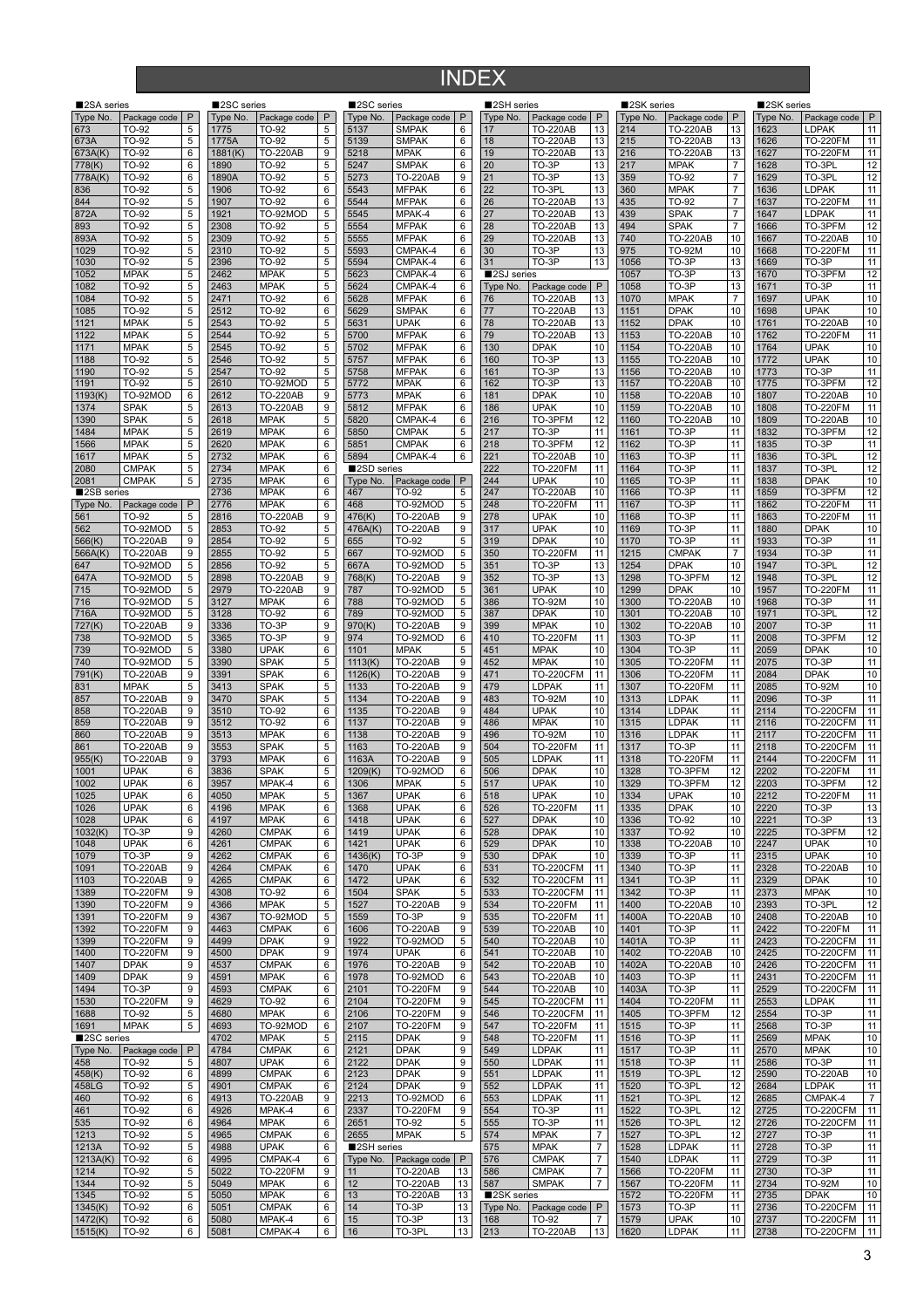## INDEX

| 2SK series   |                                      |          |
|--------------|--------------------------------------|----------|
| Type No.     | Package code                         | P        |
| 2788<br>2796 | <b>UPAK</b><br><b>DPAK</b>           | 10<br>10 |
| 2800         | <b>TO-220AB</b>                      | 10       |
| 2802         | <b>MPAK</b>                          | 10       |
| 2828         | TO-3P                                | 11       |
| 2851         | TO-92M                               | 10       |
| 2869<br>2885 | <b>DPAK</b><br>LDPAK                 | 10<br>11 |
| 2912         | LDPAK                                | 11       |
| 2925         | <b>DPAK</b>                          | 10       |
| 2926         | <b>DPAK</b>                          | 10       |
| 2927         | <b>TO-220AB</b>                      | 10       |
| 2928<br>2929 | <b>TO-220AB</b><br><b>TO-220AB</b>   | 10<br>10 |
| 2930         | <b>TO-220AB</b>                      | 10       |
| 2931         | т<br>-220AB                          | 10       |
| 2932         | <b>TO-220CFM</b>                     | 11       |
| 2933         | TO-220CFM                            | 11       |
| 2934<br>2935 | <b>TO-220CFM</b><br>TO-220CFM        | 11<br>11 |
| 2936         | $-220CFM$<br>т                       | 11       |
| 2937         | 220FM<br>TO-                         | 11       |
| 2938         | LDPAK                                | 11       |
| 2939         | LDPAK                                | 11       |
| 2940<br>2955 | LDPAK                                | 11<br>11 |
| 2956         | TO-3P<br><b>TO-220CFM</b>            | 11       |
| 2957         | LDPAK                                | 11       |
| 2958         | LDPAK                                | 11       |
| 2959         | <b>TO-220AB</b>                      | 10       |
| 2978<br>2980 | <b>UPAK</b><br><b>MPAK</b>           | 10<br>10 |
| 3000         | <b>MPAK</b>                          | 10       |
| 3069         | <b>TO-220AB</b>                      | 10       |
| 3070         | <b>LDPAK</b>                         | 11       |
| 3080         | <b>TO-220AB</b>                      | 10       |
| 3081<br>3082 | <b>TO-220AB</b><br>LDPAK             | 10<br>11 |
| 3134         | .DPAK                                | 11       |
| 3135         | LDPAK                                | 11       |
| 3136         | <b>TO-220AB</b>                      | 10       |
| 3140         | 220CFM<br>TO-                        | 11       |
| 3141<br>3142 | TO-220AB<br><b>TO-220CFM</b>         | 10<br>11 |
| 3147         | <b>DPAK</b>                          | 10       |
| 3148         | TO-220FM                             | 11       |
| 3149         | TO-220AB                             | 10       |
| 3150<br>3151 | LDPAK<br>TO-3P                       | 11<br>11 |
| 3152         | <b>TO-220FM</b>                      | 11       |
| 3153         | <b>TO-220FM</b>                      | 11       |
| 3154         | TO-<br>220AB                         | 10       |
| 3155<br>3156 | <b>TO-220FM</b><br>TO-220AB          | 11<br>10 |
| 3157         | <b>TO-220FM</b>                      | 11       |
| 3158         | ءَ-∪ ا<br>220AB                      | 10       |
| 3159         | <b>TO-3P</b>                         | 11       |
| 3160<br>3161 | TO-220FM<br><b>LDPAK</b>             | 11<br>11 |
| 3162         | TO-220FM                             | 11       |
| 3163         | TO-3P                                | 11       |
| 3174A        | RFPAK-F                              | 8        |
| 3175A        | RFPAK-G<br>TO-220FM                  | 8        |
| 3177<br>3203 | LDPAK                                | 11<br>11 |
| 3209         | <b>TO-220FM</b>                      | 11       |
| 3210         | <b>LDPAK</b>                         | 11       |
| 3211         | LDPAK                                | 11       |
| 3212<br>3214 | TO-220FM<br><b>TO-220AB</b>          | 11<br>10 |
| 3215         | TO-220AB                             | 10       |
| 3228         | TO-220AB                             | 10       |
| 3229         | <b>TO-220CFM</b>                     | 11       |
| 3233<br>3234 | <b>TO-220CFM</b><br><b>TO-220CFM</b> | 11<br>11 |
| 3235         | TO-3P                                | 11       |
| 3274         | <b>DPAK</b>                          | 10       |
| 3287         | <b>MPAK</b>                          | 7        |
| 3288<br>3289 | MPAK<br><b>CMPAK</b>                 | 7<br>7   |
| 3290         | <b>MPAK</b>                          | 7        |
| 3348         | <b>CMPAK</b>                         | 7        |
| 3349         | <b>SMPAK</b>                         | 7        |
| 3378         | <b>CMPAK</b>                         | 7        |
| 3390<br>3391 | RP8P<br><b>UPAK</b>                  | 8<br>8   |
|              | <b>TO-220AB</b>                      | 10       |
|              |                                      |          |
| 3418<br>3419 | TO-3P                                | 11       |
| 3446         | TO-92M                               | 10       |
| 3447<br>3461 | TO-92M<br>LDPAK                      | 10<br>11 |

| ■2SK series               |                             |                     | <b>HAF</b> series |                |
|---------------------------|-----------------------------|---------------------|-------------------|----------------|
| Type No.                  | Package code                | P                   | Type No.          | P.             |
| 3465                      | RFPAK-G                     | 8                   | 2001              | Т١             |
| 3540                      | <b>RFPAK-F</b>              | 8                   | 2002              | Т١             |
| 3545                      | RFPAK-F                     | 8                   | 2005              | Т١             |
| 3SK series                |                             |                     | 2007              | D<br>т         |
| Type No.<br>295           | Package code                | P<br>7              | 2008<br>2011      | Ц              |
| 296                       | MPAK-4<br>CMPAK-4           | 7                   | 2012              | Ц              |
| 297                       | MPAK-4                      | 7                   | 2015RJ            | S              |
| 298                       | CMPAK-4                     | 7                   | 2017              | Ц              |
| 300                       | MPAK-4                      | 7                   | 2021              | Ц              |
| 309                       | CMPAK-4                     | 7                   | HAT series        |                |
| 317                       | CMPAK-4                     | 7                   | Type No.          | P.             |
| 318                       | CMPAK-4                     | 7                   | 1016R             | F              |
| 319                       | MPAK-4                      | 7                   | 1020R             | F              |
| 4A series                 |                             |                     | 1021R             | F              |
| Type No.                  | Package code                | P                   | 1023R             | F              |
| J11                       | SP-12                       | 13                  | 1024R             | F              |
| K15                       | SP-10                       | 13                  | 1025R             | F              |
| K16                       | SP-10                       | 13                  | 1026R<br>1029R    | F<br>F         |
| K17                       | SP-10                       | 13                  | 1031T             | T              |
| K18                       | SP-10                       | 13                  | 1033T             | T              |
| K19<br>K20                | SP-10<br>SP-10              | 13<br>13            | 1036R             | F              |
| K21                       | SP-10                       | 13                  | 1038R/RJ          | F              |
| K <sub>23</sub>           | SP-12TA                     | 13                  | 1041T             | Т              |
| K <sub>25</sub>           | $\overline{SP-10}$          | 13                  | 1043M             | T.             |
| K26                       | SP-12                       | 13                  | 1044M             | T.             |
| K27                       | SP-10                       | $\overline{13}$     | 1048R             | F              |
| M <sub>11</sub>           | SP-10                       | 13                  | 1053M             | т              |
| M12                       | SP-10                       | 13                  | 1054R             | F              |
| M <sub>13</sub>           | SP-10                       | 13                  | 1058C             | Ċ              |
| M14                       | $\overline{\text{SP-12TA}}$ | 13                  | 1059C             | C              |
| M15                       | SP-12TA                     | 13                  | 1066G             | $\overline{c}$ |
| M16                       | SP-12                       | 13                  | 1068C             | C              |
| 6AM series                |                             |                     | 1069C<br>1072H    | С<br>ī.        |
| Type No.                  | Package code                | P                   | 2016R             | F              |
| 11                        | SP-12                       | 13                  | 2019R             | F              |
| 12                        | SP-12TA<br>SP-12TA          | 13<br>13            | 2020R             | F              |
| 13<br>14                  | SP-12TA                     | 13                  | 2022R             | F              |
| 15                        | SP-12TA                     | 13                  | 2024R             | F              |
| <b>■BBFET</b>             | series                      |                     | 2025R             | F              |
| Type No.                  | Package code                | P                   | 2026R             | F              |
| 101C                      | CMPAK-4                     | 7                   | 2027R             | F              |
| 101M                      | MPAK-4                      | 7                   | 2028R/RJ          | F              |
| 102C                      | CMPAK-4                     | 7                   | 2029R             | F              |
| 102M                      | MPAK-4                      | 7                   | 2031T             | т<br>F         |
| 301C                      | CMPAK-4                     | 7                   | 2033R/RJ<br>2036R | F              |
| 301M                      | MPAK-4                      | 7                   | 2037T             | Т              |
| 302C                      | CMPAK-4                     | 7                   | 2038R/RJ          | F              |
| 302M                      | MPAK-4                      | 7                   | 2040R             | F              |
| 303C                      | CMPAK-4<br>MPAK-4           | 7                   | 2042T             | Т              |
| 303M<br>304C              | CMPAK-4                     | 7<br>$\overline{7}$ | 2043R             | F              |
| 304M                      | MPAK-4                      | 7                   | 2044R             | ы              |
| 305C                      | CMPAK-4                     | 7                   | 2045T             | Т              |
| 305M                      | MPAK-4                      | 7                   | 2050T             | Т              |
| 501C                      | CMPAK-4                     | 7                   | 2051T             | Τ              |
| 501M                      | MPAK-4                      | 7                   | 2052T             | T              |
| 502C                      | CMPAK-4                     | 7                   | 2053M             | т<br>Ţ.        |
| 502M                      | MPAK-4                      | 7                   | 2054M<br>2058R    | F              |
| 503C                      | CMPAK-4                     | 7                   | 2064R             | F              |
| 503M                      | MPAK-4                      | 7                   | 2068R             | F              |
| 504C                      | CMPAK-4                     | 7                   | 2070R             | F              |
| 504M                      | MPAK-4                      | 7                   | 2071R             | F              |
| <b>BICMIC</b> series      |                             | Ρ                   | 2077R             | F              |
| Type No.<br>702C          | Package code<br>CMPAK-4     | 7                   | 2080R             | F              |
| 702M                      | MPAK-4                      | 7                   | 2080T             | Т              |
| 703C                      | CMPAK-4                     | 7                   | 2085T             | т              |
| 703M                      | MPAK-4                      | 7                   | 2085R             | F              |
| GN series                 |                             |                     | 2087R             | F              |
| Type No.                  | Package code                | $\mathsf{P}$        | 2088R<br>2089R    | F<br>F         |
| 2550V4                    | <b>LDPAK</b>                | 13                  | 2092R             | F              |
| LD/LS                     |                             |                     | 2093R             | F              |
| 6020V4                    | <b>LDPAK</b>                | 13                  | 2095R             | F              |
| LD/LS                     |                             |                     | 2096H             | Ц              |
| 6030V4                    | <b>LDPAK</b>                | 13                  | 2099H             | ์<br>Ll        |
| LD/LS<br><b>HA</b> series |                             |                     | 2103R             | F              |
| Type No.                  | Package code                | P                   | 2106G             | c              |
| 22022                     | MPAK-5                      | 8                   | 2108R             | F              |
| 22033                     | MPAK-5                      | 8                   | 2116H             | Ц              |
| 22040                     | MPAK-6                      | 8                   | 2119H             | $\Box$         |
| 22052                     | TNP-16BV                    | 8                   | 2129H             | Ц              |
| ■HAF series               |                             |                     | 2134H<br>2137H    | $\Box$<br>LI   |
| Type No.                  | Package code                | Ρ                   | 2139H             |                |
| 1001                      | TO-220AB                    | 13                  | 2140H             | Ц<br>Ц         |
| 1002                      | <b>LDPAK</b>                | 13                  | 2141H             | Ц              |
| 1004                      | <b>DPAK</b>                 | 13                  | 2142H             | Ц              |
| 1009                      | <b>LDPAK</b>                | 13                  | 2143H             | Ц              |
|                           |                             |                     |                   |                |

| <b>HAF</b> series       |                                |          | <b>HAT</b> series |                         |          |
|-------------------------|--------------------------------|----------|-------------------|-------------------------|----------|
| Type No.                | Package code                   | P        | Type No.          | Package code            | P        |
| 2001                    | <b>TO-220AB</b>                | 13       | 3004R             | FP-8DA                  | 12       |
| 2002                    | <b>TO-220FM</b>                | 13       | 3006R             | FP-8DA                  | 12       |
| 2005                    | <b>TO-220FM</b>                | 13       | 3008R/RJ          | FP-8DA                  | 12       |
| 2007<br>2008            | <b>DPAK</b><br><b>TO-220FM</b> | 13<br>13 | 3010R<br>3016G    | FP-8DA<br>CMPAK-6       | 12<br>7  |
| 2011                    | <b>LDPAK</b>                   | 13       | H5N series        |                         |          |
| 2012                    | <b>LDPAK</b>                   | 13       | Type No.          | Package code            | P        |
| 2015RJ                  | SOP-8                          | 13       | 0201MF            | MFPAK                   | 7        |
| 2017                    | <b>LDPAK</b>                   | 13       | 0301MF            | <b>MFPAK</b>            | 7        |
| 2021                    | <b>LDPAK</b>                   | 13       | 0301SM            | <b>SMPAK</b>            | 7        |
| <b>HAT</b> series       |                                |          | 2004DL/           | <b>DPAK</b>             | 10       |
| Type No.                | Package code                   | P        | DS                |                         |          |
| 1016R<br>1020R          | FP-8DA<br>FP-8DA               | 12<br>12 | 2001LD/           | LDPAK                   | 11       |
| 1021R                   | FP-8DA                         | 12       | LS/LM<br>2003P    | TO-3P                   | 11       |
| 1023R                   | FP-8DA                         | 12       | 2005DL/           |                         |          |
| 1024R                   | FP-8DA                         | 12       | DS                | <b>DPAK</b>             | 10       |
| 1025R                   | FP-8DA                         | 12       | 2301PF            | TO-3PFM                 | 12       |
| 1026R                   | FP-8DA                         | 12       | 2503P             | TO-3P                   | 11       |
| 1029R                   | FP-8DA                         | 12       | 2504DL/           | <b>DPAK</b>             | 10       |
| 1031T                   | TTP-8D                         | 12       | DS                |                         |          |
| 1033T                   | TTP-8D                         | 12       | 2505DL/<br>DS     | <b>DPAK</b>             | 10       |
| 1036R<br>1038R/RJ       | FP-8DA<br>FP-8DA               | 12<br>12 | 2507P             | TO-3P                   | 11       |
| 1041T                   | TTP-8D                         | 12       | 2508DL/           |                         |          |
| 1043M                   | TSOP-6                         | 12       | DS                | <b>DPAK</b>             | 10       |
| 1044M                   | TSOP-6                         | 12       | 2509P             | TO-3P                   | 11       |
| 1048R                   | FP-8DA                         | 12       | 2509PF            | TO-3PFM                 | 12       |
| 1053M                   | TSOP-6                         | 12       | 2510DL/           | <b>DPAK</b>             | 10       |
| 1054R                   | FP-8DA                         | 12       | DS                |                         |          |
| 1058C                   | CMFPAK-6                       | 12       | 3003P             | $TO-3P$                 | 11       |
| 1059C                   | CMFPAK-6                       | 12       | 3004P             | TO-3P<br>TO-3P          | 11<br>12 |
| 1066G                   | CMPAK-6                        | 7        | 3008P<br>5001FM   | TO-220FM                | 11       |
| 1068C<br>1069C          | CMFPAK-6<br>CMFPAK-6           | 12<br>12 | 5004PL            | TO-3PL                  | 12       |
| 1072H                   | <b>LFPAK</b>                   | 12       | 5006DL/           |                         |          |
| 2016R                   | FP-8DA                         | 12       | DS                | <b>DPAK</b>             | 10       |
| 2019R                   | FP-8DA                         | 12       | 5006FM            | TO-220FM                | 11       |
| 2020R                   | FP-8DA                         | 12       | 5006LD/           | <b>LDPAK</b>            | 11       |
| 2022R                   | FP-8DA                         | 12       | LS/LM             |                         |          |
| 2024R                   | FP-8DA                         | 12       | 5007P             | TO-3P                   | 12       |
| 2025R                   | FP-8DA                         | 12       | 5011PL<br>6001P   | TO-3PL<br>TO-3P         | 12<br>12 |
| 2026R                   | FP-8DA                         | 12       | H5P series        |                         |          |
| 2027R<br>2028R/RJ       | FP-8DA<br>FP-8DA               | 12<br>12 | Type No.          | Package code            | P        |
| 2029R                   | FP-8DA                         | 12       | 0201MF            | <b>MFPAK</b>            | 7        |
| 2031T                   | TTP-8D                         | 12       | 0301MF            | <b>MFPAK</b>            | 7        |
| 2033R/RJ                | FP-8DA                         | 12       | 0301SM            | <b>SMPAK</b>            | 7        |
| 2036R                   | FP-8DA                         | 12       | H7N series        |                         |          |
| 2037T                   | TTP-8D                         | 12       | Type No.          | Package code            | P        |
| 2038R/RJ                | FP-8DA                         | 12       | 0201LD/           | <b>LDPAK</b>            | 11       |
| 2040R                   | FP-8DA                         | 12       | LS/LM<br>0202LD/  |                         |          |
| 2042T                   | TTP-8D                         | 12<br>12 | LS/LM             | LDPAK                   | 11       |
| 2043R<br>2044R          | FP-8DA<br>FP-8DA               | 12       | 0203AB            | <b>TO-220AB</b>         | 10       |
| 2045T                   | TTP-8D                         | 12       | 0307AB            | <b>TO-220AB</b>         | 10       |
| 2050T                   | TTP-8D                         | 12       | 0307LD/           | <b>LDPAK</b>            | 11       |
| 2051T                   | TTP-8D                         | 12       | LS/LM             |                         |          |
| 2052T                   | TTP-8D                         | 12       | 0308AB            | <b>TO-220AB</b>         | 10       |
| 2053M                   | TSOP-6                         | 12       | 0308CF            | <b>TO-220CFM</b>        | 11       |
| 2054M                   | TSOP-6                         | 12       | 0308LD/           | <b>LDPAK</b>            | 11       |
| 2058R                   | FP-8DA                         | 12       | LS/LM<br>0310LD/  |                         |          |
| 2064R                   | FP-8DA                         | 12       | LS/LM             | <b>LDPAK</b>            | 11       |
| 2068R<br>2070R          | FP-8DA<br>FP-8DA               | 12<br>12 | 0311LD/           |                         |          |
| 2071R                   | FP-8DA                         | 12       | LS/LM             | LDPAK                   | 11       |
| 2077R                   | FP-8DA                         | 12       | 0312AB            | <b>TO-220AB</b>         | 10       |
| 2080R                   | FP-8DA                         | 12       | 0312LD/           | <b>LDPAK</b>            | 11       |
| 2080T                   | TTP-8D                         | 12       | LS/LM             |                         |          |
| 2085T                   | TTP-8D                         | 12       | 1004LD/<br>LS     | <b>LDPAK</b>            | 11       |
| 2085R                   | FP-8DA                         | 12       | 1005LD/           |                         |          |
| 2087R                   | FP-8DA                         | 12       | LS                | <b>LDPAK</b>            | 11       |
| 2088R                   | FP-8DA                         | 12       | PF series         |                         |          |
| 2089R<br>2092R          | FP-8DA<br>FP-8DA               | 12<br>12 | Type No.          | Package code            | P        |
| 2093R                   | FP-8DA                         | 12       | 0414A             | RF-K                    | 14       |
| 2095R                   | FP-8DA                         | 12       | 0414B             | RF-K-4                  | 14       |
| 2096H                   | <b>LFPAK</b>                   | 12       | 01410A            | RF-K1                   | 14       |
| 2099H                   | <b>LFPAK</b>                   | 12       | 01411A            | RF-K                    | 14       |
| 2103R                   | FP-8DA                         | 12       | 01411B            | RF-K-4                  | 14       |
| 2106G                   | CMPAK-6                        | 7        | 01412A<br>04115B  | RF-K<br>RF-K2           | 14<br>14 |
| 2108R                   | FP-8DA                         | 12       | 08103A            | RF-O                    | 14       |
| 2116H                   | LFPAK                          | 12       | 08103B            | RF-O                    | 14       |
| 2119H                   | <b>LFPAK</b>                   | 12       | 08107B            | RF-K-8                  | 14       |
| 2129H<br>2134H          | <b>LFPAK</b><br>LFPAK          | 12<br>12 | 08107BP           | <b>RF-K-8</b>           | 14       |
| 2137H                   | <b>LFPAK</b>                   | 12       | 08109B            | RF-K1-10                | 14       |
| 2139H                   | <b>LFPAK</b>                   | 12       | 08122B            | RF-K-8                  | 14       |
| 2140H                   | <b>LFPAK</b>                   | 12       | 08123B            | RF-K-8                  | 14       |
|                         |                                |          | TBB series        |                         |          |
|                         | <b>LFPAK</b>                   | 12       |                   |                         |          |
| 2141H<br>2142H<br>2143H | <b>LFPAK</b><br><b>LFPAK</b>   | 12<br>12 | Type No.<br>1001  | Package code<br>CMPAK-6 | P<br>7   |

|    |                | TBB series         |              |   |
|----|----------------|--------------------|--------------|---|
| le | $\overline{P}$ | Type No.           | Package code | P |
|    | 12             | 1002               | CMPAK-6      | 7 |
|    |                | 1004               |              | 7 |
|    | 12             |                    | CMPAK-6      |   |
|    | 12             | 1005               | CMPAK-6      | 7 |
|    | 12             | <b>BRT</b> series  |              |   |
|    | 7              | Type No.           | Package code | P |
|    |                | <b>BRA114</b>      |              |   |
| le | P              | <b>ECM</b>         | <b>CMPAK</b> | 5 |
|    | 7              | <b>BRA114</b>      |              |   |
|    | 7              | <b>EMP</b>         | <b>MPAK</b>  | 5 |
|    |                | <b>BRA114</b>      |              |   |
|    | 7              | ETP                | TO-92        | 5 |
|    | 10             |                    |              |   |
|    |                | <b>BRA123</b>      | <b>MPAK</b>  | 5 |
|    | 11             | <b>EMP</b>         |              |   |
|    |                | <b>BRA123</b>      | TO-92        | 5 |
|    | 11             | <b>ETP</b>         |              |   |
|    |                | <b>BRA124</b>      |              |   |
|    | 10             | <b>ECM</b>         | <b>CMPAK</b> | 5 |
|    | 12             | <b>BRA124</b>      |              |   |
|    | 11             | <b>EMP</b>         | <b>MPAK</b>  | 5 |
|    |                | <b>BRA124</b>      |              |   |
|    | 10             | ETP                | TO-92        | 5 |
|    |                | <b>BRA143</b>      |              |   |
|    | 10             |                    | <b>CMPAK</b> | 5 |
|    |                | <b>ECM</b>         |              |   |
|    | 11             | <b>BRA143</b>      | <b>MPAK</b>  | 5 |
|    |                | EMP                |              |   |
|    | 10             | <b>BRA143</b>      | TO-92        | 5 |
|    | 11             | ETP                |              |   |
|    |                | <b>BRA144</b>      |              |   |
|    | 12             | ECM                | <b>CMPAK</b> | 5 |
|    | 10             | <b>BRA144</b>      |              |   |
|    |                | <b>EMP</b>         | <b>MPAK</b>  | 5 |
|    | 11             |                    |              |   |
|    | 11             | <b>BRA144</b>      | TO-92        | 5 |
|    | 12             | ETP                |              |   |
|    | 11             | <b>BRC114</b>      | <b>CMPAK</b> | 5 |
|    | 12             | ECM                |              |   |
|    |                | <b>BRC114</b>      | <b>MPAK</b>  | 5 |
|    | 10             | <b>EMP</b>         |              |   |
|    |                | <b>BRC114</b>      |              |   |
|    | 11             | <b>ETP</b>         | TO-92        | 5 |
|    | 11             | <b>BRC123</b>      |              |   |
|    |                | <b>ECM</b>         | <b>CMPAK</b> | 5 |
|    | 12             | <b>BRC123</b>      |              |   |
|    | 12             | <b>EMP</b>         | <b>MPAK</b>  | 5 |
|    | 12             | <b>BRC123</b>      |              |   |
|    |                |                    | TO-92        | 5 |
| le | P              | ETP                |              |   |
|    | 7              |                    |              |   |
|    |                | <b>BRC124</b>      |              |   |
|    |                | <b>ECM</b>         | <b>CMPAK</b> | 5 |
|    | 7              | <b>BRC124</b>      |              |   |
|    | 7              | <b>EMP</b>         | <b>MPAK</b>  | 5 |
|    |                | <b>BRC124</b>      |              |   |
| le | P              | ETP                | TO-92        | 5 |
|    |                | <b>BRC143</b>      |              |   |
|    | 11             |                    | <b>CMPAK</b> | 5 |
|    |                | <b>ECM</b>         |              |   |
|    | 11             | <b>BRC143</b>      | <b>MPAK</b>  | 5 |
|    |                | EMP                |              |   |
|    | 10             | <b>BKC</b><br>:143 | TO-92        | 5 |
|    | 10             | <b>ETP</b>         |              |   |
|    |                | <b>BRC144</b>      |              |   |
|    | 11             | <b>ECM</b>         | <b>CMPAK</b> | 5 |
|    | 10             | <b>BRC144</b>      |              |   |
| 1  | 11             | <b>EMP</b>         | <b>MPAK</b>  | 5 |
|    |                | <b>BRC144</b>      |              |   |
|    | 11             | <b>ETP</b>         | TO-92        | 5 |
|    |                |                    |              |   |
|    | 11             | HTT series         |              |   |
|    |                | Type No.           | Package code | P |
|    | 11             | 1115E              | EMFPAK-6     | 6 |
|    |                | 1115S              | SMFPAK-6     | 6 |
|    | 10             | 1213E              | EMFPAK-6     | 6 |
|    |                | <b>1213S</b>       | SMFPAK-6     | 6 |
|    | 11             |                    |              |   |
|    |                |                    |              |   |
|    | 11             |                    |              |   |
|    |                |                    |              |   |
|    | 11             |                    |              |   |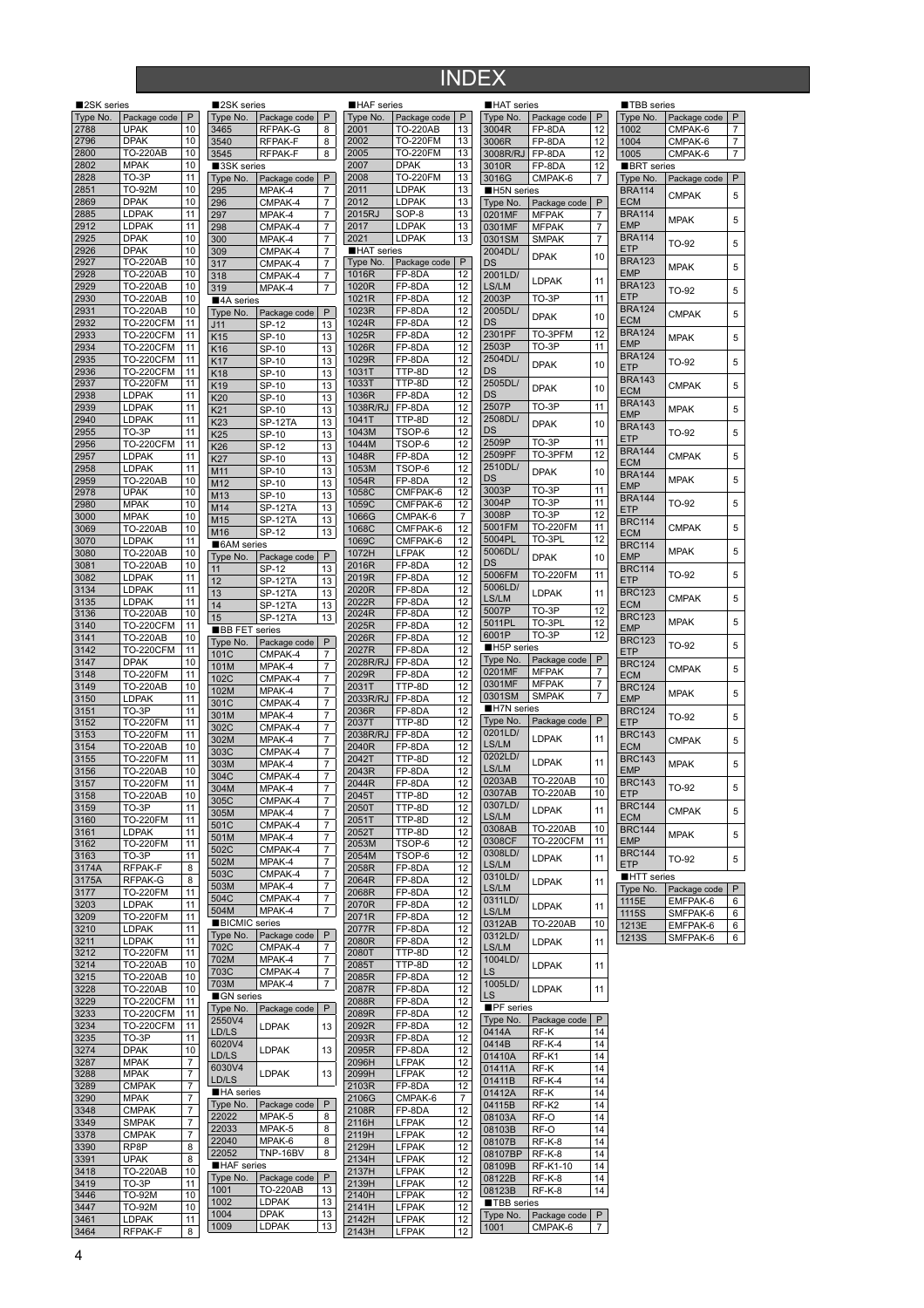### SMALL SIGNAL TRANSISTOR

#### ■General Amplification

|             |                 | Ratings     |        | Characteristics |           |               |
|-------------|-----------------|-------------|--------|-----------------|-----------|---------------|
| Package     |                 |             |        |                 | VCE(sat)  |               |
| code        | Type No.        | <b>VCEO</b> | IC(A)  | hFE             | $(V)$ max | <b>Status</b> |
|             |                 | (V)         |        |                 |           |               |
| <b>SPAK</b> | 2SA1374         | $-55$       | $-0.1$ | $160 - 500$     | $-0.5$    | O★            |
|             | 2SA1390         | $-35$       | -0.5   | $60 - 320$      | $-0.6$    | Ο★            |
|             | 2SC3390         | 50          | 0.1    | $100 - 320$     | 0.2       | Ο★            |
|             | 2SC3413         | 30          | 0.1    | $100 - 500$     | 0.2       | Ο★            |
|             | 2SC3470         | 50          | 0.1    | 250~1200        | 0.2       | ⋇∗            |
|             | 2SC3553         | 35          | 0.5    | $60 - 320$      | 0.6       | Ο★            |
|             | 2SC3836         | 50          | 0.3    | 800~2000        | 0.3       | Ο★            |
|             | 2SD1504         | 15          | 0.5    | 250~1200        | 0.5       | Ο★            |
| TO-92       | 2SA673          | $-35$       | $-0.5$ | $60 - 320$      | $-0.6$    | Ο★            |
|             | 2SA673A         | $-50$       | $-0.5$ | 60~320          | $-0.6$    | Ο★            |
|             | 2SA836          | $-55$       | $-0.1$ | $160 - 500$     | $-0.5$    | Ο★            |
|             | 2SA844          | $-55$       | $-0.1$ | $160 - 500$     | $-0.5$    | Ο★            |
|             | 2SA872A         | $-120$      | $-50m$ | $250 - 800$     | $-0.5$    | Ο★            |
|             | 2SA893          | $-90$       | $-50m$ | $250 - 800$     | $-0.5$    | ⋇⋆            |
|             | 2SA893A         | $-120$      | $-50m$ | $250 - 800$     | $-0.5$    | O★            |
|             | 2SA1029         | $-30$       | $-0.1$ | $100 - 500$     | $-0.2$    | O★            |
|             | 2SA1030         | $-50$       | $-0.1$ | $100 - 320$     | $-0.2$    | O★            |
|             | 2SA1082         | -120        | $-0.1$ | $250 - 800$     | $-0.2$    | ⋇⋆            |
|             | 2SA1084         | $-90$       | $-0.1$ | $250 - 800$     | $-0.2$    | Ο★            |
|             | 2SA1085         | $-120$      | $-0.1$ | $250 - 800$     | $-0.2$    | Ο★            |
|             | 2SA1188         | $-90$       | $-0.1$ | $250 - 800$     | $-0.1$    | Ο★            |
|             | 2SA1190         | $-90$       | $-0.1$ | $250 - 800$     | $-0.1$    | Ο★            |
|             | 2SA1191         | -120        | $-0.1$ | $250 - 800$     | $-0.1$    | Ο★            |
|             | 2SB561          | $-20$       | $-0.7$ | $85 - 240$      | $-0.5$    | Ο★            |
|             | 2SB1688         | -300        | $-50m$ | $80 - 150$      | 0.9       | Ο★            |
|             | 2SC458          | 30          | 0.1    | $100 - 500$     | 0.2       | Ο★            |
|             | <b>2SC458LG</b> | 30          | 0.1    | $100 - 500$     | 0.2       | ⋇⋆            |
|             | 2SC1213         | 35          | 0.5    | $60 - 320$      | 0.6       | Ο★            |
|             | 2SC1213A        | 50          | 0.5    | $60 - 320$      | 0.6       | Ο★            |
|             | 2SC1214         | 50          | 0.5    | 60~320          | 0.6       | Ο★            |
|             | 2SC1344         | 30          | 0.1    | $250 - 1200$    | 0.5       | ⋇⋆            |
|             | 2SC1345         | 50          | 0.1    | 250~1200        | 0.5       | Ο★            |
|             | 2SC1775         | 90          | 50m    | 400~1200        | 0.5       | Ο★            |
|             | 2SC1775A        | 120         | 50 m   | $400 - 1200$    | 0.5       | Ο★            |
|             | 2SC1890         | 90          | 50 m   | $250 - 1200$    | 0.5       | ⋇★            |
|             | 2SC1890A        | 120         | 50 m   | 250~1200        | 0.5       | Ο★            |
|             | 2SC2308         | 50          | 0.1    | $100 - 320$     | 0.2       | O★            |
|             | 2SC2309         | 50          | 0.1    | 250~1200        | 0.2       | Ο★            |
|             | 2SC2310         | 50          | 0.1    | $100 - 320$     | 0.2       | ⋇⋆            |
|             | 2SC2396         | 60          | 0.1    | 250~1200        | 0.2       | ⋇⋆            |
|             | 2SC2543         | 90          | 0.1    | 250~1200        | 0.2       | ⋇⋆            |
|             | 2SC2544         | 120         | 0.1    | 250~800         | 0.2       | ⋇⋆            |
|             | 2SC2545         | 60          | 0.1    | $250 - 1200$    | 0.2       | O★            |
|             | 2SC2546         | 90          | 0.1    | 250~1200        | 0.2       | Ο★            |
|             | 2SC2547         | 120         | 0.1    | $250 - 800$     | 0.2       | O★            |
|             | 2SC2853         | 90          | 0.1    | $250 - 800$     | 0.1       | O★            |

|              |         | Ratings     |         | Characteristics |           |              |
|--------------|---------|-------------|---------|-----------------|-----------|--------------|
|              |         |             |         |                 | VCE(sat)  |              |
|              |         | <b>VCEO</b> | IC(A)   | <b>hFE</b>      | $(V)$ max |              |
|              |         | (V)         |         |                 |           |              |
| <b>TO-92</b> | 2SC2854 | 120         | 0.1     | $250 - 800$     | 0.1       | ×∗           |
|              | 2SC2855 | 90          | 0.1     | $250 - 800$     | 0.1       | ⋇★           |
|              | 2SC2856 | 120         | 0.1     | $250 - 800$     | 0.1       | O★           |
|              | 2SD467  | 20          | 0.7     | $85 - 240$      | 0.5       | O★           |
|              | 2SD655  | 15          | 0.7     | 250~1200        | 0.5       | O★           |
|              | 2SD2651 | 300         | 50 m    | $80 - 150$      | 0.5       | O★           |
| <b>TO-92</b> | 2SB562  | $-20$       | $-1.0$  | $85 - 240$      | $-0.5$    | Ο★           |
|              | 2SB647  | $-80$       | $-1.0$  | $60 - 320$      | $-1.0$    | O★           |
|              | 2SB647A | $-100$      | $-1.0$  | $60 - 200$      | $-1.0$    | O★           |
|              | 2SB715  | $-100$      | -50 m   | $250 - 800$     | $-0.2$    | ⋇★           |
|              | 2SB716  | $-120$      | $-50m$  | $250 - 800$     | $-0.2$    | ⋇★           |
|              | 2SB716A | $-140$      | -50 m   | $250 - 500$     | $-0.2$    | ⋇★           |
|              | 2SB738  | $-16$       | $-2.0$  | $100 - 320$     | $-0.3$    | ⋇★           |
|              | 2SB739  | $-20$       | $-2.0$  | $100 - 320$     | $-0.3$    | O★           |
|              | 2SB740  | $-50$       | $-1.0$  | $100 - 320$     | $-0.6$    | Ο★           |
|              | 2SC1921 | 200         | 50 m    | $30 - 300$      | 1.0       | O★           |
|              | 2SC2610 | 300         | 0.1     | $30 - 200$      | 1.5       | O★           |
|              | 2SC4367 | 20          | 0.1     | $40 -$          | 1.0       | O★           |
|              | 2SD468  | 20          | 1.0     | $85 - 240$      | 0.5       | Ο★           |
|              | 2SD667  | 80          | 1.0     | $60 - 320$      | 1.0       | Ο★           |
|              | 2SD667A | 100         | 1.0     | $60 - 200$      | 1.0       | O★           |
|              | 2SD787  | 16          | 2.0     | $100 - 800$     | 0.3       | ⋇⋆           |
|              | 2SD788  | 20          | 2.0     | $100 - 800$     | 0.3       | O★           |
|              | 2SD789  | 50          | 1.0     | $100 - 800$     | 0.3       | Ο★           |
|              | 2SD1922 | 25          | 0.8     | $250 - 1200$    | 0.3       | ⋇⋆           |
| <b>MPAK</b>  | 2SA1052 | $-30$       | $-0.1$  | $100 - 500$     | $-0.2$    | Ο★           |
|              | 2SA1121 | $-35$       | $-0.5$  | $60 - 320$      | $-0.6$    | O★           |
|              | 2SA1122 | $-55$       | $-0.1$  | 160~800         | $-0.5$    | O★           |
|              | 2SA1171 | $-90$       | $-50m$  | $250 - 800$     | $-0.5$    | O★           |
|              | 2SA1484 | $-90$       | $-0.1$  | $250 - 800$     | $-0.1$    | ⋇⋆           |
|              | 2SA1566 | $-120$      | $-0.1$  | $250 - 800$     | $-0.1$    | O★           |
|              | 2SA1617 | $-50$       | $-0.1$  | $100 - 320$     | $-0.2$    | O★           |
|              | 2SB831  | $-20$       | $-0.7$  | $85 - 240$      | $-0.5$    | O★           |
|              | 2SB1691 | $-50$       | $-1$    | $200 - 500$     | $-0.3$    | Ο★           |
|              | 2SC2462 | 40          | 0.1     | $100 - 500$     | 0.2       | Ο★           |
|              | 2SC2463 | 50          | 0.1     | 250~1200        | 0.5       | Ο★           |
|              | 2SC2618 | 35          | 0.5     | $60 - 320$      | 0.6       | O★           |
|              | 2SC4050 | 120         | 0.1     | $250 - 800$     | 0.1       | O★           |
|              | 2SC4366 | 50          | 0.3     | 800~2000        | 0.3       | ⋇⋆           |
|              | 2SC4702 | 300         | 50 m    | $60 - 150$      | 0.5       | O★           |
|              | 2SD1101 | 20          | 0.7     | $85 - 240$      | 0.5       | ⋇★           |
|              | 2SD1306 | 15          | 0.7     | $250 - 800$     | 0.5       | O★           |
|              | 2SD2655 | 50          | 1       | $200 - 500$     | 0.3       | O★           |
| <b>CMPAK</b> | 2SA2080 | $-30$       | $-100m$ | $100 - 500$     | $-0.2$    | $\circ\star$ |
|              | 2SA2081 | $-55$       | $-100m$ | $160 - 800$     | $-0.5$    | O★           |
|              | 2SC5850 | 40          | 100m    | $100 - 500$     | 0.2       | O★           |

注) 〇: 正在批量生产

SPL: 样品正在发货

- △: 可以批量生产(交货期为三个月)
- ※: 限定品种

★: 大量订货对象品种 (订货单位为 "500 个的整数倍")

### ■BRT Series (Small Signal Switching)

|             |           | Ratings<br>Characteristics |        |              |     |                  |                                |               |
|-------------|-----------|----------------------------|--------|--------------|-----|------------------|--------------------------------|---------------|
| Package     |           | <b>Vcc</b>                 | lo     | $Vi($ on $)$ | Gi  | R <sub>1</sub>   | R <sub>1</sub> /R <sub>2</sub> |               |
| code        | Type No.  | (V)                        | (mA)   | $(V)$ max    | min | $(K \Omega)$ typ | typ                            | <b>Status</b> |
| TO-92       | BRA114ETP | $-50$                      | $-100$ | $-2.4$       | 30  | 10               | 1.0                            | ⋇∗            |
|             | BRA123ETP | -50                        | $-100$ | $-1.8$       | 20  | 2.2              | 1.0                            | ⋇⋆            |
|             | BRA124ETP | -50                        | $-100$ | $-3.0$       | 56  | 22               | 1.0                            | ⋇★            |
|             | BRA143ETP | -50                        | $-100$ | $-2.0$       | 20  | 4.7              | 1.0                            | ⋇★            |
|             | BRA144ETP | -50                        | $-100$ | $-4.5$       | 70  | 47               | 1.0                            | ⋇★            |
|             | BRC114ETP | 50                         | 100    | 2.4          | 30  | 10               | 1.0                            | ⋇⋆            |
|             | BRC123ETP | 50                         | 100    | 1.8          | 20  | 2.2              | 1.0                            | ⋇⋆            |
|             | BRC124ETP | 50                         | 100    | 3.0          | 56  | 22               | 1.0                            | ⋇⋆            |
|             | BRC143ETP | 50                         | 100    | 2.0          | 20  | 4.7              | 1.0                            | ⋇⋆            |
|             | BRC144ETP | 50                         | 100    | 4.5          | 70  | 47               | 1.0                            | ⋇⋆            |
| <b>MPAK</b> | BRA114EMP | -50                        | $-100$ | $-2.4$       | 30  | 10               | 1.0                            | ⋇★            |
|             | BRA123EMP | -50                        | $-100$ | $-1.8$       | 20  | 2.2              | 1.0                            | ⋇★            |
|             | BRA124EMP | -50                        | $-100$ | $-3.0$       | 56  | 22               | 1.0                            | ⋇★            |
|             | BRA143EMP | -50                        | $-100$ | $-2.0$       | 20  | 4.7              | 1.0                            | ⋇⋆            |
|             | BRA144EMP | -50                        | $-100$ | $-4.5$       | 70  | 47               | 1.0                            | ⋇∗            |

|              |           |            | Ratings |              |     | Characteristics  |              |    |
|--------------|-----------|------------|---------|--------------|-----|------------------|--------------|----|
|              |           | <b>Vcc</b> | lo      | $Vi($ on $)$ | Gi  | R <sub>1</sub>   | <b>R1/R2</b> |    |
|              |           | (V)        | (mA)    | (V) max      | min | $(K \Omega)$ typ | typ          |    |
| <b>MPAK</b>  | BRC114EMP | 50         | 100     | 2.4          | 30  | 10               | 1.0          | ⋇∗ |
|              | BRC123EMP | 50         | 100     | 1.8          | 20  | 2.2              | 1.0          | ⋇∗ |
|              | BRC124EMP | 50         | 100     | 3.0          | 56  | 22               | 1.0          | ⋇⋆ |
|              | BRC143EMP | 50         | 100     | 2.0          | 20  | 4.7              | 1.0          | ⋇∗ |
|              | BRC144EMP | 50         | 100     | 4.5          | 70  | 47               | 1.0          | ⋇⋆ |
| <b>CMPAK</b> | BRA114ECM | $-50$      | $-100$  | $-2.4$       | 30  | 10               | 1.0          | ⋇⋆ |
|              | BRA123ECM | $-50$      | $-100$  | $-1.8$       | 20  | 2.2              | 1.0          | ⋇⋆ |
|              | BRA124ECM | $-50$      | $-100$  | $-3.0$       | 56  | 22               | 1.0          | ⋇∗ |
|              | BRA143ECM | $-50$      | $-100$  | $-2.0$       | 20  | 4.7              | 1.0          | ⋇∗ |
|              | BRA144ECM | $-50$      | $-100$  | $-4.5$       | 70  | 47               | 1.0          | ⋇∗ |
|              | BRC114ECM | 50         | 100     | 2.4          | 30  | 10               | 1.0          | ⋇⋆ |
|              | BRC123ECM | 50         | 100     | 1.8          | 20  | 2.2              | 1.0          | ⋇⋆ |
|              | BRC124ECM | 50         | 100     | 3.0          | 56  | 22               | 1.0          | ⋇★ |
|              | BRC143ECM | 50         | 100     | 2.0          | 20  | 4.7              | 1.0          | ⋇★ |
|              | BRC144ECM | 50         | 100     | 4.5          | 70  | 47               | 1.0          | ⋇⋆ |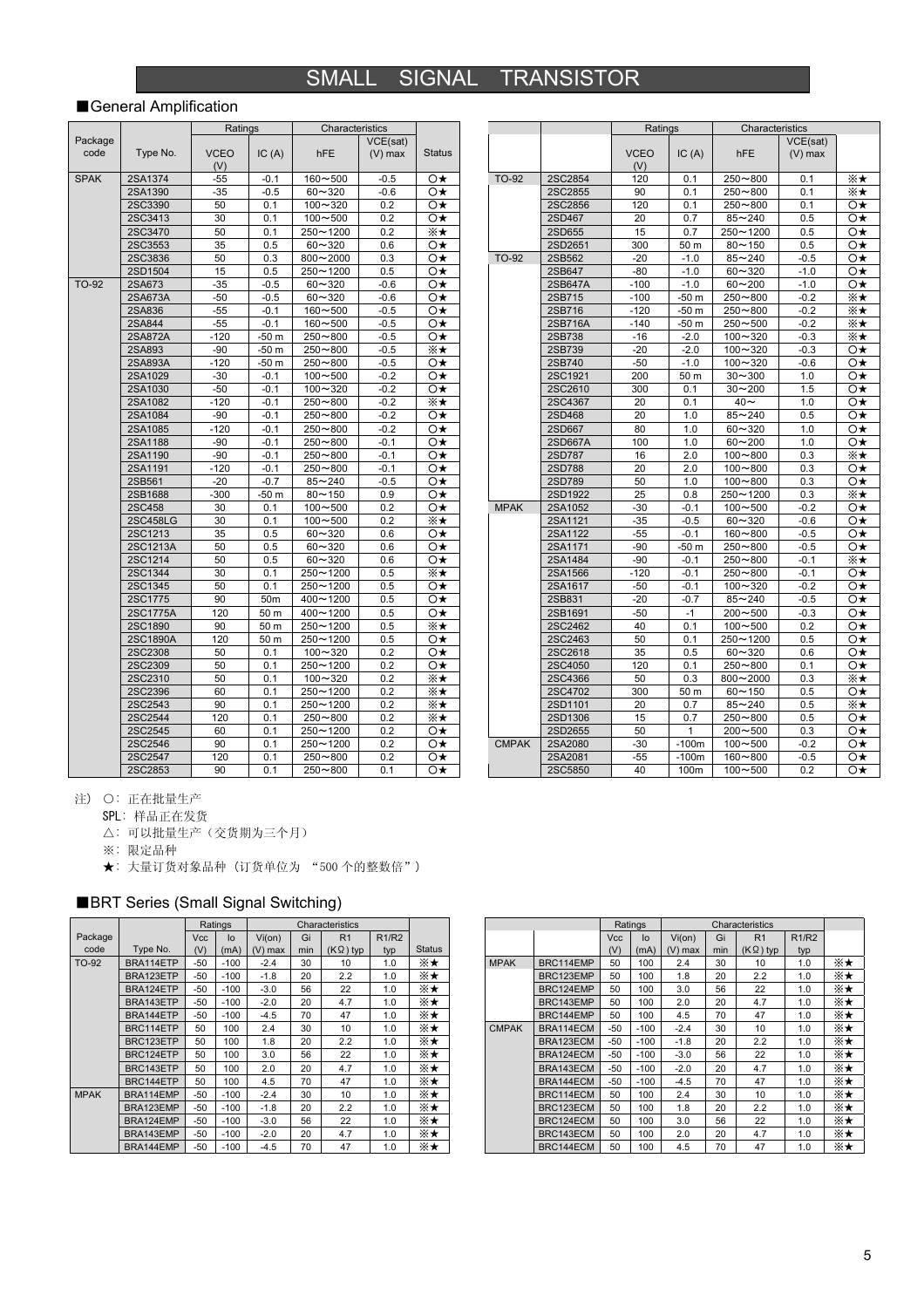### SMALL SIGNAL TRANSISTOR

#### ■General Amplification

|             |          | Ratings  |        | Characteristics |          |               |
|-------------|----------|----------|--------|-----------------|----------|---------------|
| Package     |          |          |        |                 | VCE(sat) |               |
| code        | Type No. | VCEO (V) | lc(A)  | <b>hFE</b>      | V) max   | <b>Status</b> |
| <b>UPAK</b> | 2SB1001  | $-16$    | $-2.0$ | $100 - 320$     | $-0.3$   | Ο★            |
|             | 2SB1002  | $-50$    | $-1.0$ | $100 - 320$     | $-0.6$   | Ο★            |
|             | 2SB1025  | $-80$    | $-1.0$ | $60 - 320$      | $-1.0$   | $\circ\star$  |
|             | 2SB1026  | $-100$   | $-1.0$ | $60 - 200$      | $-1.0$   | Ο★            |
|             | 2SB1028  | $-160$   | $-1.5$ | $60 - 200$      | $-1.0$   | Ο★            |
|             | 2SC3380  | 300      | 0.1    | $30 - 200$      | 1.5      |               |

#### Ratings Characteristics  $VCEO (V)$   $|C(A)|$  hFF VCE(sat)  $(V)$  max 2SD1367 16 2.0 100∼500 0.3 △★<br>2SD1368 50 1.0 100∼500 0.3 O★  $2SD1368$  50 1.0 100~500 0.3 2SD1418 80 1.0 60~320 1.0 O★  $2$ SD1419 100 1.0 60~200 1.0  $\rightarrow$ 2SD1421 | 160 | 1.5 | 60~200 | 1.0 | ○★ UPAK 2SD1974 25 0.8 250~1200 0.4  $\Delta \neq$

**VCFO**  $(V)$ 

Ratings Characteristics

VCE(sat)  $(V)$  max

Cob

 $\vert$ IC (A) hFE

#### ■General Switching

|                 |             | Ratings            |        | Characteristics |                       |               |
|-----------------|-------------|--------------------|--------|-----------------|-----------------------|---------------|
| Package<br>code | Type No.    | <b>VCEO</b><br>(V) | lc(A)  | <b>hFE</b>      | VCE(sat)<br>$(V)$ max | <b>Status</b> |
| TO-92           | 2SA673A(K)  | $-50$              | $-0.5$ | $60 - 320$      | $-0.6$                | Ο★            |
|                 | 2SA778(K)   | $-150$             | $-50m$ | $30\sim$        | $-1.0$                | ⋇⋆            |
|                 | 2SA778A(K)  | $-180$             | $-50m$ | $40 - 200$      | $-1.0$                | Ο★            |
|                 | 2SC458(K)   | 30                 | 0.1    | $100 - 500$     | 0.4                   | Ο★            |
|                 | 2SC1213A(K) | 50                 | 0.5    | $60 - 320$      | 0.6                   | Ο★            |

### ■General Switching (Darlington transistor)

■High Frequency Amplification

**VCEO**  $\frac{(V)}{20}$ 

IC (A)

 $f$ T (GHz)

code Type No.<br>SPAK 2SC3391

TO-92

 $\frac{2SC}{2SC}$ 

|                 |            | Ratings            |        | Characteristics |                       |               |
|-----------------|------------|--------------------|--------|-----------------|-----------------------|---------------|
| Package<br>code | Type No.   | <b>VCEO</b><br>(V) | lc(A)  | <b>hFE</b>      | toff $(\mu s)$<br>typ | <b>Status</b> |
| TO-92           | 2SC1472(K) | 30                 | 0.3    | $2k \sim 100k$  | 0.8                   | Ο★            |
| TO-92           | 2SA1193(K) | $-60$              | $-0.5$ | $2k$ ~          | 0.9                   | Ο★            |
| <b>MOD</b>      | 2SD1209(K) | 60                 | 1.0    | $4k \sim$       |                       | Ο★            |
|                 | 2SD1978    | 120                | 1.5    | $2k \sim 30k$   | 2.0                   | Ο★            |
|                 | 2SD2213    | 80                 | 1.5    | $5k \sim 30k$   | 4.0                   | Ο★            |

#### Ratings | Characteristics **V**CEO  $\frac{(V)}{30}$  $IC(A)$  hFE toff  $(\mu s)$ typ MPAK-4 2SC3957 30 0.3 2 k~100 k 0.8 ※★<br>UPAK 2SB1048 -60 -1.0 2 k~ 0.9 O★ 2SB1048 -60 -1.0 2 k~ 0.9 O <del>x</del><br>2SD1470 60 1.0 2 k~100 k - O <del>x</del> 2SD1470 60 1.0 2 k~100 k — O★<br>2SD1472 120 1.5 2 k~30 k 2.0 O★ UPAK  $1.5$  2 k~30 k

TO-92 2SC1345(K) 50 0.1 250~1200 0.5 ※★<br>2SC1515(K) 150 50 30~300 1.0 O★  $2$ SC1515(K) 150 50 m 30~300 1.0 O  $\star$ <br>2SD974 60 1.0 100~ 0.3 O  $\star$ TO-92 2SD974 60 1.0 100~ 0.3 O★

#### Package **Ratings** Characteristics **Characteristics** Characteristics **Properties**  $\begin{array}{c|c}\n \text{typ} & \text{typ} & \text{f (GHz)} \\
\hline\n 0.94 & 3.5 & 0.1\n \end{array}$ Cob  $(pF)$  max Status  $\begin{array}{|l|c|c|c|c|c|c|c|}\hline 2\text{SC3391} & \text{20} & \text{20 m} & \text{0.94} & \text{3.5} & \text{0.1} & \text{1.2} & \text{O} \star \\ \hline 2\text{SC460} & \text{30} & \text{0.1} & \text{0.23} & - & - & \text{3.5} & \text{O} \star \\ 2\text{SC461} & \text{30} & \text{0.1} & \text{0.23} & - & - & \text{3.5} & \text{O} \star \\ \hline \end{array}$  $2\text{SC460}$  30 0.1 0.23 – – 3.5<br>  $2\text{SC461}$  30 0.1 0.23 – – 3.5<br>  $2\text{SC535}$  20 20 m 0.94 3.5 0.1 1.2 2SC461 30 0.1 0.23 — — 3.5 O★<br>2SC535 20 20 m 0.94 3.5 0.1 1.2 O★ 2SC535 20 20 m 0.94 3.5 0.1 1.2 O★  $2$ SC1906 19 50 m 1.0  $-$  2.0  $\circ$ <br>  $2$ SC1907 19 50 m 1.1  $-$  2.0  $\circ$ <br>  $2$ SC2471 30 50 m 2.0  $-$  1.5  $\mathbb{X}$   $\star$ 2SC1907 | 19 | 50 m | 1.1 | — | — | 2.0 | ○<br>2SC2471 | 30 | 50 m | 2.0 | — | — | 1.5 | ※ Ratings Characteristic<br>VCEO C fr (GHz) NF (dB)  $NF$  (dB) typ f (GHz) 2SC4901 9.0 50 m 9.0 1.2 0.9 1.4 ○★ 2SC4901 9.0 50 m 9.0 1.2 0.9 1.4 O★<br>2SC4965 8.0 100m — — — 1.6 O★<br>2SC5051 8.0 50 m 11 1.1 0.9 1.15 O★ 2SC5051 8.0 50 m 11 1.1 0.9 1.15 O★<br>2SC5051 30 100m 0.23 5.5 0.1 1.6 O★<br>2SC4995 8.0 50 m 11 1.1 0.9 1.05 O★<br>2SC5081 8.0 50 m 13.5 1.1 0.9 0.75 O★ CMPAK 2SC5851 2SC4995 8.0 50 m 11 1.1 0.9 1.05 O★ 2SC5081 8.0 50 m 13.5 1.1 0.9 0.75 ○★ 12 m 23 1.9 1.8 0.4 O★<br>35 m 22 1.2 1.8 0.6 O★<br>12 m 27 1.8 1.8 0.4 O★ CMPAK-4 MPAK

|              | 2SC2512 | 20  | 50 m              | 0.9              |                  |                          |                  | ⋇⋆                  |  |
|--------------|---------|-----|-------------------|------------------|------------------|--------------------------|------------------|---------------------|--|
|              | 2SC3128 | 12  | 50 <sub>m</sub>   | 4.5              | 2.2              | 0.9                      | 1.5              | ⋇⋆                  |  |
|              | 2SC3510 | 12  | 50 m              | 4.5              | $\overline{2.2}$ | 0.9                      | 1.5              | ⋇★                  |  |
|              | 2SC3512 | 11  | 50 m              | 6.0              | 1.6              | 0.9                      | $\overline{1.6}$ | ⋇⋆                  |  |
|              | 2SC4308 | 20  | 0.3               | 2.5              |                  |                          | 4.0 typ          | Ο★                  |  |
|              | 2SC4629 | 9.0 | 50 m              | 8.0              | 1.2              | 0.9                      | 1.85             | ⋇∗                  |  |
| TO-92<br>MOD | 2SC4693 | 20  | 0.3               | 2.5              |                  |                          | 4.5 typ          | ⋇⋆                  |  |
| <b>MFPAK</b> | 2SC5543 | 8   | 20 m              | 8.5              | 1.1              | 0.9                      | 0.9              | O★                  |  |
| (1408)       | 2SC5544 | 8   | $\overline{50}$ m | 6                | 1.0              | 0.9                      | 1.4              | $\overline{\Omega}$ |  |
|              | 2SC5554 | 9   | 20 m              | 7                | 1.4              | 0.9                      | 0.9              | Ο★                  |  |
|              | 2SC5555 | 8   | 50 <sub>m</sub>   | 9                | 1.1              | 0.9                      | 0.85             | Ο★                  |  |
|              | 2SC5628 | 6   | 50 m              | 5                | 1.1              | 0.9                      | 1.3              | O★                  |  |
|              | 2SC5700 | 4   | 50 m              | 16.0             | 0.9              | 0.9                      | 0.8              | Ο★                  |  |
|              | 2SC5702 | 6   | 50 m              | 7.8              | 1.1              | 0.9                      | 0.9              | $\circ\star$        |  |
|              | 2SC5757 | 3.5 | 80 m              | 6.5              | 1.2              | 0.9                      | 1.2              | Ο★                  |  |
|              | 2SC5758 | 3.5 | 80 m              | 8                | 1.2              | 0.9                      | 0.95             | Ο★                  |  |
|              | 2SC5812 | 4   | 50 m              | 15               | 1                | 0.9                      | 0.4              | O★                  |  |
| <b>SMPAK</b> | 2SC5137 | 8.0 | 20 m              | 10               | 1.5              | 0.9                      | 0.8              | ∆★                  |  |
|              | 2SC5139 | 8.0 | 50 m              | 11               | 1.1              | 0.9                      | 7.1              | O★                  |  |
|              | 2SC5247 | 8   | 50 m              | 13.5             | 1.2              | 0.9                      | 0.75             | Ο★                  |  |
|              | 2SC5629 | 6   | 50 m              | 5                | 1.1              | 0.9                      | 1.3              | Ο★                  |  |
| <b>CMPAK</b> | 2SC4260 | 13  | 50 m              | $\overline{3.8}$ |                  | —                        | 1.5              | O★                  |  |
|              | 2SC4261 | 15  | 50 m              | 2.4              | —                | $\overline{\phantom{0}}$ | 1.0              | Ο★                  |  |
|              | 2SC4262 | 15  | 50 m              | 2.9              |                  |                          | 1.0              | Ο★                  |  |
|              | 2SC4264 | 11  | 50 m              | 3.5              |                  |                          | 1.5              | Ο★                  |  |
|              | 2SC4265 | 20  | 50 m              | 1.2              | —                | $\overline{\phantom{0}}$ | 1.5              | Ο★                  |  |
|              | 2SC4463 | 20  | 50 m              | 1.0              |                  |                          |                  | ⋇∗                  |  |
|              | 2SC4537 | 11  | 50 m              | 6.0              | 1.6              | 0.9                      | 1.5              | Ο★                  |  |
|              | 2SC4593 | 9.0 | 50 m              | 9.0              | 1.2              | 0.9                      | 1.5              | ⋇★                  |  |
|              | 2SC4784 | 8.0 | 20 m              | 10               | 1.2              | 0.9                      | 0.8              | O★                  |  |
|              | 2SC4899 | 9.0 | 20 m              | 9.0              | 1.2              | 0.9                      | 0.85             | O★                  |  |

|             | 2SC5594 | 4   | 35 m            | 22                       | 1.2                      | 1.8                      | 0.6  | Ο★         |
|-------------|---------|-----|-----------------|--------------------------|--------------------------|--------------------------|------|------------|
|             | 2SC5623 | 3.5 | 12 <sub>m</sub> | $\overline{27}$          | 1.8                      | 1.8                      | 0.4  | O★         |
|             | 2SC5624 | 3.5 | 35 m            | 28                       | 1.2                      | 1.8                      | 0.6  | O★         |
|             | 2SC5820 | 4.6 | 35              | 20                       | 1.4                      | 1.8                      | 0.15 | O★         |
|             | 2SC5894 | 4.6 | 12              | 20                       | $\overline{2}$           | 1.8                      | 0.29 | $SPL\star$ |
| <b>MPAK</b> | 2SC2619 | 30  | 0.1             | 0.23                     |                          | —                        | 3.5  | O★         |
|             | 2SC2620 | 20  | 20 m            | 0.94                     | $\overline{\phantom{0}}$ |                          | 1.2  | Ο★         |
|             | 2SC2732 | 25  | 20 m            | 1.0                      | —                        | $\qquad \qquad -$        | 0.8  | ⋇⋆         |
|             | 2SC2734 | 11  | 50 m            | 3.5                      |                          |                          | 1.5  | O★         |
|             | 2SC2735 | 20  | 50 m            | 1.2                      | —                        | $\overline{\phantom{0}}$ | 1.5  | Ο★         |
|             | 2SC2736 | 20  | 50 m            | 2.2                      |                          |                          | 1.0  | ⋇⋆         |
|             | 2SC2776 | 20  | 30 m            | 0.32                     | 5.5                      | 0.1                      | 1.5  | ⋇⋆         |
|             | 2SC3127 | 12  | 50 m            | 4.5                      | 2.2                      | 0.9                      | 1.5  | O★         |
|             | 2SC3513 | 11  | 50 m            | 6.0                      | 1.6                      | 0.9                      | 1.5  | ⋇⋆         |
|             | 2SC3793 | 15  | 50 m            | 2.9                      | —                        | $\qquad \qquad -$        | 1.0  | ⋇⋆         |
|             | 2SC4196 | 15  | 50 m            | 2.4                      |                          | —                        | 1.0  | O★         |
|             | 2SC4197 | 13  | 50 m            | 3.8                      |                          | —                        | 1.3  | Ο★         |
|             | 2SC4591 | 9.0 | 50 m            | 9.0                      | 1.2                      | 0.9                      | 1.5  | O★         |
|             | 2SC4680 | 8.0 | 50 m            | $\overline{\phantom{0}}$ | —                        | $\qquad \qquad -$        | 1.5  | ⋇⋆         |
|             | 2SC4964 | 8.0 | 100m            |                          |                          |                          | 1.6  | ⋇⋆         |
|             | 2SC5049 | 8.0 | 20 m            | 10                       | 1.2                      | 0.9                      | 0.8  | Ο★         |
|             | 2SC5050 | 8.0 | 50 m            | 11                       | 1.1                      | 0.9                      | 1.1  | Ο★         |
|             | 2SC5218 | 9.0 | 50 m            | 9.0                      | 1.2                      | 0.9                      | 1.4  | Ο★         |
|             | 2SC5772 | 9   | 100m            | 9                        | 1.1                      | 0.9                      | 0.9  | Ο★         |
|             | 2SC5773 | 6   | 80 m            | 10.8                     | 1.1                      | 0.9                      | 1.25 | O★         |
| MPAK-4      | 2SC4926 | 8.0 | 50 m            | 11                       | 1.1                      | 0.9                      | 1.1  | O★         |
|             | 2SC5080 | 8.0 | 50 m            | 13.5                     | 1.1                      | 0.9                      | 0.75 | ∆★         |
|             | 2SC5545 | 6.0 | 50 m            | 13                       | 1.1                      | 0.9                      | 1.1  | O★         |
| <b>UPAK</b> | 2SC4807 | 15  | 200m            | 4.4                      | 2.5                      | 0.9                      | 2.8  | O★         |
|             |         |     |                 |                          |                          |                          |      |            |

2SC5545 | 6.0 | 50 m | 13 | 1.1 | 0.9 | 1.1 | O★<br>2SC4807 15 200m | 4.4 | 2.5 0.9 2.8 O★ 2SC4988 9.0 100m 8.5 1.3 0.9 1.6 O★<br>2SC5631 6.0 80m 11 1.8 0.9 2.0 O★

#### ■Twin Transistors

|                   |                 |         |         |      | Ref.Chip Q1 |                 |        |      |         |             |      | Ref.Chip Q2 |               |                        |      |               |
|-------------------|-----------------|---------|---------|------|-------------|-----------------|--------|------|---------|-------------|------|-------------|---------------|------------------------|------|---------------|
| Package           |                 |         | Ratings |      |             | Characteristics |        |      |         | Ratings     |      |             |               | <b>Characteristics</b> |      | <b>Status</b> |
| code              | Type No.        |         | VCEO    | Iс   | fr(GHz)     | $NF$ (dB)       |        | Cre  |         | <b>VCEO</b> | Ic   | f(T(GHz))   | $NF$ (dB)     |                        | Cre  |               |
|                   |                 |         | (V)     | (A)  | typ         | typ             | f(GHz) | (pF) |         | (V)         | (A)  | typ         | typ           | f(GHz)                 | (pF) |               |
| SMFPAK-6 HTT1115S |                 | 2SC5700 |         | 50 m | 13          | 1.0             | 0.9    | 0.3  | 2SC5757 | 3.5         | 80 m |             | $1.5^{\circ}$ | 0.9                    | 0.8  | O★            |
|                   | <b>HTT1213S</b> | 2SC5700 |         | 50 m | 12          | 1.0             | 0.9    | 0.3  | 2SC5700 | 4.0         | 50 m | 12          | 1.0           | 0.9                    | 0.3  | Ο★            |
| EMFPAK-6          | <b>HTT1115E</b> | 2SC5700 |         | 50 m | 13          | 1.0             | 0.9    | 0.3  | 2SC5757 | 3.5         | 80 m |             | 1.5           | 0.9                    | 0.8  | O★            |
|                   | <b>HTT1213E</b> | 2SC5700 |         | 50 m | 12          | .0              | 0.9    | 0.3  | 2SC5700 | 4.0         | 50 m | 12          | 1.0           | 0.9                    | 0.9  | Ο★            |

2SC5631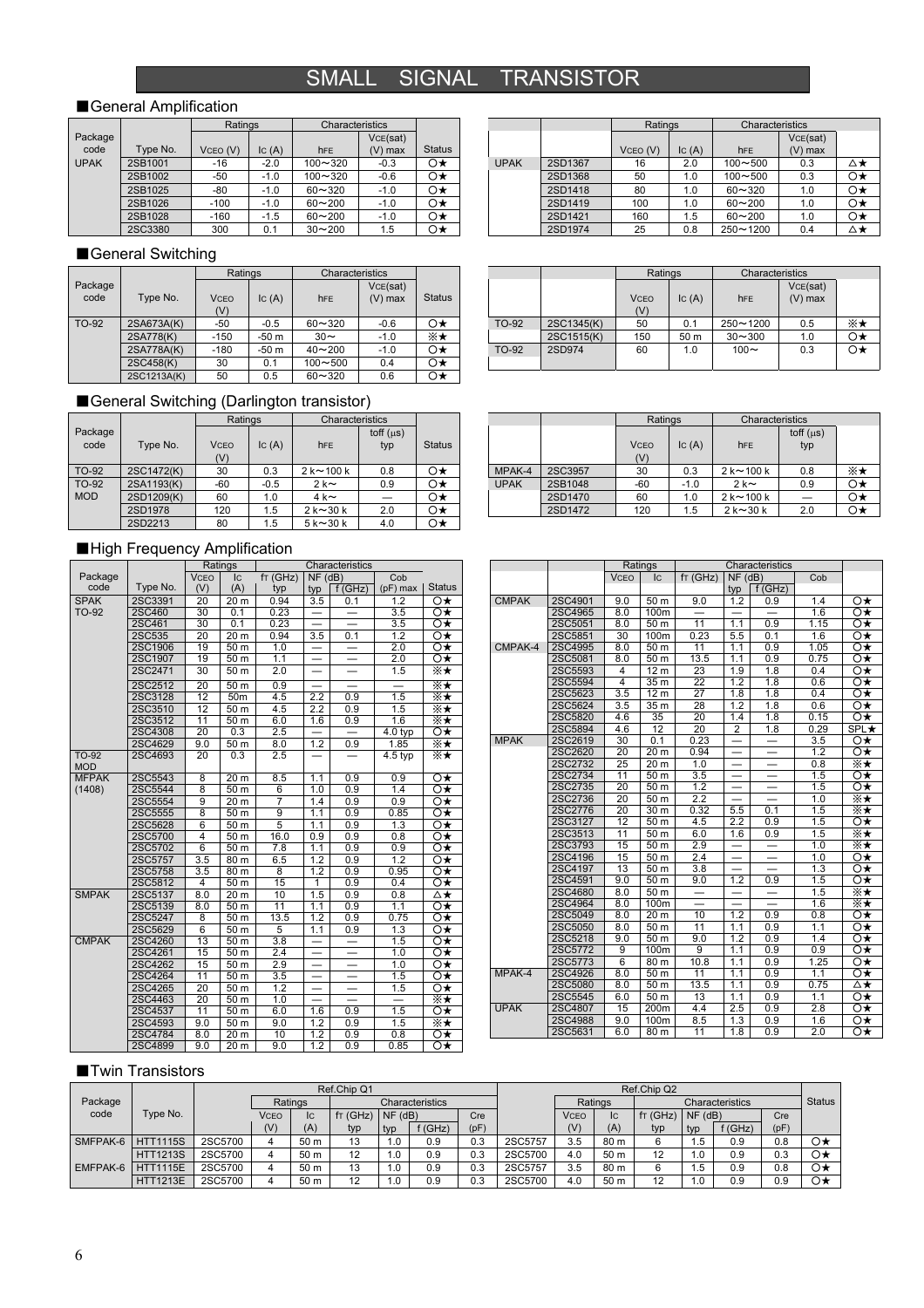### SMALL SIGNAL FET

### ■High Frequency Amplification

|              |                |                       | Ratings |             | Characteristics |               |        |               |
|--------------|----------------|-----------------------|---------|-------------|-----------------|---------------|--------|---------------|
| Package      |                | <b>V<sub>DS</sub></b> | ID      | <b>Ciss</b> | PG(dB)          | $NF$ ( $dB$ ) |        |               |
| code         | Type No.       | (V)                   | (A)     | $(pF)$ typ  | typ             | typ           | f(GHz) | <b>Status</b> |
| <b>SPAK</b>  | 2SK439         | 20                    | 30m     | 2.5         | 30              | 2.0           | 0.1    | Ο★            |
| TO-92        | 2SK168         | 30                    | 20 m    | 5.0         | 27              | 1.7           | 0.1    | ⋇★            |
|              | 2SK359         | 20                    | 30 m    | 2.5         | 30              | 2.0           | 0.1    | O★            |
| <b>CMPAK</b> | 2SK1215        | 20                    | 30 m    | 2.5         | 30              | 2.0           | 0.1    | Ο★            |
| CMPAK-4      | 2SK2685☆       | 6                     | 20 m    | 0.80        | 21              | 0.5           | 0.9    | O★            |
|              | 3SK296         | 12                    | 25 m    | 1.5         | 19.5            | 2.0           | 0.9    | O★            |
|              | 3SK298         | 12                    | 25 m    | 2.9         | 25              | 1.0           | 0.2    | Ο★            |
|              | 3SK309☆        | 6                     | 18 m    | 0.39        | 21              | 1.25          | 0.9    | Ο★            |
|              | 3SK317         | 14                    | 25 m    | 3.0         | 27.6            | 1.0           | 0.2    | O★            |
|              | 3SK318         | 6                     | 20 m    | 1.7         | 21.5            | 1.6           | 0.9    | Ο★            |
|              | <b>BB101C</b>  | 6                     | 25 m    | 1.7         | 20              | 2.1           | 0.9    | Ο★            |
|              | <b>BB102C</b>  | 12                    | 25 m    | 1.6         | 20              | 2.1           | 0.9    | ⋇★            |
|              | <b>BB301C</b>  | 6                     | 25 m    | 3.1         | 26              | 1.3           | 0.2    | O★            |
|              | <b>BB302C</b>  | 12                    | 25 m    | 3.0         | 26              | 1.7           | 0.2    | ⋇★            |
|              | <b>BB303C</b>  | 7                     | 25 m    | 3.3         | 32              | 1.0           | 0.2    | ∆★            |
|              | <b>BB304C</b>  | 12                    | 25 m    | 3.1         | 29              | 1.2           | 0.2    | O★            |
|              | <b>BB305C</b>  | 12                    | 25 m    | 3.1         | 28              | 1.5           | 0.2    | O★            |
|              | <b>BB501C</b>  | 6                     | 20 m    | 1.7         | 21.5            | 1.8           | 0.9    | Ο★            |
|              | <b>BB502C</b>  | 6                     | 20 m    | 1.7         | 22              | 1.6           | 0.9    | O★            |
|              | <b>BB503C</b>  | 6                     | 20 m    | 1.7         | 22              | 1.8           | 0.9    | ∆★            |
|              | <b>BB504C</b>  | 6                     | 30 m    | 2.1         | 22              | 1.75          | 0.9    | ∆★            |
|              | <b>BIC702C</b> | 6                     | 20 m    | 2.0         | 23              | 1.6           | 0.9    | ⋇⋆            |
|              | <b>BIC703C</b> | 6                     | 30 m    | 2.0         | 22              | 1.8           | 0.9    | ⋇∗            |

|             |                |                       | Ratings |             | Characteristics |               |        |    |
|-------------|----------------|-----------------------|---------|-------------|-----------------|---------------|--------|----|
|             |                | <b>V<sub>DS</sub></b> | ID.     | <b>Ciss</b> | PG(dB)          | $NF$ ( $dB$ ) |        |    |
|             |                |                       |         |             |                 | typ           | f(GHz) |    |
| <b>MPAK</b> | 2SK217         | 30                    | 20 m    | 6.8         | 27              | 1.7           | 0.1    | ⋇★ |
|             | 2SK360         | 20                    | 30 m    | 2.5         | 30              | 2.0           | 0.1    | O★ |
| MPAK-4      | 3SK295         | 12                    | 25 m    | 1.5         | 19.5            | 2.0           | 0.9    | O★ |
|             | 3SK297         | 12                    | 25 m    | 2.9         | 25              | 1.0           | 0.2    | O★ |
|             | 3SK300         | 14                    | 25 m    | 3.1         | 27.6            | 1.0           | 0.2    | O★ |
|             | 3SK319         | 6                     | 20 m    | 1.7         | 21.5            | 1.6           | 0.9    | Ο★ |
|             | <b>BB101M</b>  | 6                     | 25 m    | 1.7         | 20              | 2.1           | 0.9    | O★ |
|             | <b>BB102M</b>  | 12                    | 25 m    | 1.6         | 20              | 2.1           | 0.9    | Ο★ |
|             | <b>BB301M</b>  | 6                     | 25 m    | 3.1         | 26              | 1.3           | 0.2    | O★ |
|             | <b>BB302M</b>  | 12                    | 25 m    | 3.0         | 26              | 1.7           | 0.2    | ⋇★ |
|             | <b>BB303M</b>  | $\overline{7}$        | 25 m    | 3.3         | 32              | 1.0           | 0.2    | ∆★ |
|             | <b>BB304M</b>  | 12                    | 25 m    | 3.1         | 29              | 1.2           | 0.2    | O★ |
|             | <b>BB305M</b>  | 12                    | 25 m    | 3.1         | 28              | 1.5           | 0.2    | O★ |
|             | <b>BB501M</b>  | 6                     | 20 m    | 1.7         | 21.5            | 1.8           | 0.9    | Ο★ |
|             | <b>BB502M</b>  | 6                     | 20 m    | 1.7         | 22              | 1.6           | 0.9    | ∆★ |
|             | <b>BB503M</b>  | 6                     | 20 m    | 1.7         | 22              | 1.8           | 0.9    | ∆★ |
|             | <b>BB504M</b>  | 6                     | 30 m    | 2.1         | 22              | 1.75          | 0.9    | ∆★ |
|             | <b>BIC702M</b> | 6                     | 20 m    | 2.0         | 23              | 1.6           | 0.9    | ⋇★ |
|             | <b>BIC703M</b> | 6                     | 30 m    | 2.0         | 22              | 1.8           | 0.9    | ⋇★ |

### ■High Frequency Amplification (Twin Type)

|         |                | Ratings    |      |             |            | Characteristics (FET-1) |        |            |            | Characteristics (EET-2) |           |               |
|---------|----------------|------------|------|-------------|------------|-------------------------|--------|------------|------------|-------------------------|-----------|---------------|
| Package |                | <b>VDS</b> | ID   | <b>Ciss</b> | lyfsl      | <b>NF</b>               |        | Ciss       | lyfsl      | <b>NF</b>               |           |               |
| code    | Type No.       | (V)        | (A)  | $(pF)$ typ  | $(mS)$ typ | (dB) typ                | f(GHz) | $(pF)$ typ | $(mS)$ typ | (dB) typ                | $f$ (GHz) | <b>Status</b> |
| CMPAK-6 | <b>TBB1001</b> |            | 40 m | 3.5         | 42         | 1.2                     | 0.2    | 3.5        | 42         | 1.2                     | 0.2       | ▵▾            |
|         | <b>TBB1002</b> |            | 30 m | 8. ا        | 26         | .                       | 0.9    | 2.6        | 25         | 1.2                     | 0.2       | Ο★            |
|         | <b>TBB1004</b> |            | 30 m | .8          | 26         | . .                     | 0.9    | 2.7        | 32         | 1.2                     | 0.2       | Ο★            |
|         | <b>TBB1005</b> |            | 30 m | .8          | 26         | .                       | 0.9    | 2.6        | 25         | 1.2                     | 0.2       | ∆★            |

### $\blacksquare$ <sub>µ-FET</sub> Series (Small signal switching)

|              |               |             |                 | $RDS(on)$ ( $\Omega$ ) |            |     |         |      |         |     |                    |     |              |
|--------------|---------------|-------------|-----------------|------------------------|------------|-----|---------|------|---------|-----|--------------------|-----|--------------|
| Package      |               | <b>VDSS</b> | ID              |                        | $VGS =$    |     | $VGS =$ |      | $VGS =$ |     | $\overline{VGS}$ = |     |              |
| code         | Type No.      | (V)         | (A)             |                        | 10V        |     | 4V      |      | 2.5V    |     | 1.5V               |     | Ciss Statu   |
|              |               |             |                 | typ                    | max        | typ | max     | typ  | max     | typ | Imax               |     | s            |
| <b>MPAK</b>  | 2SJ574        | $-30$       | $-0.3$          | 1.1                    | 1.3        | 2.2 | 3.1     | -    |         |     |                    | 50  | Ο★           |
|              | 2SJ575        | $-30$       | $-0.1$          | 2.8                    | 3.3        | 5.7 | 7.9     | -    |         |     |                    | 25  | ∆★           |
|              | 2SK3287       | 30          | 0.3             | 1.26                   | 1.44       | 2.8 | 3.44    | -    |         |     |                    | 6   | $\circ\star$ |
|              | 2SK3288       | 30          | 0.1             | 2.7                    | 3.5        | 4.7 | 7.0     | -    |         |     |                    | 3   | $\circ\star$ |
|              | 2SK3290       | 30          | 0.5             |                        | 0.46 0.525 | 0.9 | .25     | -    |         |     |                    | 5   | $\circ\star$ |
| <b>CMPAK</b> | 2SJ576        | $-30$       | $-0.1$          | 2.8                    | 3.3        | 5.7 | 7.9     |      |         |     |                    | 25  | $\circ\star$ |
|              | 2SJ586        | $-20$       | $-0.1$          | -                      |            | 4.1 | 5.0     | 6.0  | 8.5     |     |                    | 28  | $\circ\star$ |
|              | 2SK3289       | 30          | 0.3             | .26                    | 1.44       | 2.8 | 3.44    | -    |         |     |                    | 6   | $\circ\star$ |
|              | 2SK3348       | 20          | 0.1             |                        |            | 1.6 | 1.9     | 2.2  | 3.2     |     |                    | 18  | $\circ\star$ |
|              | 2SK3378       | 30          | 0.1             | 2.7                    | 3.5        | 4.7 | 7.0     |      |         |     |                    | 1.6 | $\circ\star$ |
| <b>SMPAK</b> | <b>2SJ587</b> | $-20$       | 50 <sub>m</sub> |                        |            | 8.5 | 11.0    | 15.0 | 22.0    |     |                    | 13  | Ο★           |

|              |                  |        |                 |     | $RDS(on)$ ( $\Omega$ ) |     |         |      |         |      |         |     |     |
|--------------|------------------|--------|-----------------|-----|------------------------|-----|---------|------|---------|------|---------|-----|-----|
|              |                  |        |                 |     | $VGS =$                |     | $VGS =$ |      | $VGS =$ |      | $VGS =$ |     |     |
|              |                  |        |                 |     | 10V                    |     | 4V      | 2.5V |         | 1.5V |         |     |     |
|              |                  |        |                 | typ | max                    | typ | max     | typ  | max     | typ  | max     |     |     |
| <b>SMPAK</b> | 2SK3349          | 20     | 50 <sub>m</sub> | -   |                        | 2.8 | 3.6     | 4.8  | 7.2     |      |         | 6   | O★  |
|              | <b>H5N0301SM</b> | 30     | 50 <sub>m</sub> | -   |                        | 6   | 7.2     | 9    | 13      |      |         | 12  | ∆★  |
|              | H5P0301SM        | $-30$  | 50 <sub>m</sub> | -   |                        | 16  | 20      | 22   | 30      | -    |         | 15  | ∆★  |
| <b>MFPAK</b> | <b>H5N0201MF</b> | 20     | 0.05            | _   |                        | 2.8 | 3.6     | 4.8  | 7.2     |      |         | 6   | ∆★  |
|              | H5N0301MF        | 30     | 0.05            | -   |                        | 6   | 7.2     | 9    | 13      | _    | -       | 12  | ∆★  |
|              | H5P0201MF        | $-20$  | $-0.05$         | -   |                        | 8.5 | 11.0    | 15.0 | 22.0    |      |         | 13  | ∆★  |
|              | H5P0301MF        | $-30$  | $-0.05$         | -   |                        | 16  | 20      | 22   | 30      | -    |         | 15  | ∆★  |
|              | CMPAK-HAT1066G   | $-30$  | $-0.05$         |     |                        | 16  | 20      | 22   | 31      |      |         | 12  | SPL |
|              | <b>HAT2106G</b>  | 30     | 0.05            |     |                        | 6.5 | 8       | 10   | 14      |      |         | 15  | SPL |
|              | <b>HAT3016G</b>  | $-30/$ | $-0.05/$        |     |                        | 16/ | 20/     | 221  | 31/     |      |         | 12/ | SPL |
|              |                  | 30     | 0.05            |     |                        | 6.5 | 8       | 10   | 20      |      |         | 15  |     |

### ■General Amplification

|             |          |                       | Ratings        |      | Characteristics |             |               |
|-------------|----------|-----------------------|----------------|------|-----------------|-------------|---------------|
| Package     |          | <b>V<sub>DS</sub></b> | <b>VGSS</b>    | ID   | <b>Ivfsl</b>    | <b>IDSS</b> |               |
| code        | Type No. | (VDSX) (V)            | $(VGSO)$ $(V)$ | (IG) | (mS) min        | (mA)        | <b>Status</b> |
|             |          |                       |                | (A)  |                 |             |               |
| <b>SPAK</b> | 2SK494   | 22                    |                | 0.1  | 20              | $6 - 40$    | $\circ\star$  |
| TO-92       | 2SK435   | 22                    |                | 0.1  | 20              | $6 - 40$    | Ο★            |
| <b>MPAK</b> | 2SK1070  |                       | $-22$          | 50 m | 20              | $6 - 40$    | Ο★            |

注) 〇: 正在批量生产

SPL: 样品正在发货

△: 可以批量生产(交货期为三个月)

※: 限定品种

★: 大量订货对象品种(订货单位为"500 个的整数倍")

☆: GaAs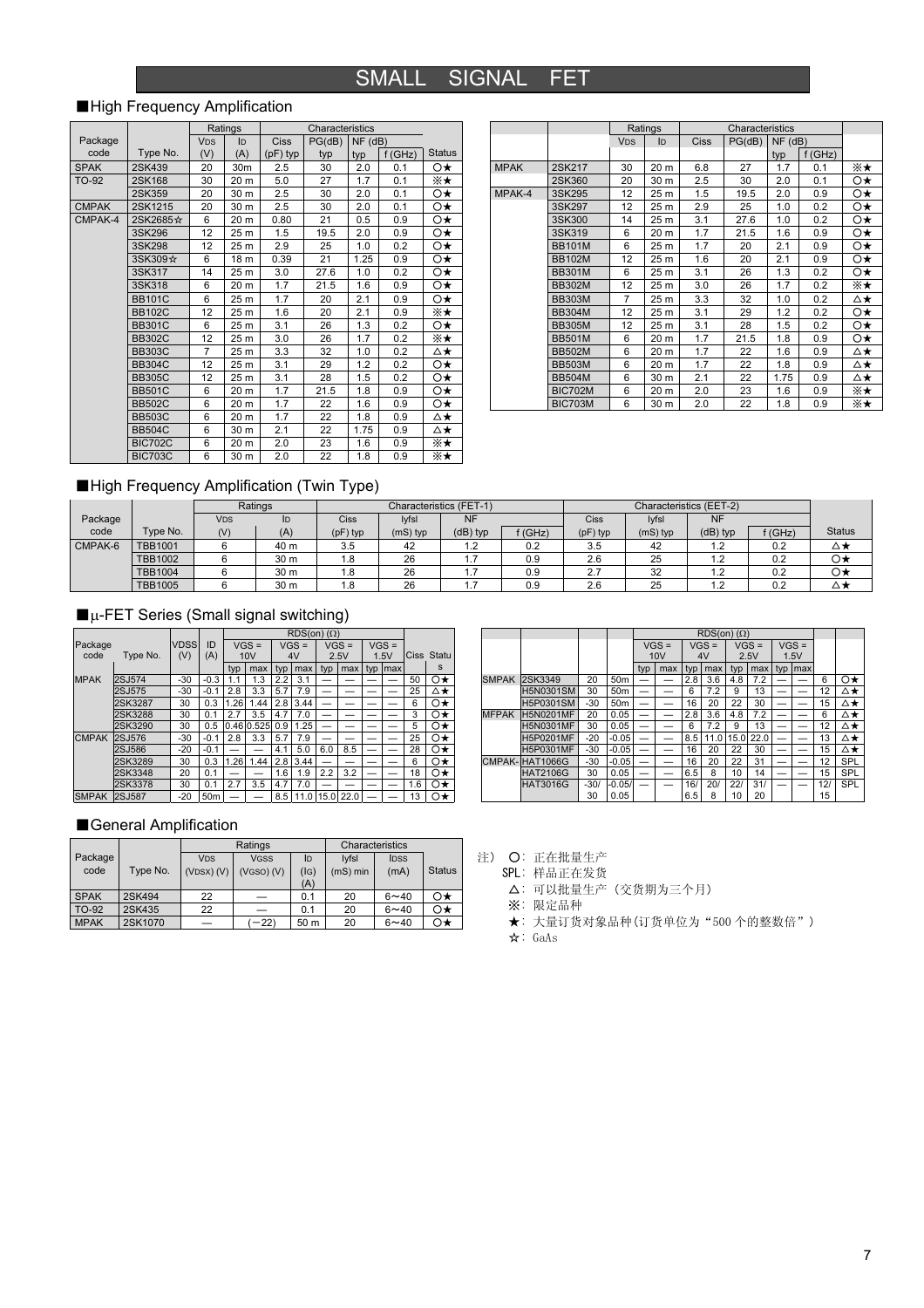### GaAs LINEAR IC

### ■High Frequency Linear IC

| Package |          |                                                       |               |
|---------|----------|-------------------------------------------------------|---------------|
| code    | Type No. | <b>Function &amp; Characteristics</b>                 | <b>Status</b> |
| MPAK-5  | HA22022  | LNA, $V_{DD} = 3 V$ , Idd = 3 mA typ, NF = 1.3 dB typ | O             |
|         |          | $(f = 1.5$ GHz), PG = 16 dB typ $(f = 1.5$ GHz)       |               |
|         | HA22033  | LNA, $V_{DD} = 2.7$ V, $Idd = 1.7$ mA typ, NF = 1.4   | Ω             |
|         |          | dB typ (f = 1.5 GHz), $PG = 14$ dB typ (f = 1.5       |               |
|         |          | GHz)                                                  |               |

| Package  |          |                                            |               |
|----------|----------|--------------------------------------------|---------------|
| code     | Type No. | <b>Function &amp; Characteristics</b>      | <b>Status</b> |
| MPAK-6   | HA22040  | PDC MIXER, $CG = 10dB$ typ, NF = 45 dB typ |               |
|          |          | $(Vcc = 2.7 V, ID = 6 mA, f = 1.5 GHz)$    |               |
| TNP-16BV | HA22052  | CDMA/LNA+MIXER.                            |               |
|          |          | $VDD = 2.8 V$ , Idd = 20 mA, $f = 894 MHz$ |               |

## HIGH FREQUENCY POWER MOS FET

### ■High Frequency Power Amplification

|         |          | Ratings     |     |     | Characteristics |        |                    |               |  |
|---------|----------|-------------|-----|-----|-----------------|--------|--------------------|---------------|--|
| Package |          | <b>VDSS</b> | In  |     | Pout (W) typ    |        |                    |               |  |
| code    | Type No. | (V)         | (A) |     | f (MHz)         | Pin(W) | V <sub>DD</sub> (V | <b>Status</b> |  |
| RFPAK-F | 2SK3174A | 60          | 16  | 270 | 860             | 14     | 28                 | <b>SPL</b>    |  |
|         | 2SK3464  | 60          | 14  | 180 | 1482            | 10     | 28                 |               |  |
|         | 2SK3540  | 60          | 20  | 390 | 860             | 24     | 28                 |               |  |
|         | 2SK3545  | 60          | 20  | 260 | 2140            | 20     | 28                 | <b>SPL</b>    |  |
| RFPAK-G | 2SK3175A | 60          | 8   | 135 | 860             |        | 28                 | <b>SPL</b>    |  |
|         | 2SK3465  | 60          |     | 90  | 1482            | 5      | 28                 |               |  |

|             |         | Ratings     |     | Characteristics |                |           |                     |  |
|-------------|---------|-------------|-----|-----------------|----------------|-----------|---------------------|--|
|             |         | <b>VDSS</b> | ID  |                 | Pout (dBm) min |           |                     |  |
|             |         |             |     |                 | f (MHz)        | Pin (dBm) | V <sub>DD</sub> (V) |  |
| <b>UPAK</b> | 2SK3391 |             | 0.3 | 32              | 836            | 14        | 13.7                |  |
| RP8P        | 2SK3390 |             |     | 38              | 836            |           | 13.7                |  |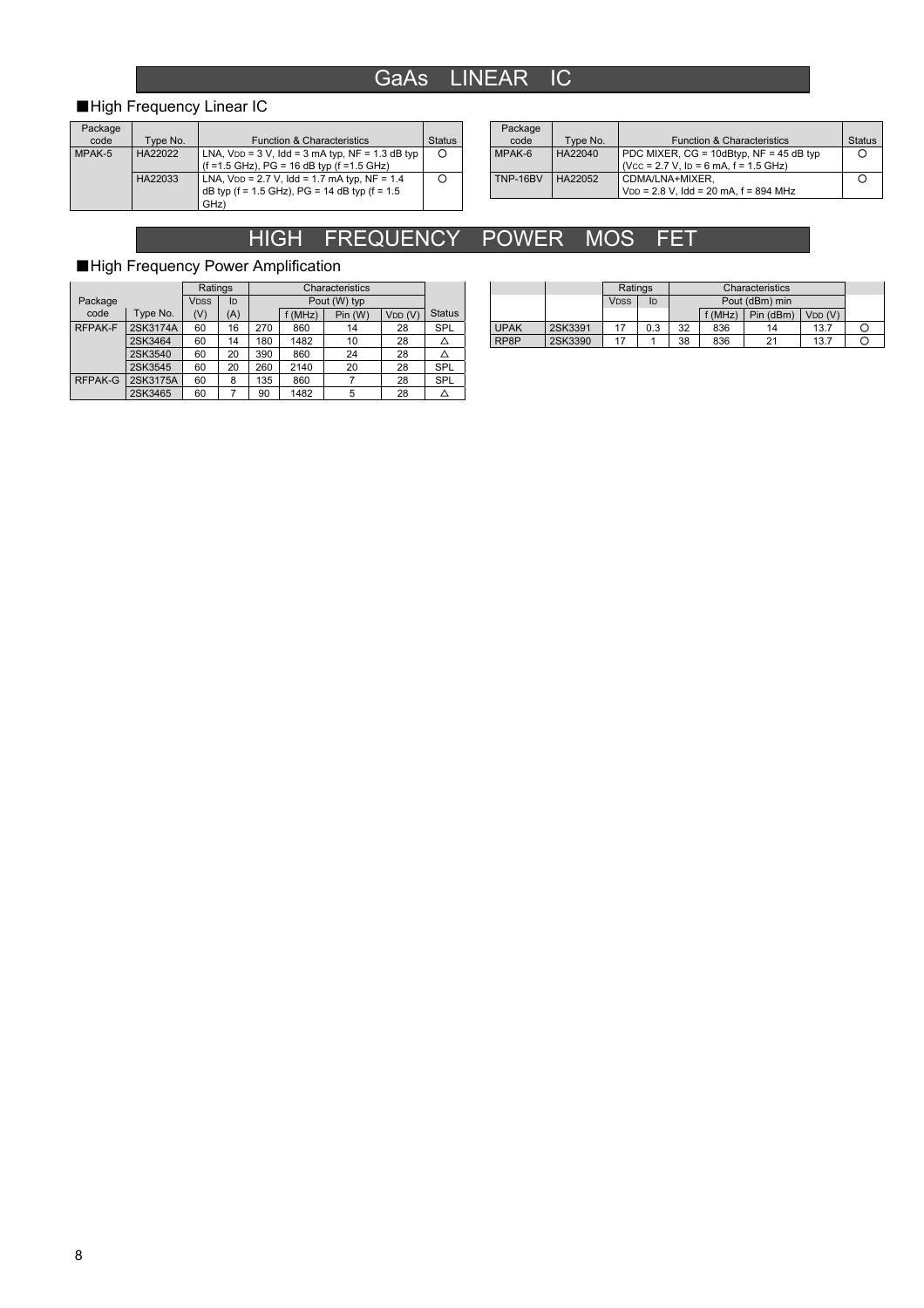### POWER TRANSISTOR

### ■General Amplification

|             |                | Ratings<br>Characteristics |        |            |           |               |
|-------------|----------------|----------------------------|--------|------------|-----------|---------------|
| Package     |                | <b>VCEO</b>                | Ic     |            | VCE(sat)  |               |
| code        | Type No.       | (V)                        | (A)    | <b>hFE</b> | $(V)$ max | <b>Status</b> |
| <b>DPAK</b> | 2SB1407(L)/(S) | $-35$                      | $-2.5$ | $60 - 320$ | $-1.0$    |               |
|             | 2SB1409(L)/(S) | $-160$                     | $-1.5$ | $60 - 200$ | $-1.0$    |               |
|             | 2SD2121(L)/(S) | 35                         | 2.5    | $60 - 320$ | 1.0       |               |
|             | 2SD2122(L)/(S) | 120                        | 1.5    | $60 - 200$ | 1.0       | Х             |
|             | 2SD2123(L)/(S) | 160                        | 1.5    | $60 - 200$ | 1.0       |               |

|               |         |                    | Ratings   | Characteristics |                     |   |
|---------------|---------|--------------------|-----------|-----------------|---------------------|---|
|               |         | <b>VCEO</b><br>(V) | Iс<br>(A) | <b>hFE</b>      | VCE(sat)<br>(V) max |   |
| <b>TO-220</b> | 2SB857  | $-50$              | $-4.0$    | $60 - 320$      | $-1.0$              | O |
|               | 2SB858  | $-60$              | $-4.0$    | $60 - 320$      | $-1.0$              | С |
|               | 2SB859  | $-80$              | $-4.0$    | $60 - 200$      | $-2.0$              | О |
|               | 2SB860  | $-100$             | $-4.0$    | $50 - 250$      | $-1.0$              | ┌ |
|               | 2SB861  | $-150$             | $-2.0$    | $60 - 200$      | $-3.0$              | Ω |
|               | 2SD1133 | 50                 | 4.0       | $60 - 320$      | 1.0                 | О |
|               | 2SD1134 | 60                 | 4.0       | $60 - 320$      | 1.0                 | ◠ |
|               | 2SD1135 | 80                 | 4.0       | $60 - 200$      | 2.0                 |   |

#### ■General Switching

|             |                |             | Ratings        |           | Characteristics |             |               |
|-------------|----------------|-------------|----------------|-----------|-----------------|-------------|---------------|
| Package     |                | <b>VCFO</b> | <b>VCBO</b>    | <b>IC</b> | VCE (sat)       | $tf(\mu s)$ |               |
| code        | Type No.       | (V)         | $(VCES)$ $(V)$ | (A)       | $(V)$ max       | max         | <b>Status</b> |
| <b>DPAK</b> | 2SC4499(L)/(S) | 400         | 500            | 0.5       | 1.0             | 1.0         | О             |
|             | 2SD2115(L)/(S) | 60          | 150            | 2.0       | 0.8             | 0.6         | O             |
| TO-220      | 2SB566(K)      | $-50$       | $-70$          | $-40$     | $-1.0$          | $0.5$ typ   | O             |
| AB          | 2SB566A(K)     | $-60$       | $-70$          | $-40$     | $-1.0$          | $0.5$ typ   | O             |
|             | 2SC2612        | 400         | 500            | 3.0       | 1.0             | 1.0         | O             |
|             | 2SC2613        | 400         | 500            | 5.0       | 1.0             | 1.0         | Ο             |
|             | 2SC2816        | 400         | 500            | 5.0       | 1.0             | 0.5         | O             |
|             | 2SC2898        | 400         | 500            | 8.0       | 1.0             | 0.8         | ∩             |
|             | 2SC2979        | 800         | 900            | 3.0       | 1.0             | 0.8         | O             |
|             | 2SC4913        | 2000        | 2000           | 20 m      | 5.0             |             | O             |
|             | 2SC5273        | 1300        | 1300           | 0.03      | 5.0             |             | O             |
|             | 2SD476(K)      | 50          | 70             | 4.0       | 1.0             | $0.5$ typ   | Ο             |
|             | 2SD476A(K)     | 60          | 70             | 4.0       | 1.0             | $0.5$ typ   | O             |

|        |          |             | Ratings     |                | Characteristics |             |   |
|--------|----------|-------------|-------------|----------------|-----------------|-------------|---|
|        |          | <b>VCEO</b> | <b>VCBO</b> | $\overline{C}$ | VCE (sat)       | $tr(\mu s)$ |   |
|        |          | (V)         | (VCES) (V)  | (A)            | $(V)$ max       | max         |   |
| TO-220 | 2SD1137  | 100         | 100         | 4.0            | 1.0             |             | O |
|        | 2SD1138  | 150         | 200         | 2.0            | 3.0             |             | O |
|        | 2SD1163  | 120         | 300         | 7.0            | 2.0             | 0.5         | Ω |
|        | 2SD1163A | 150         | 350         | 7.0            | 1.0             | 0.5         | Ω |
|        | 2SD1527  | 1000        |             | 0.5            | 5.0             |             | Ο |
| TO-220 | 2SB1392  | $-60$       | $-70$       | $-4.0$         | $-1.0$          |             | O |
|        | 2SB1530  | $-150$      | $-200$      | $-2.0$         | $-3.0$          |             | Δ |
|        | 2SC5022  | 1500        | 1500        | 20 m           | 5.0             |             | Ω |
|        | 2SD2107  | 60          | 70          | 4.0            | 1.0             |             | O |
|        | 2SD2337  | 150         | 200         | 2.0            | 3.0             |             | Ω |
| TO-3P  | 2SC3336  | 400         | 500         | 15             | 1.0             | 0.5         | Ω |
|        | 2SC3365  | 400         | 500         | 10             | 1.0             | 1.0         | Ω |

### ■General Switching (Darlington transistor)

|             |                |             | Ratings | Characteristics |                                |               |
|-------------|----------------|-------------|---------|-----------------|--------------------------------|---------------|
| Package     |                | <b>VCFO</b> | IC.     |                 | $\mathsf{toff}(\mu\mathsf{S})$ |               |
| code        | Type No.       | (V)         | (A)     | h <sub>FE</sub> | typ                            | <b>Status</b> |
| <b>DPAK</b> | 2SC4500(L)/(S) | 60          | 1.0     | $2k \sim$       | 0.6                            | O             |
|             | 2SD2124(L)/(S) | 120         | 1.5     | $2k \sim 30k$   | 2.0                            | O             |
| TO-220      | 2SB727(K)      | $-120$      | $-6.0$  | $1 k \sim 20 k$ | 3.0                            | $\circ$       |
| AB          | 2SB791(K)      | $-120$      | $-8.0$  | $1 k \sim 20 k$ | 3.1                            | O             |
|             | 2SB955(K)      | $-120$      | $-10$   | $1 k \sim 20 k$ | 4.0                            | O             |
|             | 2SB1091        | $-60$       | $-8.0$  | $1 k \sim 20 k$ | 3.0                            | O             |
|             | 2SB1103        | -60         | $-8.0$  | $1 k \sim 20 k$ | 4.0                            | O             |
|             | 2SC1881(K)     | 60          | 3.0     | 1 k $\sim$      | 5.0                            | O             |
|             | 2SD768(K)      | 120         | 6.0     | $1 k \sim 20 k$ | 3.0                            | O             |
|             | 2SD970(K)      | 120         | 8.0     | $1 k \sim 20 k$ | 6.5                            | O             |
|             | 2SD1113(K)     | 300         | 6.0     | $500 \sim$      | 23                             | O             |
|             | 2SD1126(K)     | 120         | 10      | $1 k \sim 20 k$ | 8.0                            | O             |
|             | 2SD1606        | 120         | 6.0     | $1 k \sim 20 k$ | 9.0                            | O             |
|             | 2SD1976        | 300         | 6.0     | $500 \sim$      | 16.0                           | O             |

|        |            |             | Ratings | Characteristics             |                                |   |
|--------|------------|-------------|---------|-----------------------------|--------------------------------|---|
|        |            | <b>VCFO</b> | IC.     |                             | $\mathsf{toff}(\mu\mathsf{S})$ |   |
|        |            | (V)         | (A)     | <b>hFF</b>                  | typ                            |   |
| TO-220 | 2SB1389    | $-60$       | $-4.0$  | $1 k \sim 20 k$             | 5.0                            | O |
|        | 2SB1390    | $-60$       | $-8.0$  | $1 k \sim 20 k$             | 4.0                            | O |
|        | 2SB1391    | $-120$      | $-8.0$  | $1 k \sim 20 k$             | 3.1                            | O |
|        | 2SB1399    | $-120$      | $-10$   | $1\,\mathrm{k}$ $\sim$ 20 k | 4.0                            | O |
|        | 2SB1400    | $-120$      | $-6.0$  | $1 k \sim 20 k$             | 3.0                            | O |
|        | 2SD2101    | 200         | 10      | $1500 \sim$                 | 11.5                           | O |
|        | 2SD2104    | 120         | 8.0     | $1 k \sim 20 k$             | 6.5                            | O |
|        | 2SD2106    | 120         | 6.0     | $1 k \sim 20 k$             | 3.0                            | O |
| TO-3P  | 2SB1032(K) | $-120$      | $-10$   | $1 k \sim 20 k$             | 4.0                            | O |
|        | 2SB1079    | $-100$      | $-20$   | $1 k \sim 20 k$             | 3.5                            | Ο |
|        | 2SB1494    | $-120$      | $-25$   | $2k \sim 20k$               | 10                             | O |
|        | 2SD1436(K) | 120         | 10      | $1 k \sim 20 k$             | 4.0                            | O |
|        | 2SD1559    | 100         | 20      | $1k \sim 20k$               | 12.0                           | O |

注) O: 正在批量生产

SPL: 样品正在发货

△: 可以批量生产(交货期为三个月)

※: 限定品种

★: 大量订货对象产品(订货单位为"500 个的整数倍")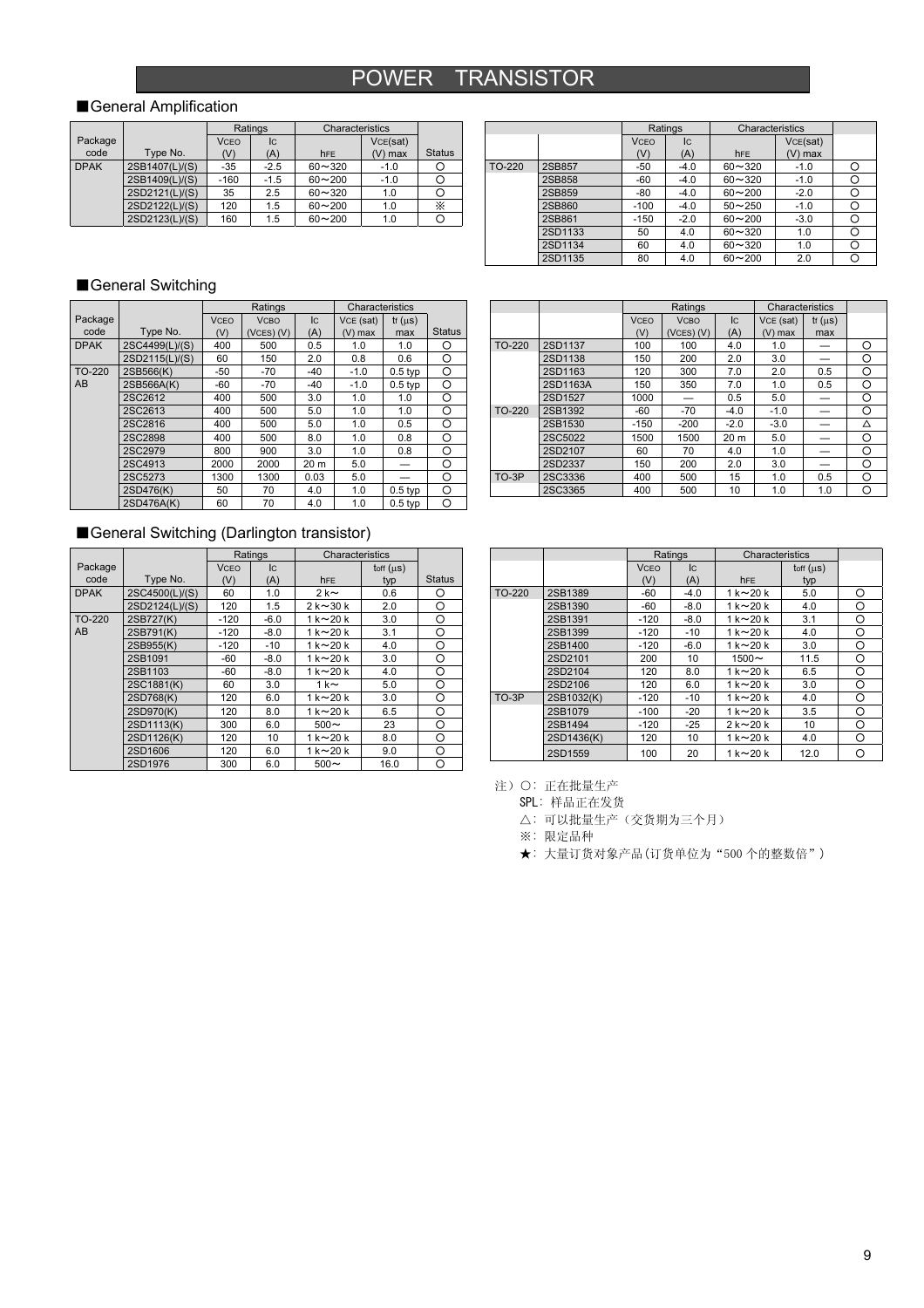### ■General Switching

|              |                 |             | Ratings |           | Characteristics            |      |               |
|--------------|-----------------|-------------|---------|-----------|----------------------------|------|---------------|
| Package      |                 | <b>VDSS</b> | ID      |           | $RDS(ON)$ ( $\Omega$ ) max | Ciss |               |
| code         | Type No.        | (V)         | (A)     | 4 V (5 V) | 10 V (2.5 V)               | (pF) | <b>Status</b> |
|              |                 |             |         |           |                            | typ  |               |
| TO-92        | 2SK1336         | 60          | 0.3     | 2.5       | 1.7                        | 33   | ∆★            |
|              | 2SK1337         | 100         | 0.3     | 6.5       | 4.5                        | 35   | ∆★            |
| <b>TO-92</b> | 2SJ386          | $-30$       | $-3.0$  | 0.8       | 0.4                        | 177  | 0 <u>★</u>    |
| <b>MOD</b>   | 2SJ483          | $-30$       | $-5.0$  | 0.17      | 0.11                       | 630  | ∆★            |
|              | 2SJ496          | $-60$       | $-5$    | 0.24      | 0.16                       | 600  | Ō★            |
|              | 2SK975          | 60          | 1.5     | 0.55      | 0.4                        | 140  | 0*            |
|              | 2SK2085         | 100         | 1       | 1.35      | 0.9                        | 130  | ∆★            |
|              | 2SK2734         | 30          | 5       | 0.08      | 0.055                      | 550  | ∆★            |
|              | 2SK2851         | 60          | 5       | 0.1       | 0.07                       | 500  | Ο★            |
|              |                 |             | 1       |           |                            | 95   |               |
|              | 2SK3446         | 150         |         | 1.95      | (2.5)                      |      | ∆★            |
|              | 2SK3447         | 150         | 1       | 2.5       | 1.95                       | 85   | ∆★            |
| <b>MPAK</b>  | 2SJ399          | $-30$       | $-0.2$  | 5.0       | 3.0                        | 1.1  | Ο★            |
|              | 2SJ451▼         | $-20$       | $-0.2$  | 3.5       | (9)                        | 2.4  | Ο★            |
|              | 2SJ452▼         | $-50$       | $-0.2$  | 7.0       | (12)                       | 1.1  | ⋇∗            |
|              | 2SJ486▼         | $-30$       | $-0.3$  | 0.65      | (1.2)                      | 45   | Ō★            |
|              | 2SK2373         | 30          | 0.2     | 2.5       | 1.4                        | 17.8 | Ο★            |
|              | 2SK2569▼        | 50          | 0.2     | 2.6       | (5)                        | 14   | Ο★            |
|              | 2SK2570▼        | 20          | 0.2     | 1.1       | (2.2)                      | 45   | Ο★            |
|              | 2SK2802▼        | 30          | 0.5     | 0.28      | (0.5)                      | 14   | ⋇★            |
|              | 2SK2980▼        | 30          | 1.0     | 0.28      | (0.5)                      | 155  | 0*            |
|              | 2SK3000         | 40          | 1       | 0.5       | 0.3                        | 14   | Ο★            |
| <b>UPAK</b>  | 2SJ186          | $-200$      | $-0.5$  |           | 12                         | 75   | Ο★            |
|              | $2SJ244$ ▼      | $-12$       | $-2.0$  | $0.5*$    | (0.9)                      | 130  | Ο★            |
|              | 2SJ278          | $-60$       | $-1.0$  | 1.2       | 0.83                       | 160  | Ο★            |
|              | 2SJ317▼         | $-12$       | $-2.0$  | 0.35      | $0.7(-2.2V)$               | 63   | 0*            |
|              | 2SJ361▼         | $-20$       | $-2.0$  |           | (1.5)                      | 3.2  | ⋇∗            |
|              | 2SJ484          | $-30$       | $-2.0$  | 0.45      | 0.23                       | 230  | Ο★            |
|              | 2SJ517▼         | $-20$       | $-2.0$  | 0.24      | (0.43)                     | 320  | Ο★            |
|              |                 | $-60$       | $-2.0$  |           | 0.46                       | 220  | ∆★            |
|              | 2SJ518          |             |         | 0.63      |                            |      |               |
|              | 2SK1334         | 200         | 1.0     |           | 3.8                        | 80   | Ο★            |
|              | 2SK1579▼        | 12          | 2.0     | 0.35      | 0.7(2.2V)                  | 110  | Ο★            |
|              | 2SK1697         | 60          | 0.5     | 2.5       | 1.7                        | 33   | Ο★            |
|              | 2SK1698         | 100         | 0.3     | 6.5       | 4.5                        | 35   | ⋇★            |
|              | 2SK1764         | 60          | 2.0     | 0.6       | 0.45                       | 140  | O★            |
|              | 2SK1772         | 30          | 1.0     | 0.85      | 0.6                        | 30   | Ο★            |
|              | 2SK2247         | 30          | 2.0     | 0.45      | 0.35                       | 177  | ⋇★            |
|              | 2SK2315▼        | 60          | 2.0     | 0.45      | 0.6(3V)                    | 173  | Ο★            |
|              | 2SK2788         | 60          | 2.0     | 0.25      | 0.16                       | 180  | Ο★            |
|              | 2SK2978▼        | 20          | 2.5     | 0.12      | (0.2)                      | 260  | ∆★            |
| <b>DPAK</b>  | 2SJ130(L)/(S)   | $-300$      | $-1.0$  |           | 8.5                        | 235  | O             |
|              | 2SJ181(L)/(S)   | $-600$      | $-0.5$  |           | 25                         | 220  | O             |
|              | 2SJ319(L)/(S)   | $-200$      | $-3.0$  | $\equiv$  | 2.3                        | 330  | O             |
|              | 2SJ387(L)/(S)▼  | $-20$       | $-10$   | 0.07      | (0.11)                     | 1170 | O             |
|              | 2SJ506(L)/(S)   | $-30$       | $-10$   | 0.18      | 0.085                      | 630  | ਠ             |
|              | 2SJ527(L)/(S)   | $-60$       | -5      | 0.8       | 0.4                        | 220  | O             |
|              | 2SJ528(L)/(S)   | $-60$       | $-7$    | 0.37      | 0.22                       | 400  | O             |
|              | 2SJ529(L)/(S)   | $-60$       | $-10$   | 0.24      | 0.16                       | 580  | O             |
|              | 2SJ530(L)/(S)   | $-60$       | $-15$   | 0.16      | 0.1                        | 850  | റ             |
|              | 2SK1151(L)/(S)  | 450         | 1.5     |           | 5.5                        | 160  | Ō             |
|              |                 | 500         | 1.5     |           | 6                          | 160  | Ο             |
|              | 2SK1152(L)/(S)  | 120         |         | 0.55      | 0.4                        | 420  | O             |
|              | 2SK1254(L)/(S)  | 100         | 3.0     | 0.45      |                            | 400  | ⋇             |
|              | 2SK1299(L)/(S)  |             | 3.0     |           | 0.35                       |      |               |
|              | 2SK1335(L)/(S)  | 200         | 3.0     |           | 0.8                        | 380  | X.            |
|              | 2SK1838(L)/(S)  | 250         | 1.0     |           | 8                          | 60   | Ō             |
|              | 2SK1880(L)/(S)  | 600         | 1.5     |           | 8                          | 250  | O             |
|              | 2SK2059(L)/(S)  | 600         | 3.0     |           | 5                          | 295  | Δ             |
|              | 2SK2084(L)/(S)  | 20          | 7.0     | 0.075     | 0.053                      | 800  | Ō             |
|              | 2SK2329(L)/(S)▼ | 30          | 10      | 0.04      | (0.06)                     | 1250 | O             |
|              | 2SK2735(L)/(S)  | 30          | 20      | 0.05      | 0.028                      | 750  | Ō             |
|              | 2SK2796(L)/(S)  | 60          | 5       | 0.25      | 0.16                       | 180  | Ō             |
|              | 2SK2869(L)/(S)  | 60          | 20      | 0.07      | 0.045                      | 740  | O             |
|              | 2SK2925(L)/(S)  | 60          | 10      | 0.16      | 0.08                       | 350  | O             |
|              | 2SK2926(L)/(S)  | 60          | 15      | 0.11      | 0.055                      | 500  | ਠ             |
|              | 2SK3147(L)/(S)  | 100         | 5       | 0.17      | 0.13                       | 420  | O             |

|             |                      | Ratings     |                 |               | Characteristics            |             |        |
|-------------|----------------------|-------------|-----------------|---------------|----------------------------|-------------|--------|
|             |                      | <b>VDSS</b> | ID              |               | $RDS(ON)$ ( $\Omega$ ) max | Ciss        |        |
|             |                      |             |                 | 4 V (5 V)     | 10 V (2.5 V)               |             |        |
| <b>DPAK</b> | 2SK3274(L)/(S)       | 30          | 30              | 0.03          | 0.013                      | 1500        | O      |
|             | <b>H5N2004DL/DS</b>  | 200         | 8               |               | 0.48                       | 450         | Ω      |
|             | H5N2005DL/DS         | 200         | 6               |               | 0.65                       | 300         | O      |
|             | H5N2504DL/DS         | 250         | 7               | 0.67          | 0.63                       | 570         | O      |
|             | H5N2505DL/DS         | 250         | 5               |               | 0.89                       | 300         | O      |
|             | <b>H5N2508DL/DS</b>  | 250         | 7               |               | 0.63                       | 450         | O      |
|             | H5N2510DL/DS         | 250         | 5               | 0.97          | 0.89                       | 390         | O      |
|             | <b>H5N5006DL/DS</b>  | 500         | 3               |               | 3.0                        | 365         | O      |
| TO-220      | 2SJ221               | $-100$      | $-20$           | 0.22          | 0.16                       | 1800        | O      |
|             | 2SJ247               | $-100$      | $-8.0$          | 0.45          | 0.3                        | 880         | О      |
|             | 2SJ539               | $-60$       | $-10$           | 0.36          | 0.21                       | 400         | O      |
|             | 2SJ540               | $-60$       | $-12$           | 0.23          | 0.15                       | 580         | O      |
|             | 2SJ541               | $-60$       | $-15$           | 0.155         | 0.095                      | 850         | O      |
|             | 2SJ542               | $-60$       | $-18$           | 0.11          | 0.065                      | 1300        | O      |
|             | 2SJ543               | $-60$       | $-20$           | 0.095         | 0.055                      | 1750        | O      |
|             | 2SJ544               | $-60$       | $-30$           | 0.055         | 0.037                      | 2500        | O      |
|             | 2SK740               | 150         | 10              |               | 0.15                       | 1200        | O      |
|             | 2SK1153              | 450         | 3.0             |               | 2.8                        | 330         | O      |
|             | 2SK1154              | 500         | 3.0             |               | 3                          | 330         | O      |
|             | 2SK1155              | 450         | 5.0             |               | 1.4                        | 640         | O      |
|             | 2SK1156<br>2SK1157   | 500<br>450  | 5.0<br>7.0      |               | 1.5<br>0.8                 | 640<br>1050 | O<br>O |
|             | 2SK1158              | 500         | 7.0             |               | 0.9                        | 1050        | O      |
|             | 2SK1159              | 450         | 8.0             |               | 0.7                        | 1150        | O      |
|             | 2SK1160              | 500         | 8.0             |               | 0.8                        | 1150        | Ο      |
|             | 2SK1300              | 100         | 10              | 0.35          | 0.25                       | 525         | O      |
|             | 2SK1301              | 100         | 15              | 0.18          | 0.13                       | 860         | O      |
|             | 2SK1302              | 100         | 20              | 0.12          | 0.085                      | 1300        | Ω      |
|             | 2SK1338              | 900         | 2.0             |               | 7                          | 425         | O      |
|             | 2SK1400              | 300         | 7.0             |               | 0.7                        | 635         | O      |
|             | 2SK1400A             | 350         | 7.0             |               | 0.8                        | 635         | O      |
|             | 2SK1402              | 600         | 4.0             |               | 2.4                        | 600         | O      |
|             | 2SK1402A             | 650         | 4.0             |               | 2.6                        | 600         | Ω      |
|             | 2SK1667              | 250         | 7.0             |               | 0.55                       | 690         | O      |
|             | 2SK1761              | 250         | 12              |               | 0.35                       | 1100        | O      |
|             | 2SK1807              | 900         | 4.0             |               | 4                          | 740         | O      |
|             | 2SK1809              | 600         | 5.0             |               | 1.5                        | 1000        | O      |
|             | 2SK2328              | 650         | 7.0             |               | 1.4                        | 1180        | O      |
|             | 2SK2408 <sup>▲</sup> | 500         | 7               |               | 0.9                        | 1100        | O      |
|             | 2SK2590              | 200         | 7               |               | 0.45                       | 700         | Ō      |
|             | 2SK2800              | 60          | 40              | 0.04          | 0.02                       | 1500        | റ      |
|             | 2SK2927              | 60          | 10              | 0.15          | 0.075                      | 350         | O      |
|             | 2SK2928              | 60          | 15              | 0.105         | 0.052                      | 500         | Ō      |
|             | 2SK2929              | 60          | 25              | 0.07          | 0.034                      | 740         | Ō      |
|             | 2SK2930              | 60          | 35              | 0.05          | 0.026                      | 1100        | Δ      |
|             | 2SK2931              | 60          | 45              | 0.025         | 0.013                      | 2200        | റ      |
|             | 2SK2959              | 30          | 50              | 0.018         | 0.01                       | 2000        | Ō      |
|             | 2SK3069              | 60          | 75              | 0.012         | 0.0075                     | 7100        | O      |
|             | 2SK3080              | 30          | 30              | 0.05          | 0.028                      | 750         | Δ      |
|             | 2SK3081              | 30          | 45              | 0.025         | 0.014                      | 1570        | Ō      |
|             | 2SK3136              | 40          | $\overline{75}$ | 0.010         | 0.0058                     | 6800        | O      |
|             | 2SK3141              | 30          | 75              | 0.0085        | 0.005                      | 6800        | O      |
|             | 2SK3149<br>2SK3154   | 100<br>150  | 20<br>15        | 0.085<br>0.15 | 0.060                      | 840<br>850  | Δ<br>ನ |
|             | 2SK3156              | 150         | 20              |               | 0.13                       | 1750        | Ō      |
|             |                      | 150         | 30              | 0.08          | 0.07                       | 2600        |        |
|             | 2SK3158<br>2SK3214   | 200         | 10              | 0.063<br>0.19 | 0.045<br>0.17              | 1100        | Δ<br>Δ |
|             | 2SK3215              | 200         | 8               | 0.55          | 0.40                       | 410         | Δ      |
|             | 2SK3228              | 80          | 75              | 0.012         | 0.0075                     | 9800        | റ      |
|             | 2SK3418              | 60          | 85              | 0.009         | 0.0055                     | 9770        | Δ      |
|             | <b>H7N0203AB</b>     | 20          | 90              | 0.0051        | 0.003                      | 6800        | O      |
|             | <b>H7N0307AB</b>     | 30          | 60              | 0.0115        | 0.0058                     | 2500        | Δ      |
|             | <b>H7N0308AB</b>     | 30          | 70              | 0.0085        | 0.0048                     | 3350        | Δ      |
|             | H7N0312AB            | 30          | 85              | 0.0058        | 0.0033                     | 6900        | Δ      |
|             |                      |             |                 |               |                            |             |        |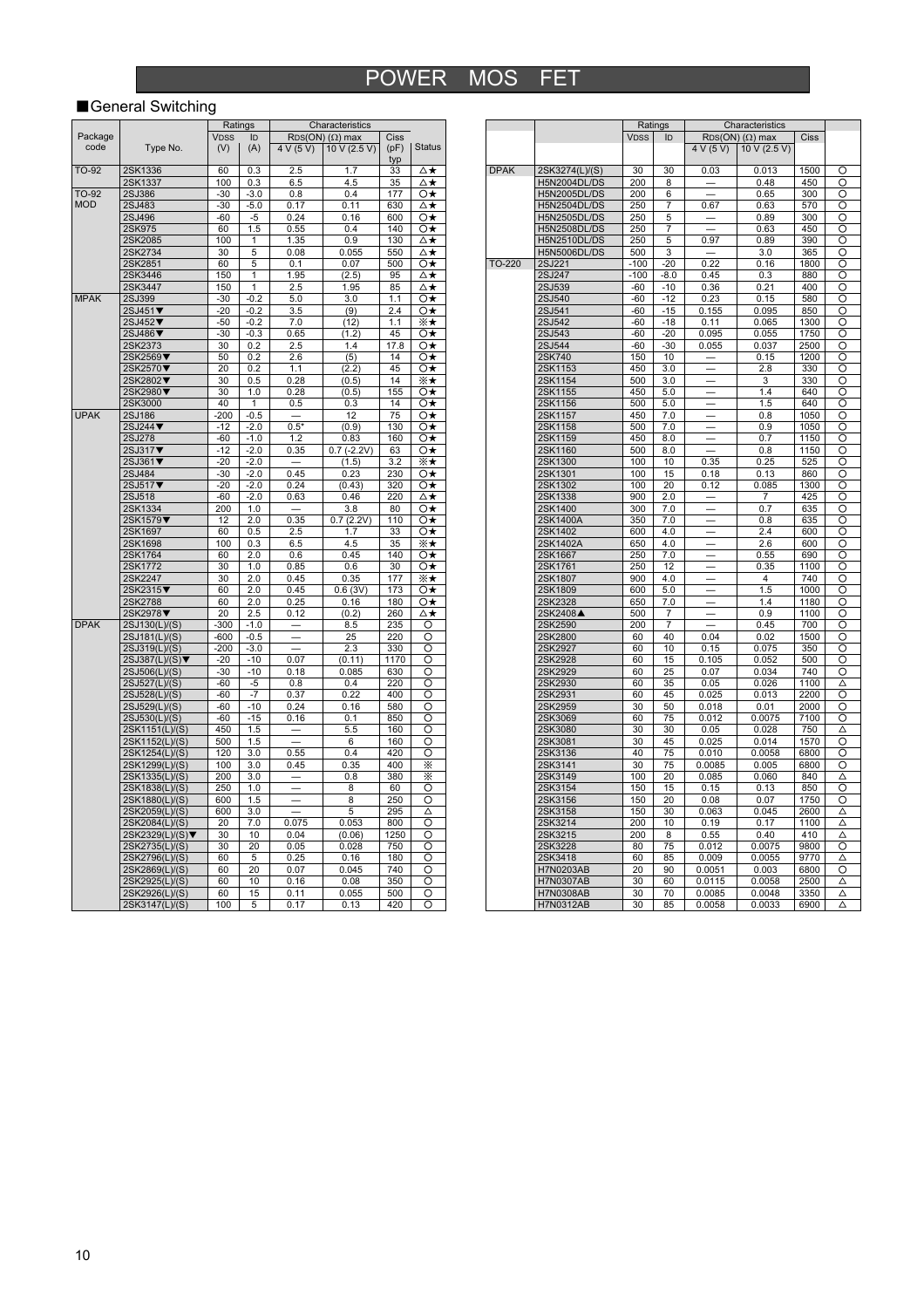### ■General Switching

|                 |                  |                    | Ratings   |             | Characteristics                            |                     |        |
|-----------------|------------------|--------------------|-----------|-------------|--------------------------------------------|---------------------|--------|
| Package<br>code | Type No.         | <b>VDSS</b><br>(V) | ID<br>(A) | 4 V (4.5 V) | $RDS(ON)$ ( $\Omega$ ) max<br>10 V (2.5 V) | Ciss<br>(pF)<br>typ | Status |
| TO-220          | 2SJ471           | -30                | -30       | 0.06        | 0.035                                      | 1700                | Ο      |
| C·FM            | 2SJ531           | $-60$              | $-18$     | 0.11        | 0.065                                      | 1300                | O      |
|                 | 2SJ532           | -60                | $-20$     | 0.095       | 0.055                                      | 1750                | O      |
|                 | 2SJ533           | $-60$              | $-30$     | 0.055       | 0.037                                      | 2500                | O      |
|                 | 2SJ545           | -60                | $-12$     | 0.23        | 0.15                                       | 580                 | O      |
|                 | 2SJ546           | -60                | $-15$     | 0.155       | 0.095                                      | 850                 | O      |
|                 | 2SK2114          | 450                | 5.0       |             | 1.4                                        | 640                 | O      |
|                 | 2SK2116          | 450                | 7.0       |             | 0.8                                        | 1050                | O      |
|                 | 2SK2117          | 500                | 7.0       |             | 0.9                                        | 1050                | O      |
|                 | 2SK2118          | 600                | 5.0       |             | 1.5                                        | 1000                | Δ      |
|                 | 2SK2144          |                    |           |             |                                            |                     |        |
|                 |                  | 600                | 3.0       |             | 5                                          | 295                 | Δ      |
|                 | 2SK2423          | 450                | 7         |             | 0.7                                        | 1150                | X      |
|                 | 2SK2425          | 250                | 7         |             | 0.55                                       | 690                 | Ο      |
|                 | 2SK2426          | 250                | 12        |             | 0.35                                       | 1100                | O      |
|                 | 2SK2431          | 450                | 3.0       |             | 2.8                                        | 330                 | O      |
|                 | 2SK2529          | 60                 | 50        | 0.016       | 0.01                                       | 3550                | O      |
|                 | 2SK2725          | 500                | 5         |             | 1.6                                        | 630                 | O      |
|                 | 2SK2726          | 500                | 7         |             | 0.95                                       | 1100                | O      |
|                 | 2SK2736          | 30                 | 30        | 0.05        | 0.028                                      | 750                 | O      |
|                 | 2SK2737          | 30                 | 45        | 0.025       | 0.014                                      | 1570                | Ο      |
|                 | 2SK2738          | 60                 | 40        | 0.04        | 0.02                                       | 1500                | O      |
|                 | 2SK2932          | 60                 | 10        | 0.15        | 0.075                                      | 350                 | O      |
|                 | 2SK2933          | 60                 | 15        | 0.105       | 0.052                                      | 500                 | O      |
|                 | 2SK2934          | 60                 | 25        | 0.07        | 0.034                                      | 740                 | O      |
|                 |                  |                    |           |             |                                            |                     |        |
|                 | 2SK2935          | 60                 | 35        | 0.05        | 0.026                                      | 1100                | O      |
|                 | 2SK2936          | 60                 | 45        | 0.025       | 0.013                                      | 2200                | Ο      |
|                 | 2SK2956          | 30                 | 50        | 0.018       | 0.01                                       | 2000                | O      |
|                 | 2SK3140          | 60                 | 60        | 0.012       | 0.0075                                     | 7100                | O      |
|                 | 2SK3142          | 30                 | 60        | 0.0085      | 0.005                                      | 6800                | O      |
|                 | 2SK3229          | 80                 | 60        | 0.012       | 0.0075                                     | 9800                | O      |
|                 | 2SK3233          | 500                | 5         |             | 1.5                                        | 580                 | O      |
|                 | 2SK3234          | 500                | 8         |             | 0.85                                       | 970                 | Ο      |
|                 | <b>H7N0308CF</b> | 30                 | 60        | 0.0085      | 0.0048                                     | 3350                | O      |
| $TO-220$        | 2SJ222           | $-100$             | $-20$     | 0.22        | 0.16                                       | 1800                | O      |
| FM              | 2SJ248           | $-100$             | $-8.0$    | 0.45        | 0.3                                        | 880                 | O      |
|                 | 2SJ350           | -120               | $-6.0$    | 0.9         | 0.7                                        | 900                 | O      |
|                 |                  |                    |           |             |                                            |                     |        |
|                 | 2SJ410           | $-200$             | -6        |             | 0.85                                       | 920                 | Δ      |
|                 | 2SJ504           | -60                | $-20$     | 0.095       | 0.055                                      | 1750                | O      |
|                 | 2SJ526           | -60                | $-12$     | 0.23        | 0.15                                       | 580                 | Ο      |
|                 | 2SJ534           | -60                | $-18$     | 0.11        | 0.065                                      | 1300                | O      |
|                 | 2SJ535           | -60                | $-30$     | 0.055       | 0.037                                      | 2500                | O      |
|                 | 2SJ547           | $-60$              | -10       | 0.36        | 0.21                                       | 400                 | O      |
|                 | 2SJ548           | -60                | $-15$     | 0.155       | 0.095                                      | 850                 | O      |
|                 | 2SK1305          | 100                | 10        | 0.35        | 0.25                                       | 525                 | O      |
|                 | 2SK1306          | 100                | 15        | 0.18        | 0.13                                       | 860                 | O      |
|                 | 2SK1307          | 100                | 20        | 0.12        | 0.085                                      | 1300                | O      |
|                 | 2SK1318          | 120                | 20        | 0.16        | 0.12                                       | 1300                | O      |
|                 | 2SK1404          | 600                | 5.0       |             | 1.5                                        | 1000                | O      |
|                 |                  |                    |           |             |                                            |                     |        |
|                 | 2SK1566          | 450                | 7.0       |             | 0.8                                        | 1050                | O      |
|                 | 2SK1567          | 500                | 7.0       |             | 0.9                                        | 1050                | O      |
|                 | 2SK1572          | 600                | 3.0       |             | 5                                          | 295                 | Ο      |
|                 | 2SK1626          | 450                | 5.0       |             | 1.4                                        | 640                 | O      |
|                 | 2SK1627          | 500                | 5.0       |             | 1.5                                        | 640                 | O      |
|                 | 2SK1637          | 600                | 4.0       |             | 2.4                                        | 600                 | O      |
|                 | 2SK1668          | 250                | 7.0       |             | 0.55                                       | 690                 | O      |
|                 | 2SK1762          | 250                | 12        |             | 0.35                                       | 1100                | O      |
|                 | 2SK1808          | 900                | 4.0       |             | 4                                          | 740                 | O      |
|                 | 2SK1862          | 450                | 3.0       |             | 2.8                                        | 330                 | Ο      |
|                 | 2SK1863          | 500                | 3.0       |             | 3                                          | 330                 | O      |
|                 | 2SK1957          | 200                | 7.0       |             | 0.45                                       | 700                 | O      |
|                 | 2SK2202          | 120                | 7.0       | 0.55        | 0.4                                        | 420                 | O      |
|                 | 2SK2212          | 200                | 10        |             | 0.3                                        | 1000                | O      |
|                 | 2SK2422          | 650                | 4.0       |             | 2.6                                        | 600                 | Δ      |
|                 | 2SK2937          | 60                 | 25        | 0.07        | 0.034                                      | 740                 | O      |
|                 |                  | 100                | 20        | 0.085       |                                            | 840                 | O      |
|                 | 2SK3148          |                    |           |             | 0.060                                      |                     |        |
|                 | 2SK3152          | 120                | 10        | 0.17        | 0.13                                       | 580                 | O      |
|                 | 2SK3153          | 120                | 15        | 0.11        | 0.085                                      | 830                 | Δ      |
|                 | 2SK3155          | 150                | 15        | 0.15        | 0.13                                       | 850                 | O      |
|                 | 2SK3157          | 150                | 20        | 0.08        | 0.07                                       | 1750                | O      |
|                 | 2SK3160          | 200                | 10        | 0.19        | 0.17                                       | 1100                | O      |
|                 | 2SK3162          | 200                | 20        | 0.085       | 0.075                                      | 2420                | O      |
|                 | 2SK3177          | 200                | 15        | 0.125       | 0.115                                      | 1550                | O      |
|                 | 2SK3209          | 150                | 25        | 0.063       | 0.045                                      | 2600                | O      |
|                 | 2SK3212          | 100                | 5         | 0.17        | 0.13                                       | 420                 | Δ      |
|                 | H5N5001FM        | 500                | 5         |             | 1.5                                        | 580                 | O      |
|                 | H5N5006FM        | 500                | 3         |             | 3.0                                        | 365                 | O      |
| <b>LDPAK</b>    | 2SJ479(L)/(S)    | $-30$              | $-30$     | 0.06        | 0.035                                      | 1700                | O      |
|                 | 2SJ505(L)/(S)    | $-60$              | $-50$     | 0.036       | 0.022                                      | 4100                | O      |
|                 |                  |                    |           |             |                                            |                     |        |
|                 | 2SJ549(L)/(S)    | -60                | -12       | 0.23        | 0.15                                       | 580                 | O      |
|                 | 2SJ550(L)/(S)    | -60                | $-15$     | 0.155       | 0.095                                      | 850                 | O      |
|                 | 2SJ551(L)/(S)    | -60                | $-18$     | 0.11        | 0.065                                      | 1300                | O      |
|                 | 2SJ552(L)/(S)    | -60                | -20       | 0.095       | 0.055                                      | 1750                | O      |
|                 | 2SJ553(L)/(S)    | -60                | $-30$     | 0.055       | 0.037                                      | 2500                | Ο      |
|                 | 2SK1313(L)/(S)   | 450                | 5.0       |             | 1.4                                        | 640                 | O      |
|                 | 2SK1314(L)/(S)   | 500                | 5.0       |             | 1.5                                        | 640                 | O      |
|                 | 2SK1315(L)/(S)   |                    |           |             |                                            |                     |        |
|                 |                  | 450                | 8.0       |             | 0.7                                        | 1150                | O      |
|                 |                  |                    |           |             |                                            |                     |        |
|                 | 2SK1316(L)/(S)   | 500                | 8.0       |             | 0.8                                        | 1150                | O      |
|                 | 2SK1528(L)/(S)   | 900                | 4.0       |             | 4                                          | 740                 | O      |
|                 | 2SK1540(L)/(S)   | 450                | 7.0       |             | 0.8                                        | 1050                | O      |
|                 | 2SK1620(L)/(S)   | 150                | 10        |             | 0.15                                       | 1200                | O      |

|              |                                    | Ratings     |           |                  | Characteristics                            |              |            |
|--------------|------------------------------------|-------------|-----------|------------------|--------------------------------------------|--------------|------------|
|              |                                    | <b>VDSS</b> | ID        | 4 V (4.5 V)      | $RDS(ON)$ ( $\Omega$ ) max<br>10 V (2.5 V) | Ciss         |            |
| <b>LDPAK</b> | 2SK1636(L)/(S)                     | 250         | 15        |                  | 0.27                                       | 1250         | O          |
|              | 2SK1647(L)/(S)                     | 900         | 2.0       |                  | 7                                          | 425          | O          |
|              | 2SK2553(L)/(S)                     | 60          | 50        | 0.016            | 0.01                                       | 3550         | O          |
|              | 2SK2684(L)/(S)                     | 30          | 30        | 0.05             | 0.028                                      | 750          | O          |
|              | 2SK2885(L)/(S)                     | 30          | 45        | 0.025            | 0.014                                      | 1570         | O          |
|              | 2SK2912(L)/(S)<br>2SK2938(L)/(S)   | 60<br>60    | 40<br>25  | 0.04<br>0.07     | 0.02<br>0.034                              | 1500<br>740  | O<br>O     |
|              | 2SK2939(L)/(S)                     | 60          | 35        | 0.05             | 0.026                                      | 1100         | O          |
|              | 2SK2940(L)/(S)                     | 60          | 45        | 0.025            | 0.013                                      | 2200         | O          |
|              | 2SK2957(L)/(S)                     | 30          | 50        | 0.018            | 0.01                                       | 2000         | O          |
|              | 2SK2958(L)/(S)                     | 30          | 75        | 0.014            | 0.007                                      | 4100         | O          |
|              | 2SK3070(L)/(S)                     | 40          | 75        | 0.010            | 0.0058                                     | 6800         | O          |
|              | 2SK3082(L)/(S)<br>2SK3134(L)/(S)   | 60<br>30    | 10<br>75  | 0.15<br>0.0085   | 0.075<br>0.005                             | 350<br>6800  | O<br>O     |
|              | 2SK3135(L)/(S)                     | 60          | 75        | 0.012            | 0.0075                                     | 7100         | O          |
|              | 2SK3150(L)/(S)                     | 100         | 20        | 0.085            | 0.060                                      | 840          | O          |
|              | 2SK3161(L)/(S)                     | 200         | 15        | 0.125            | 0.115                                      | 1550         | O          |
|              | 2SK3203(L)/(S)                     | 30          | 45        | 0.028            | 0.014                                      | 1200         | O          |
|              | 2SK3210(L)/(S)<br>2SK3211(L)/(S)   | 150<br>200  | 30<br>25  | 0.063            | 0.045                                      | 2600<br>2420 | O<br>O     |
|              | 2SK3461(L)/(S)                     | 60          | 85        | 0.085<br>0.009   | 0.075<br>0.0055                            | 9770         | O          |
|              | H5N2001LD/LS/LM                    | 200         | 20        |                  | 0.125                                      | 1350         | Δ          |
|              | H5N5006LD/LS/LM                    | 500         | 3.5       |                  | 3.0                                        | 365          | Δ          |
|              | H7N0201LD/LS/LM                    | 20          | 60        | 0.011            | 0.0048                                     | 2500         | SPL        |
|              | H7N0202LD/LS/LM<br>H7N0307LD/LS/LM | 20          | 45        | 0.0155           | 0.0075                                     | 1650         | <b>SPL</b> |
|              | H7N0308LD/LS/LM                    | 30<br>30    | 60<br>70  | 0.0115<br>0.0085 | 0.0058<br>0.0048                           | 2500<br>3350 | O<br>Δ     |
|              | H7N0310LD/LS/LM                    | 30          | 30        | (0.019)          | 0.01                                       | 1400         | Δ          |
|              | H7N0311LD/LS/LM                    | 30          | 45        | (0.016)          | 0.0088                                     | 1650         | Δ          |
|              | H7N0312LD/LS/LM                    | 30          | 85        | 0.0058           | 0.0033                                     | 6900         | Δ          |
|              | H7N1004LD/LS<br>H7N1005LD/LS       | 100<br>100  | 30<br>15  | (0.045)          | 0.035                                      | 2800         | SPL<br>SPL |
| TO-3P        | 2SJ217                             | -60         | -45       | (0.155)<br>0.06  | 0.11<br>0.042                              | 830<br>3800  | O          |
|              | 2SJ554                             | -60         | $-45$     | 0.055            | 0.037                                      | 2500         | O          |
|              | 2SJ555                             | $-60$       | -60       | 0.036            | 0.022                                      | 4100         | O          |
|              | 2SK1161                            | 450         | 10        |                  | 0.8                                        | 1050         | O          |
|              | 2SK1162<br>2SK1163                 | 500<br>450  | 10<br>11  |                  | 0.9<br>0.7                                 | 1050<br>1150 | O<br>O     |
|              | 2SK1164                            | 500         | 11        |                  | 0.8                                        | 1150         | O          |
|              | 2SK1165                            | 450         | 12        |                  | 0.55                                       | 1450         | O          |
|              | 2SK1166                            | 500         | 12        |                  | 0.6                                        | 1450         | O          |
|              | 2SK1167<br>2SK1168                 | 450<br>500  | 15<br>15  |                  | 0.36<br>0.4                                | 2050<br>2050 | O<br>O     |
|              | 2SK1169                            | 450         | 20        |                  | 0.25                                       | 2800         | O          |
|              | 2SK1170                            | 500         | 20        |                  | 0.27                                       | 2800         | O          |
|              | 2SK1303                            | 100         | 30        | 0.09             | 0.06                                       | 1750         | O          |
|              | 2SK1304<br>2SK1317                 | 100<br>1500 | 40<br>2.5 | 0.04             | 0.03<br>12                                 | 3500<br>990  | O<br>O     |
|              | 2SK1339                            | 900         | 3.0       |                  | 7                                          | 410          | O          |
|              | 2SK1340                            | 900         | 5.0       |                  | 4                                          | 760          | O          |
|              | 2SK1341                            | 900         | 6.0       |                  | 3                                          | 980          | O          |
|              | 2SK1342<br>2SK1401                 | 900<br>300  | 8.0<br>15 |                  | 1.6<br>0.35                                | 1730<br>1250 | O<br>O     |
|              | 2SK1401A                           | 350         | 15        |                  | 0.4                                        | 1250         | O          |
|              | 2SK1403                            | 600         | 8.0       |                  | 1.3                                        | 1180         | O          |
|              | 2SK1403A                           | 650         | 8.0       |                  | 1.4                                        | 1180         | O          |
|              | 2SK1515▲<br>2SK1516▲               | 450<br>500  | 10<br>10  |                  | 0.8<br>0.9                                 | 1050<br>1050 | O<br>O     |
|              | 2SK1517▲                           | 450         | 20        |                  | 0.25                                       | 2800         | O          |
|              | 2SK1518▲                           | 500         | 20        |                  | 0.27                                       | 2800         | O          |
|              | 2SK1573                            | 600         | 15        |                  | 0.5                                        | 3150         | O          |
|              | 2SK1669▲                           | 250         | 30        |                  | 0.095                                      | 3100         | O          |
|              | 2SK1671<br>2SK1773                 | 250<br>1000 | 30<br>5.0 |                  | 0.095<br>2                                 | 3100<br>1700 | O<br>O     |
|              | 2SK1835                            | 1500        | 4.0       |                  | 7                                          | 1700         | O          |
|              | 2SK1933                            | 900         | 10        |                  | 1.2                                        | 2620         | O          |
|              | 2SK1934                            | 1000        | 8.0       |                  | 1.6                                        | 2690         | Ω          |
|              | 2SK1968<br>2SK2007▲                | 600<br>250  | 12<br>20  |                  | 0.88<br>0.15                               | 1800<br>2350 | O<br>O     |
|              | 2SK2075                            | 250         | 20        |                  | 0.13                                       | 2400         | Δ          |
|              | 2SK2096                            | 60          | 45        | 0.028            | 0.022                                      | 3780         | O          |
|              | 2SK2554                            | 60          | 75        | 0.01             | 0.006                                      | 7700         | O          |
|              | 2SK2568<br>2SK2586                 | 500<br>60   | 12<br>60  | 0.016            | 0.6<br>0.01                                | 1560<br>3550 | O<br>O     |
|              | 2SK2727                            | 500         | 10        |                  | 0.95                                       | 1100         | O          |
|              | 2SK2728                            | 500         | 18        |                  | 0.45                                       | 2150         | O          |
|              | 2SK2729                            | 500         | 20        |                  | 0.29                                       | 3300         | O          |
|              | 2SK2730<br>2SK2828                 | 500<br>700  | 25<br>12  |                  | 0.24<br>1.2                                | 3500<br>1850 | O<br>O     |
|              | 2SK2955                            | 60          | 45        | 0.025            | 0.013                                      | 2200         | O          |
|              | 2SK3151                            | 100         | 50        | 0.025            | 0.015                                      | 4000         | O          |
|              | 2SK3159                            | 150         | 50        | 0.042            | 0.030                                      | 4060         | Δ          |
|              | 2SK3163<br>2SK3235                 | 60<br>500   | 75<br>15  | 0.012            | 0.0075<br>0.4                              | 7100<br>1920 | O<br>O     |
|              | 2SK3419                            | 60          | 90        | 0.009            | 0.0055                                     | 9770         | O          |
|              | H5N2003P                           | 200         | 60        |                  | 0.042                                      | 5150         | Δ          |
|              | H5N2503P                           | 250         | 50        |                  | 0.055                                      | 5150         | O          |
|              | H5N2507P▲<br>H5N2509P              | 250<br>250  | 50<br>30  |                  | 0.055<br>0.069                             | 5000<br>3600 | Δ<br>O     |
|              | H5N3003P                           | 300         | 40        |                  | 0.069                                      | 5150         | O          |
|              | H5N3004P                           | 300         | 25        |                  | 0.093                                      | 3600         | O          |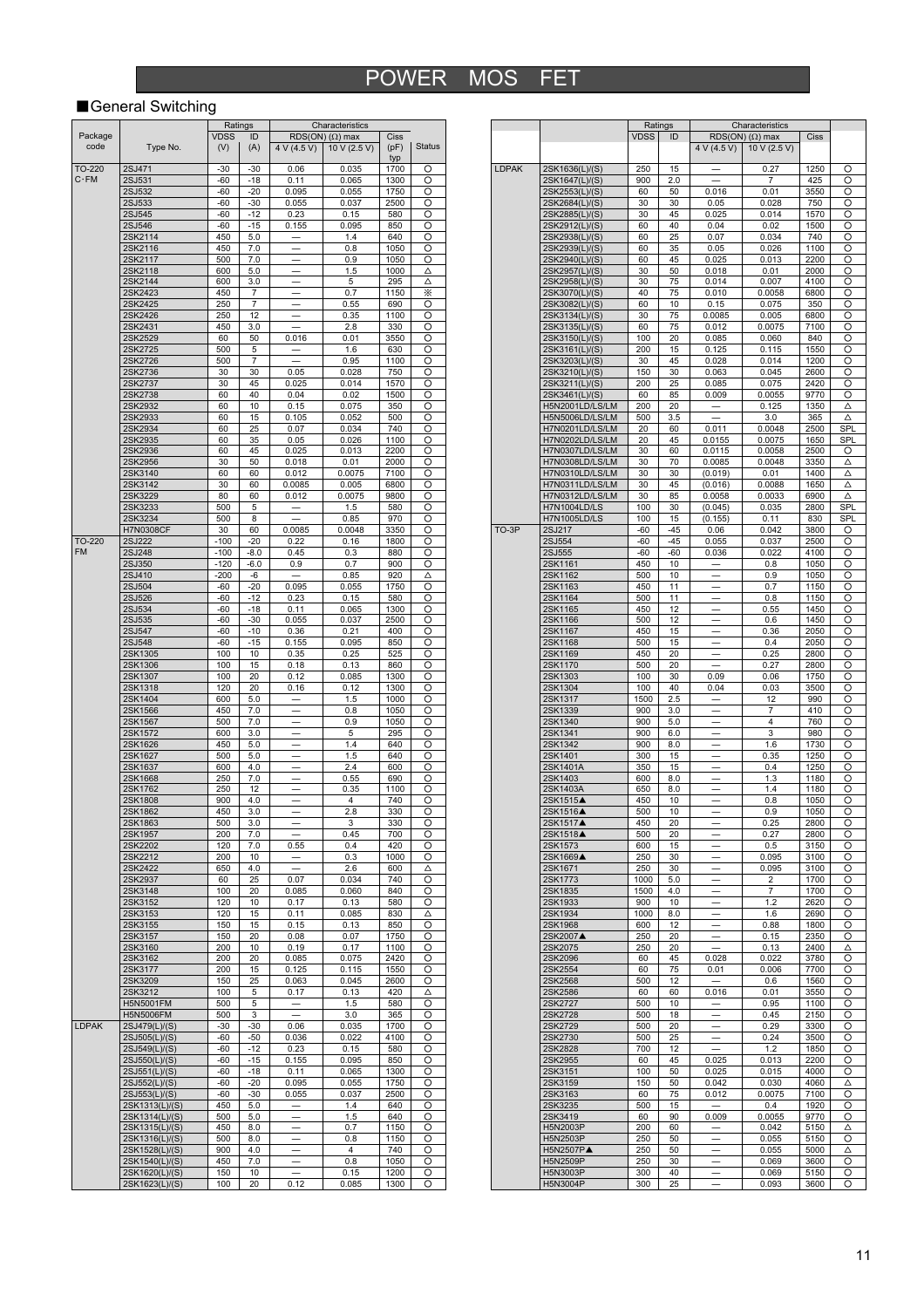#### ■General Switching

|              |                                  |             | Ratings |                          | Characteristics            |             |               |
|--------------|----------------------------------|-------------|---------|--------------------------|----------------------------|-------------|---------------|
| Package      |                                  | <b>VDSS</b> | ID      |                          | $RDS(ON)$ ( $\Omega$ ) max | Ciss        |               |
| code         | Type No.                         | (V)         | (A)     | 4 V (4.5 V)              | 10 V (2.5 V)               | (pF)        | <b>Status</b> |
| TO-3P        | H5N3008P▲                        | 300         | 40      |                          | 0.069                      | typ<br>5150 | Δ             |
|              | H5N5007P                         | 500         | 25      |                          | 0.225                      | 3900        | O             |
|              | H5N6001P                         | 600         | 20      |                          | 0.38                       | 4640        | O             |
| TO-3P        | 2SJ216                           | -60         | $-35$   | 0.09                     | 0.06                       | 2400        | O             |
| <b>FM</b>    | 2SJ218                           | -60         | $-45$   | 0.06                     | 0.042                      | 3800        | O             |
|              | 2SK1298                          | 60          | 40      | 0.025                    | 0.018                      | 3600        | O             |
|              | 2SK1328                          | 450         | 12      |                          | 0.55                       | 1450        | O             |
|              | 2SK1329                          | 500         | 12      |                          | 0.6                        | 1450        | O             |
|              | 2SK1405▲                         | 600         | 15      |                          | 0.5                        | 2660        | O             |
|              | 2SK1666                          | 60          | 45      | 0.035                    | 0.02                       | 3950        | Δ             |
|              | 2SK1670▲                         | 250         | 30      |                          | 0.095                      | 3100        | O             |
|              | 2SK1775                          | 900         | 8.0     |                          | 1.6                        | 1730        | O             |
|              | 2SK1832                          | 500         | 10      |                          | 0.9                        | 1050        | O             |
|              | 2SK1859                          | 900         | 6.0     |                          | 3                          | 980         | О             |
|              | 2SK2008▲                         | 250         | 20      |                          | 0.15                       | 2350        | O             |
|              | 2SK2203                          | 60          | 50      | 0.013                    | 0.01                       | 8330        | O             |
|              | 2SK2225                          | 1500        | 2.0     |                          | 12                         | 990         | О             |
|              | H5N2301PF                        | 230         | 25      |                          | 0.085                      | 2300        | O             |
|              | <b>H5N2509PF</b>                 | 250         | 30      |                          | 0.069                      | 3600        | Δ             |
| TO-3PL       | 2SK1519▲                         | 450         | 30      |                          | 0.15                       | 5800        | O             |
|              | 2SK1520▲                         | 500         | 30      |                          | 0.16                       | 5800        | O             |
|              | 2SK1521▲                         | 450         | 50      |                          | 0.1                        | 8700        | O             |
|              | 2SK1522▲                         | 500         | 50      |                          | 0.11                       | 8700        | O             |
|              | 2SK1526                          | 450         | 40      |                          | 0.15                       | 5800        | O             |
|              | 2SK1527                          | 500         | 40      |                          | 0.16                       | 5800        | O             |
|              | 2SK1628                          | 450         | 30      |                          | 0.25                       | 2800        | O             |
|              | 2SK1629                          | 500         | 30      |                          | 0.27                       | 2800        | O             |
|              | 2SK1836                          | 450         | 50      |                          | 0.1                        | 8150        | O             |
|              | 2SK1837                          |             |         |                          |                            |             |               |
|              |                                  | 500         | 50      |                          | 0.11                       | 8150        | O             |
|              | 2SK1947▲                         | 250         | 50      |                          | 0.06                       | 5810        | O             |
|              | 2SK1948                          | 250         | 50      |                          | 0.06                       | 5830        | O             |
|              | 2SK1971                          | 500         | 35      |                          | 0.23                       | 8800        | O             |
|              | 2SK2393                          | 1500        | 8       |                          | 2.8                        | 4370        | O             |
|              | H5N5004PL▲                       | 500         | 50      |                          | 0.11                       | 7630        | Δ             |
|              | <b>H5N5011PL</b>                 | 500         | 50      |                          | 0.115                      | 7700        | Δ             |
| FP-8DA       | <b>HAT1016R(D)</b>               | $-30$       | $-4.5$  | 0.18                     | 0.09                       | 660         | O             |
| <b>JEDEC</b> | <b>HAT1020R</b>                  | $-30$       | $-5$    | 0.13                     | 0.07                       | 860         | O             |
| SOP-8        | HAT1021R                         | -20         | $-5.5$  | 0.06                     | (0.085)                    | 1200        | O             |
|              | HAT1023R                         | $-20$       | $-7$    | 0.04                     | (0.06)                     | 2250        | O             |
|              | HAT1024R(D)                      | $-30$       | $-3.5$  | 0.34                     | 0.16                       | 350         | O             |
|              | $HAT1025R \blacktriangledown(D)$ | $-20$       | $-4.5$  | 0.095                    | (0.15)                     | 860         | O             |
|              | <b>HAT1026R</b>                  | $-30$       | $-7$    | 0.065                    | 0.037                      | 1700        | O             |
|              | HAT1029R▼(D)                     | $-20$       | $-3.5$  | 0.14                     | (0.23)                     | 465         | Δ             |
|              | <b>HAT1036R</b>                  | $-30$       | -12     | 0.034                    | 0.014                      | 4200        | O             |
|              | HAT1038R/RJ(D)                   | -60         | $-3.5$  | 0.23                     | 0.15                       | 600         | О             |
|              | <b>HAT1048R</b>                  | $-30$       | $-16$   | (0.0135)                 | 0.007                      | 5700        | O             |
|              | HAT1054R▼(D)                     | -20         | -6      | (0.03)                   | (0.05)                     | 1550        | O             |
|              | <b>HAT2016R(D)</b>               | 30          | 6.5     | 0.08                     | 0.045                      | 560         | O             |
|              | <b>HAT2019R▼</b>                 | 30          | 8       | 0.027                    | (0.037)                    | 920         | Ж             |
|              | <b>HAT2020R</b>                  | 30          | 8       | 0.05                     | 0.028                      | 780         | Ж             |
|              | <b>HAT2022R</b>                  | 30          | 11      | 0.025                    | 0.015                      | 1450        | O             |
|              | HAT2024R(D)                      | 30          | 5.5     | 0.11                     | 0.065                      | 310         | O             |
|              | <b>HAT2025R</b>                  | 30          | 8       | (0.05)                   | 0.026                      | 660         | O             |
|              | <b>HAT2026R▼</b>                 | 20          | 11      | 0.015                    | (0.021)                    | 1760        |               |
|              | HAT2027R▼(D)                     | 20          | 7       | 0.038                    | (0.053)                    | 720         | O             |
|              | HAT2028R/RJ(D)                   | 60          | 4       | 0.16                     | 0.10                       | 280         | O             |
|              | HAT2029R (D)                     | 28          | 7.5     | 0.033                    | (0.043)                    | 780         | O             |
|              |                                  |             | 7       | 0.053                    |                            | 740         |               |
|              | HAT2033R/RJ                      | 60          |         |                          | 0.038                      |             | O             |
|              | <b>HAT2036R</b>                  | 30          | 12      | (0.03)                   | 0.015                      | 1200        | O             |
|              | HAT2038R/RJ(D)                   | 60          | 5       | 0.058                    | 0.084                      | 520         | O             |
|              | <b>HAT2040R</b>                  | 30          | 15      | 0.013                    | 0.008                      | 4400        | O             |
|              | <b>HAT2043R(D)</b>               | 30          | 8       | 0.029                    | 0.022                      | 1170        | O             |
|              | HAT2044R                         | 30          | 15      | (0.009)                  | (0.013)                    | 3420        | Δ             |
|              | HAT2058R(D)                      | 100         | 4       | 0.18                     | 0.145                      | 420         | O             |
|              | <b>HAT2064R</b>                  | 30          | 16      | (0.01)                   | 0.0063                     | 2200        | O             |
|              | <b>HAT2068R</b>                  | 30          | 14      | (0.016)                  | 0.009                      | 1650        | O             |
|              | <b>HAT2070R</b>                  | 30          | 12      | (0.022)                  | 0.014                      | 1400        | O             |
|              | <b>HAT2071R</b>                  | 30          | 10      | (0.036)                  | 0.020                      | 740         | O             |
|              | <b>HAT2077R</b>                  | 200         | 3       |                          | 0.235                      | 830         | O             |
|              | <b>HAT2080R</b>                  | 250         | 1.7     |                          | 0.85                       | 300         | O             |
|              | <b>HAT2085R</b>                  | 200         | 2       | $\overline{\phantom{0}}$ | 0.64                       | 300         | O             |
|              | <b>HAT2087R</b>                  | 250         | 2.5     |                          | 0.31                       | 830         | O             |
|              | <b>HAT2088R</b>                  | 200         | 2       |                          | 0.44                       | 450         | O             |

|             |                                  | Ratings     |                | Characteristics |                                              |             |          |
|-------------|----------------------------------|-------------|----------------|-----------------|----------------------------------------------|-------------|----------|
|             |                                  | <b>VDSS</b> | ID             |                 | $\overline{\text{RDS}}(ON)$ ( $\Omega$ ) max | <b>Ciss</b> |          |
|             |                                  |             |                | 4 V (4.5 V)     | 10 V (2.5 V)                                 |             |          |
|             |                                  |             |                |                 |                                              |             |          |
| FP-8DA      | <b>HAT2089R</b>                  | 250         | $\overline{2}$ |                 | 0.6                                          | 450         | O        |
|             | HAT2092R(D)                      | 30          | 11             | (0.025)         | 0.016                                        | 1400        | Δ        |
|             | HAT2093R(D)                      | 30          | 9              | (0.039)         | 0.023                                        | 750         | Ο        |
|             | <b>HAT2095R</b>                  | 150         | 2.5            |                 | 0.42                                         | 300         | SPL      |
|             | HAT2103R(D)                      | 30          | 4.5            | (0.13)          | 0.065                                        | 220         | O        |
|             | HAT2108R(D)                      | 28          | 11             | 0.015           | (0.022)                                      | 2200        | O        |
|             | <b>HAT3004R</b>                  | $30/-3$     | 5.5/           | 0.11/           | 0.065/                                       | 310/        | O        |
|             | (Nch/Pch)                        | 0           | $-3.5$         | 0.34            | 0.16                                         | 350         |          |
|             | <b>HAT3006R</b>                  | $30/-3$     | 6.5/           | 0.08/           | 0.045/                                       | 560/        | O        |
|             | (Nch/Pch)                        | 0           | $-4.5$         | 0.18            | 0.09                                         | 660         |          |
|             | <b>HAT3008R/RJ</b>               | $60/-6$     | 5/             | 0.084/          | 0.058/                                       | 520/        | Ō        |
|             | (Nch/Pch)                        | 0           | $-3.5$         | 0.23            | 0.15                                         | 600         |          |
|             | <b>HAT3010R</b>                  | 60          | 6/             | 0.045/          | 0.032/                                       | 1050/       | $\Omega$ |
|             | (Nch/Pch)                        |             | -5             | 0.13            | 0.076                                        | 1350        |          |
| TTP-8D      | $HAT1031T$ $\nabla$ (D)          | $-20$       | $-2.5$         | 0.16            | (0.28)                                       | 390         | O        |
| $(TSSOP-8)$ | <b>HAT1033T▼</b>                 | $-20$       | $-3.5$         | 0.063           | (0.09)                                       | 970         | O        |
|             | <b>HAT1041T▼</b>                 | $-20$       | -6             | 0.026           | (0.045)                                      | 1850        | O        |
|             | $HAT2031T\nabla(D)$              | 20          | 3.5            | 0.07            | (0.098)                                      | 300         | Δ        |
|             | <b>HAT2037T▼</b>                 | 28          | 5.5            | 0.028           | (0.038)                                      | 780         | O        |
|             | $HAT2042T \blacktriangledown(D)$ | 28          | 5              | 0.034           | (0.044)                                      | 510         | O        |
|             | HAT2045TV(D)                     | 28          | 6              | 0.026           | (0.037)                                      | 650         | O        |
|             | HAT2050T(D)                      | 100         | 1              | 1               | 0.75                                         | 90          | O        |
|             | HAT2051T▼(D)                     | 30          | 1              | 0.2             | (0.3)                                        | 155         | O        |
|             | $HAT2052T$ $\nabla$ (D)          | 28          | 5              | 0.034           | (0.044)                                      | 510         | O        |
|             | <b>HAT2080T</b>                  | 250         | 1.2            |                 | 0.85                                         | 300         | Ω        |
|             | <b>HAT2085T</b>                  | 200         | 1.4            |                 | 0.64                                         | 300         | O        |
| TSOP-6      | <b>HAT1043M▼</b>                 | $-20$       | $-4.4$         | (0.065)         | (0.110)                                      | 750         | Ω        |
|             | <b>HAT1044M</b>                  | $-30$       | $-4.5$         | (0.105)         | 0.060                                        | 600         | O        |
|             | <b>HAT1053M</b> ▼                | $-20$       | $-5.5$         | (0.048)         | (0.074)                                      | 1240        | Ж        |
|             | HAT2053M▼                        | 20          | 6.1            | (0.033)         | (0.048)                                      | 570         | O        |
|             | <b>HAT2054M</b>                  | 30          | 6.3            | (0.052)         | 0.031                                        | 620         | O        |
| LFPAK       | <b>HAT1072H</b>                  | $-30$       | $-40$          | (0.0077)        | 0.0045                                       | 9100        | O        |
|             | <b>HAT2096H</b>                  | 30          | 40             | (0.0088)        | 0.0053                                       | 2200        | O        |
|             | <b>HAT2099H</b>                  | 30          | 50             | (0.0073)        | 0.0037                                       | 4750        | O        |
|             | <b>HAT2116H</b>                  | 30          | 35             | (0.015)         | 0.0077                                       | 1650        | O        |
|             | <b>HAT2119H</b>                  | 250         | 5              |                 | 0.63                                         | 450         | O        |
|             | <b>HAT2129H</b>                  | 40          | 30             |                 | 7.5                                          | 3300        | Δ        |
|             | <b>HAT2134H</b>                  | 20          | 60             | 5.8             | 2.9                                          | 4500        | Δ        |
|             | <b>HAT2137H</b>                  | 40          | 45             |                 | 4.8                                          | 6200        | Δ        |
|             | <b>HAT2139H</b>                  | 40          | 20             |                 | 11.5                                         | 2000        | Δ        |
|             | <b>HAT2140H</b>                  | 100         | 25             |                 | 16                                           | 6350        | Δ        |
|             | <b>HAT2141H</b>                  | 100         | 15             |                 | 27.5                                         | 3200        | Δ        |
|             | <b>HAT2142H</b>                  | 100         | 10             |                 | 44                                           | 2000        | Δ        |
|             | <b>HAT2143H</b>                  | 30          | 40             | 11.5            | 6.1                                          | 2450        | O        |
| CMFPAK-     | <b>HAT1058C▼</b>                 | $-20$       | $-3$           | (0.074)         | (0.126)                                      | 770         | O        |
| 6           | <b>HAT1059C▼</b>                 | $-12$       | -3             | (0.064)         | (0.088)                                      | 500         | O        |
|             | <b>HAT1068C▼</b>                 | $-20$       | $-3$           | (0.065)         | (0.096)                                      | 1010        | SPL      |
|             | <b>HAT1069C▼</b>                 | $-12$       | $-3$           | (0.059)         | (0.077)                                      | 1310        | SPL      |

- 注) 〇: 正在批量生产
- SPL: 样品正在发货
	- △: 可以批量生产(交货期为三个月)
	- ※: 限定品种
	- ★: 大量订货对象品种 (订货单位为"500 个的整数倍")
	- $\blacktriangledown$ : 2.5 V RDS(ON)( $\Omega$ )
	- ▲: 高速二极管内藏品
	- (D): 有双芯片

HAT 系列的样品, 正在以 HATxxxxxWS 型号发货。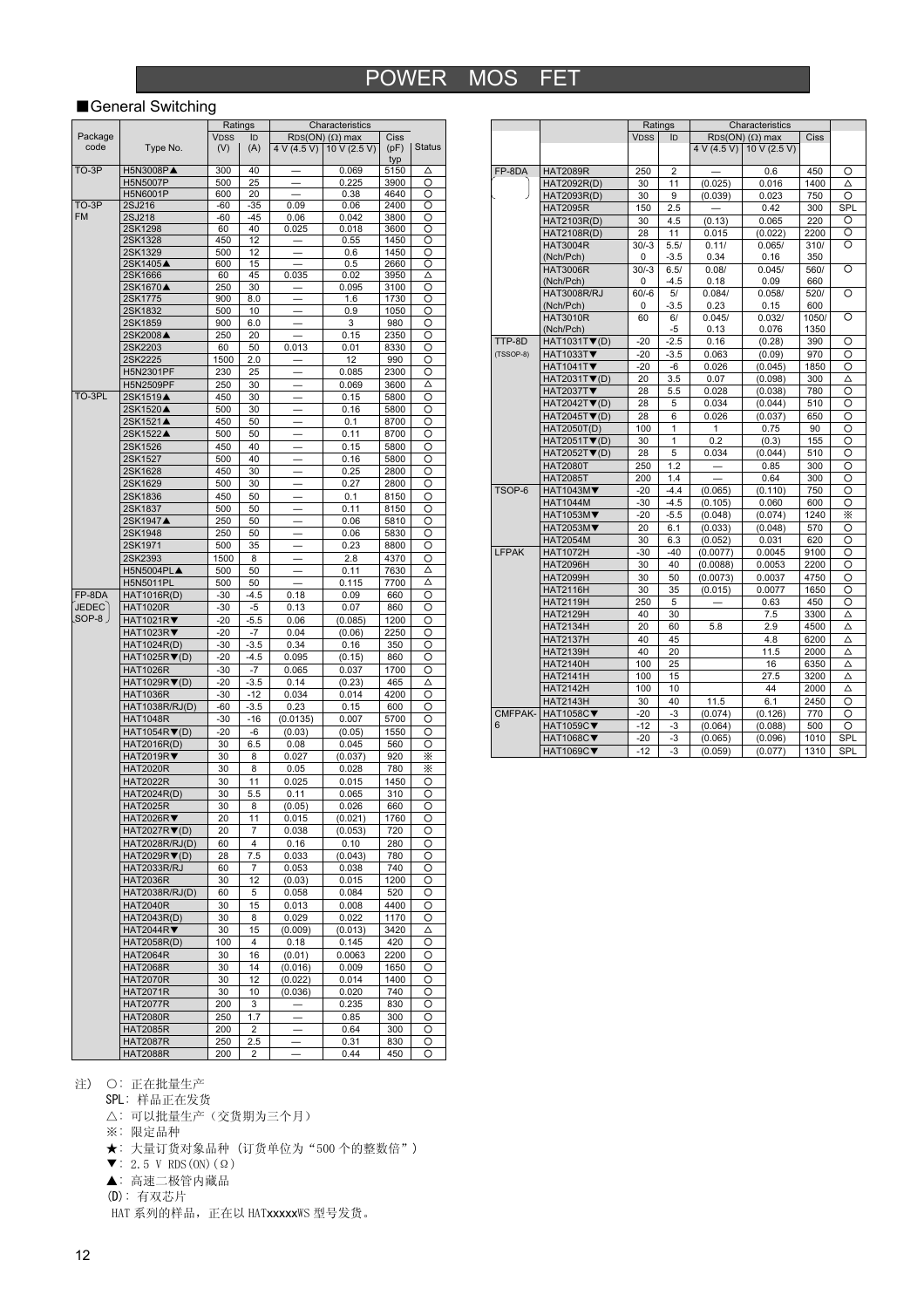IGBT

### ■General Amplification

|         |              | Ratings     |        |         | Characteristics |             |               |
|---------|--------------|-------------|--------|---------|-----------------|-------------|---------------|
|         |              | <b>VDSS</b> |        |         | VDS(sat)        |             |               |
| Package |              | (VDSX)      | ID     | lyfsl   | (VDS(0n))       | <b>Ciss</b> |               |
| code    | Type No.     | (V)         | (A)    | (S) typ | $(V)$ max       | $(pF)$ typ  | <b>Status</b> |
| TO-220  | <b>2SJ76</b> | $(-140)$    | $-0.5$ | 0.035   | $-2$            | 120         | О             |
| AB      | <b>2SJ77</b> | (-160)      | $-0.5$ | 0.035   | $-2$            | 120         | Ο             |
|         | <b>2SJ78</b> | $(-180)$    | $-0.5$ | 0.035   | $-2$            | 120         | Ο             |
|         | 2SJ79        | (-200)      | $-0.5$ | 0.035   | $-2$            | 120         | Ο             |
|         | 2SK213       | (140)       | 0.5    | 0.04    | $\overline{2}$  | 90          | Ο             |
|         | 2SK214       | (160)       | 0.5    | 0.04    | 2               | 90          | Ο             |
|         | 2SK215       | (180)       | 0.5    | 0.04    | 2               | 90          | Ο             |
|         | 2SK216       | (200)       | 0.5    | 0.04    | $\overline{2}$  | 90          | Ο             |
| TO-3P   | 2SJ160       | (-120)      | $-7$   | 1.0     | $-12$           | 900         | Ο             |

### ■Array

|         |                 |             | Ratings |       | Characteristics            |             |               |
|---------|-----------------|-------------|---------|-------|----------------------------|-------------|---------------|
|         |                 |             |         |       | $RDS(ON)$ ( $\Omega$ ) max |             |               |
| Package |                 | <b>VDSS</b> | ID      |       | 10V                        | <b>Ciss</b> |               |
| code    | Type No.        | (V)         | (A)     | 4 V   | (2.5 V)                    | $(pF)$ typ  | <b>Status</b> |
| SP-10   | <b>4AK15</b>    | 60          | 8.0     | 0.095 | 0.07                       | 860         | Ο             |
|         | 4AK16           | 60          | 5.0     | 0.25  | 0.18                       | 400         | O             |
|         | 4AK17           | 60          | 10      | 0.065 | 0.045                      | 1400        | Ο             |
|         | 4AK18           | 60          | 2.5     | 0.53  | 0.38                       | 240         | Ο             |
|         | 4AK19           | 120         | 5.0     | 0.6   | 0.5                        |             | O             |
|         | 4AK20           | 100         | 5.0     | 0.35  | 0.25                       | 525         | O             |
|         | 4AK21           | 100         | 8.0     | 0.125 | 0.09                       | 1300        | O             |
|         | 4AK25           | 60          | 1.5     | 0.6   | 0.45                       | 140         | Ο             |
|         | 4AK27           | 60          | 5       | 0.2   | 0.15                       | 390         | X.            |
|         | 4AM11 (Nch/Pch) | 60/         | 5.0/    | 0.24/ | 0.17/                      | 400/        | Ω             |
|         |                 | $-60$       | $-5.0$  | 0.27  | 0.2                        | 900         |               |
|         | 4AM12 (Nch/Pch) | 60/         | 8.0/    | 0.11/ | 0.075/                     | 860/        | O             |
|         |                 | $-60$       | $-8.0$  | 0.18  | 0.09                       | 1400        |               |
|         | 4AM13 (Nch/Pch) | 60/         | 3.0/    | 0.5/  | 0.35/                      | 240/        | O             |
|         |                 | $-60$       | $-3.0$  | 0.55  | 0.4                        | 425         |               |
| SP-12   | 4AJ11           | -60         | 8.0     | 0.17  | 0.13                       | 1400        | Ο             |
|         | 4AK26           | 60          | 8.0     | 0.075 | 0.06                       | 1400        | O             |

#### ■Thermal FET

|              |                |             | Ratings | Characteristics            |       |                   |               |
|--------------|----------------|-------------|---------|----------------------------|-------|-------------------|---------------|
|              |                |             |         | $RDS(ON)$ ( $\Omega$ ) max |       |                   |               |
| Package      |                | <b>VDSS</b> | ID      | 4 V                        | 10 V  | Tsd               |               |
| code         | Type No.       | (V)         | (A)     | (5 V)                      |       | $(^{\circ}C)$ typ | <b>Status</b> |
| TO-220       | <b>HAF1001</b> | -60         | $-15$   | 0.13                       | 0.09  | 175               |               |
| AB           | <b>HAF2001</b> | 60          | 20      | 0.065                      | 0.043 | 175               | O             |
| TO-220       | <b>HAF2002</b> | 60          | 20      | 0.065                      | 0.043 | 175               |               |
| <b>FM</b>    | <b>HAF2005</b> | 60          | 40      | 0.033                      | 0.02  | 175               |               |
|              | <b>HAF2008</b> | 60          | 20      | 0.065                      | 0.044 | 175               | <b>SPL</b>    |
| <b>LDPAK</b> | HAF1002(L)/(S) | -60         | $-15$   | 0.13                       | 0.09  | 175               |               |
|              | HAF1009(L)/(S) | -60         | $-40$   | 0.045                      | 0.027 | 175               | <b>SPL</b>    |

|         |         |             | Ratings |         | Characteristics       |             |         |  |
|---------|---------|-------------|---------|---------|-----------------------|-------------|---------|--|
|         |         | <b>VDSS</b> |         |         | V <sub>DS</sub> (sat) |             |         |  |
|         |         | (VDSX)      | ID      | lyfsl   | (VDS(0n))             | <b>Ciss</b> |         |  |
|         |         | (V)         | (A)     | (S) typ | $(V)$ max             | $(pF)$ typ  |         |  |
| $TO-3P$ | 2SJ161  | $(-140)$    | $-7$    | 1.0     | $-12$                 | 900         | $\circ$ |  |
|         | 2SJ162  | $(-160)$    | $-7$    | 1.0     | $-12$                 | 900         | O       |  |
|         | 2SJ351  | (-180)      | -8      | 1.0     | $-12$                 | 800         | O       |  |
|         | 2SJ352  | $-200)$     | -8      | 1.0     | $-12$                 | 800         | O       |  |
|         | 2SK1056 | (120)       | 7       | 1.0     | 12                    | 600         | O       |  |
|         | 2SK1057 | (140)       | 7       | 1.0     | 12                    | 600         | O       |  |
|         | 2SK1058 | (160)       | 7       | 1.0     | 12                    | 600         | O       |  |
|         | 2SK2220 | (180)       | 8       | 1.0     | 12                    | 600         | O       |  |
|         | 2SK2221 | (200)       | 8       | 1.0     | 12                    | 600         | Ο       |  |

|               |                 |        | Ratings |        | Characteristics            |      |    |
|---------------|-----------------|--------|---------|--------|----------------------------|------|----|
|               |                 |        |         |        | $RDS(ON)$ ( $\Omega$ ) max |      |    |
|               |                 |        |         |        | 10V                        |      |    |
|               |                 |        |         | 4 V    | (2.5 V)                    |      |    |
| <b>SP-12</b>  | 4AM16 (Nch/Pch) | 60/    | 8.0/    | 0.24/  | 0.17/                      | 400/ | X. |
|               |                 | $-60$  | $-8.0$  | 0.27   | 0.2                        | 850  |    |
|               | 6AM11 (Nch/Pch) | 60/    | 5.0/    | 0.24/  | 0.17/                      | 400/ | O  |
|               |                 | $-60$  | $-5.0$  | 0.27   | 0.2                        | 900  |    |
| <b>SP-12T</b> | 4AK23           | 100    | 5.0     | 0.25   | 0.25                       | 400  | X. |
|               | 4AM14 (Nch/Pch) | 60/    | 8.0/    | 0.24/  | 0.17/                      | 400/ | O  |
|               |                 | $-60$  | $-8.0$  | 0.27   | 0.2                        | 900  |    |
|               | 4AM15 (Nch/Pch) | 200/   | 4.0/    | —/     | 0.5/                       | 600/ | ∩  |
|               |                 | $-200$ | $-4.0$  |        | 0.7                        | 800  |    |
|               | 6AM12 (Nch/Pch) | 60/    | 7.0/    | 0.24/  | 0.17/                      | 400/ | O  |
|               |                 | $-60$  | $-7.0$  | 0.27   | 0.2                        | 900  |    |
|               | 6AM13 (Nch/Pch) | 60/    | 10/     | 0.11/  | 0.075/                     | 860/ | ∩  |
|               |                 | $-60$  | $-10$   | 0.18   | 0.12                       | 1400 |    |
|               | 6AM14 (Nch/Pch) | 60/    | 7.0/    | 0.2/   | $(0.5)$ /                  | 500/ | ∩  |
|               |                 | $-60$  | $-7.0$  | 0.16   | (0.3)                      | 1450 |    |
|               | 6AM15 (Nch/Pch) | 60/    | 10/     | 0.115/ | 0.06/                      | 500/ | O  |
|               |                 | -60    | $-10$   | 0.165  | 0.105                      | 850  |    |

|              |                  |     | Ratings                    |       | Characteristics |     |            |
|--------------|------------------|-----|----------------------------|-------|-----------------|-----|------------|
|              |                  |     | $RDS(ON)$ ( $\Omega$ ) max |       |                 |     |            |
|              |                  |     |                            | 4 V   | 10 V            |     |            |
|              |                  |     |                            | (5 V) |                 |     |            |
| <b>LDPAK</b> | HAF2011(L)/(S)   | 60  | 40                         | 0.033 | 0.02            | 175 | Ω          |
|              | HAF2012(L)/(S)   | 60  | 20                         | 0.065 | 0.043           | 175 | Ω          |
|              | HAF2017(L)/(S)   | 60  | 20                         | 0.065 | 0.043           | 175 | <b>SPL</b> |
|              | HAF2021(L)/(S)   | 60  | 50                         | 0.015 | 0.012           | 175 | О          |
| <b>DPAK</b>  | HAF1004(L)/(S)   | -60 | -5                         | 0.34  | 0.2             | 175 | <b>SPL</b> |
|              | HAF2007(L)/(S)   | 60  | 5                          | 0.12  | 0.075           | 175 | O          |
| SOP-8        | <b>HAF2015RJ</b> | 60  | 2                          | (0.2) | 0.16            | 175 | SPL        |

### ■General Switching

|         |              |             | Ratings | Characteristics |             |               |
|---------|--------------|-------------|---------|-----------------|-------------|---------------|
| Package |              | <b>VCFS</b> | Iс      | VCE(sat)        | $tf(\mu s)$ |               |
| code    | Type No.     | (V)         | (A)     | (V) typ         | typ         | <b>Status</b> |
| TO-220  | <b>2SH11</b> | 600         | 10      | 2.6             | 0.3         | Х             |
| AB      | 2SH12        | 600         | 15      | 2.6             | 0.3         | Х             |
|         | <b>2SH13</b> | 600         | 20      | 2.6             | 0.3         | X             |
|         | <b>2SH17</b> | 600         | 12      | 2.0             | 2.0         | X             |
|         | <b>2SH18</b> | 600         | 18      | 2.0             | 2.0         | X             |
|         | <b>2SH19</b> | 600         | 24      | 2.0             | 2.0         | X             |
|         | <b>2SH26</b> | 600         | 10      | 2.1             | 0.3         | Δ             |
|         | <b>2SH27</b> | 600         | 15      | 2.1             | 0.3         | Δ             |
|         | <b>2SH28</b> | 600         | 20      | 2.1             | 0.3         | Δ             |
|         | <b>2SH29</b> | 600         | 30      | 2.1             | 0.3         |               |

|              |                       |             | Ratings | Characteristics |              |               |
|--------------|-----------------------|-------------|---------|-----------------|--------------|---------------|
|              |                       | <b>VCFS</b> | lс      | VCE(sat)        | If $(\mu s)$ |               |
|              | Type No.              | (V)         | (A)     | (V) typ         | typ          | <b>Status</b> |
| <b>LDPAK</b> | <b>GN2550V4 LD/LS</b> | 250         | 50      | 1.6             | 0.12         | <b>SPL</b>    |
|              | GN6020V4 LD/LS        | 600         | 20      | 2.1             | 0.1          | O             |
|              | GN6030V4 LD/LS        | 600         | 30      | 2.1             | 0.1          | റ             |
| TO-3P        | <b>2SH14</b>          | 600         | 30      | 2.6             | 0.3          | ∧             |
|              | 2SH15                 | 600         | 50      | 2.6             | 0.3          | Δ             |
|              | <b>2SH20</b>          | 600         | 36      | 2.0             | 2.0          | Δ             |
|              | <b>2SH21</b>          | 600         | 50      | 2.0             | 2.0          | X             |
|              | 2SH30                 | 600         | 50      | 2.1             | 0.3          | Δ             |
|              | <b>2SH31</b>          | 600         | 75      | 2.1             | 0.3          | Δ             |
| TO-3PL       | 2SH16                 | 600         | 75      | 2.6             | 0.3          | ∩             |
|              |                       |             |         |                 |              |               |

2SH22 600 75 2.0 2.0 ※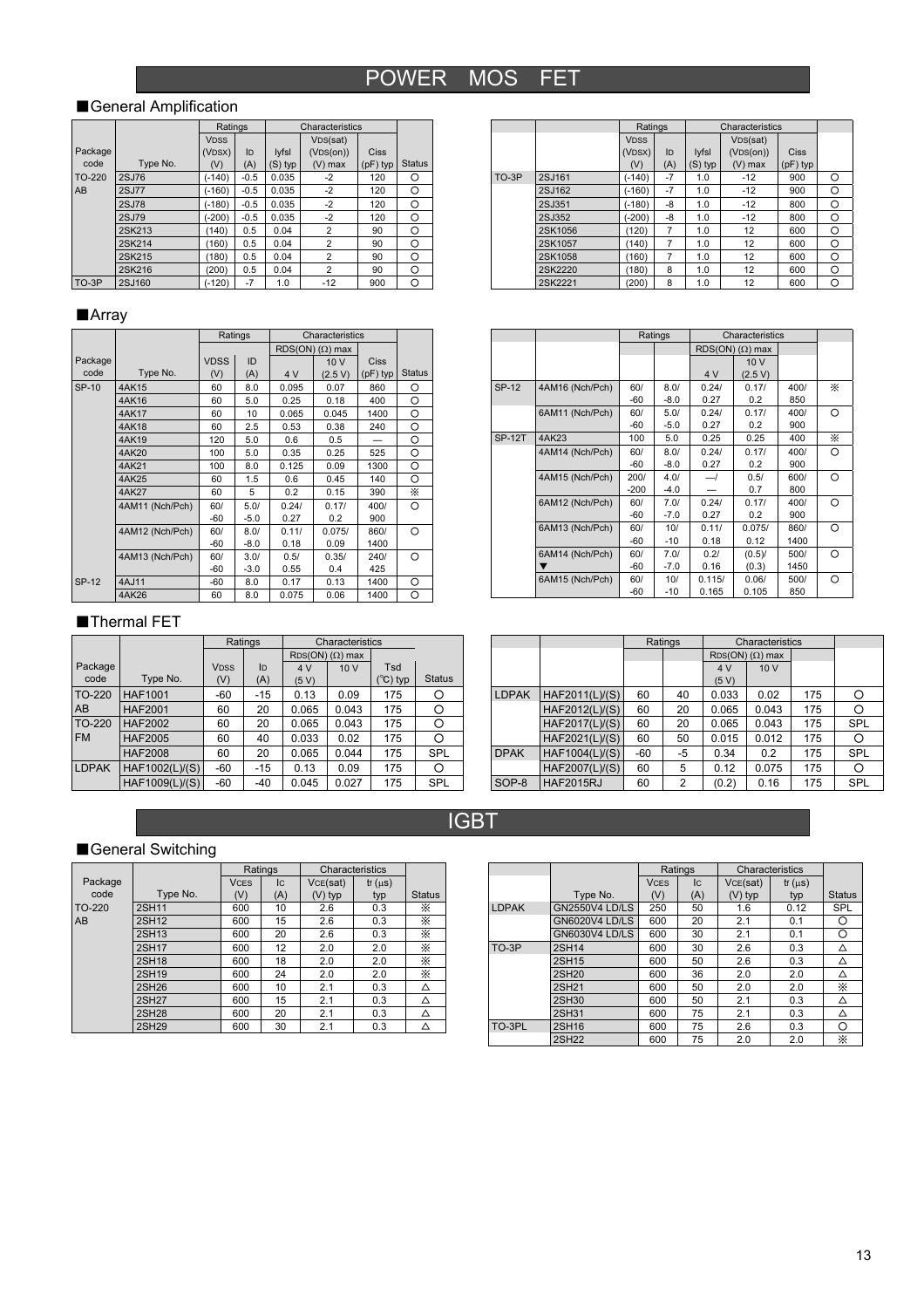### RF POWER MODULE

#### ■High Frequency Amplification

| Part No.       | Package           | f (MHz)                               | Pin (dBm)   | Pout Min (dBm)          | VDD(V) | <b>Status</b> |
|----------------|-------------------|---------------------------------------|-------------|-------------------------|--------|---------------|
| PF01410A       | RF-K1             | $890 - 915$                           | 8           | 34.5                    | 4.8    | X             |
| PF01411A       | RF-K              | $880 - 915$                           | 0           | 35.8                    | 4.8    | X             |
| PF01411B       | $RF-K-4$          | $880 - 915$                           | 0           | 35.5                    | 3.5    | X             |
| PF01412A       | RF-K              | $890 - 915$                           | $\mathbf 0$ | 35.8                    | 5.5    | $rac{1}{x}$   |
| PF04115B       | RF-K <sub>2</sub> | $1850 - 1910$                         | $\mathbf 0$ | 32.5                    | 3.5    |               |
| <b>PF0414A</b> | RF-K              | 1710~1785                             | 3           | 32.5                    | 4.8    | X             |
| <b>PF0414B</b> | $RF-K-4$          | 1710~1785                             | $\Omega$    | 32.5                    | 3.5    | X             |
| PF08103A       | RF-O              | $880 - 915$<br>1710~1785              | 4.5         | 34.5<br>31.5            | 4.8    | $\circ$       |
| PF08103B       | RF-O              | $880 - 915$<br>1710~1785              | 4.5         | 35<br>32.5              | 3.5    | $\circ$       |
| PF08107B       | $RF-K-8$          | $880 - 915$<br>1710~1785              | 0           | $\overline{35}$<br>32   | 3.5    | $\circ$       |
| PF08107BP      | $RF-K-8$          | $880 - 915$<br>1710~1785              | 0           | $\overline{35}$<br>32.5 | 3.5    | $\circ$       |
| PF08109B       | <b>RF-O-12</b>    | $880 - 915$<br>1710~1785              | 0           | 35.5<br>32.7            | 3.5    | $\circ$       |
| PF08114B       | <b>RF-K1-10</b>   | $880 - 915$<br>1710~1785              | 10          | 34.5<br>31.5            | 3.5    | $\circ$       |
| PF08122B       | $RF-K-8$          | $880 - 915$<br>1710~1785              | 0           | 35<br>32.5              | 3.5    | $\circ$       |
| PF08123B       | $RF-K-8$          | $880 - 915$<br>1710~1785<br>1850~1910 | 0           | 35<br>32.5<br>32        | 3.5    | $\circ$       |

注) ○: 正在批量生产

SPL: 样品正在发货

△: 可以批量生产(交货期为三个月)

※: 限定品种

### STANDARD TAPING SPECIFICATIONS

### ■Packing Unit

| Package code               | Name Note)                 | Packing Unit   |
|----------------------------|----------------------------|----------------|
| TO-92                      | 型号+等级+TZ                   | 2500 Pcs/Box   |
| TO-92 MOD                  | Type No. + Grade + TZ      |                |
| <b>SPAK</b>                |                            |                |
| <b>MPAK</b>                | 型号+标志+TL/TR                | 3000 Pcs/Reel  |
| MPAK-4                     | Type No. + Marking + TL/TR |                |
| <b>CMPAK</b>               |                            |                |
| CMPAK-4                    | 型号+标志+UL/UR                | 12000 Pcs/Reel |
| CMPAK-6                    | Type No. + Marking + UL/UR |                |
| MPAK-5                     |                            |                |
| <b>SMPAK</b>               |                            |                |
| <b>MFPAK</b>               | 型号+标志+TL/TR                | 9000 Pcs/Reel  |
|                            | Type No. + Marking + TL/TR |                |
| SMFPAK-6                   | 型号+标志+TL/TR                | 5000 Pcs/Reel  |
|                            | Type No. + Marking + TL/TR |                |
| EMFPAK-6                   | 型号+标志+TL/TR                | 5000 Pcs/Reel  |
|                            | Type No. + Marking + TL/TR |                |
| MPAK-5                     | 型号+标志+EL                   | 3000 Pcs/Reel  |
| MPAK-6                     | Type No. + Marking + EL    |                |
| (High frequency linear IC) |                            |                |
| TSOP-6                     | 型号+EL                      | 3000 Pcs/Reel  |
| CMFPAK-6                   | Type No.+EL                |                |

| Package code               | Name Note)                 | Packing Unit  |
|----------------------------|----------------------------|---------------|
| TSSOP-14                   | 型号+EL                      | 1000 Pcs/Reel |
| (High frequency linear IC) | Type No. + EL              |               |
| FP-8DA                     | 型号+EL                      | 2500 Pcs/Reel |
| (JEDEC, SOP-8)             | Type No. + EL              |               |
| <b>LFPAK</b>               | 型号+EL                      | 2500 Pcs/Reel |
|                            | Type No. +EL               |               |
| TTP-8D                     | 品名+EL                      | 3000 Pcs/Reel |
| (TSSOP-8)                  | Type No. +EL               |               |
| DPAK <sub>S</sub>          | 型号+TL/TR                   | 3000 Pcs/Reel |
|                            | Type No. + TL/TR           |               |
| <b>LDPAKS</b>              | 品名+TL/TR                   | 1000 Pcs/Reel |
|                            | Type No. + TL/TR           |               |
| <b>UPAK</b>                | 型号+标志+TL/TR                | 1000 Pcs/Reel |
|                            | Type No. + Marking + TL/TR |               |
|                            | 型号+标志+UL/UR                | 4000 Pcs/Reel |
|                            | Type No. + Marking + UL/UR |               |
| RP-8P                      | 型号+标志+TB                   | 1000 Pcs/Reel |
|                            | Type No. + Marking + TB    |               |
|                            | 型号+标志+UB                   | 4000 Pcs/Reel |
|                            | Type No. + Marking + UB    |               |

Note) Lead (Pb) free: + "–E"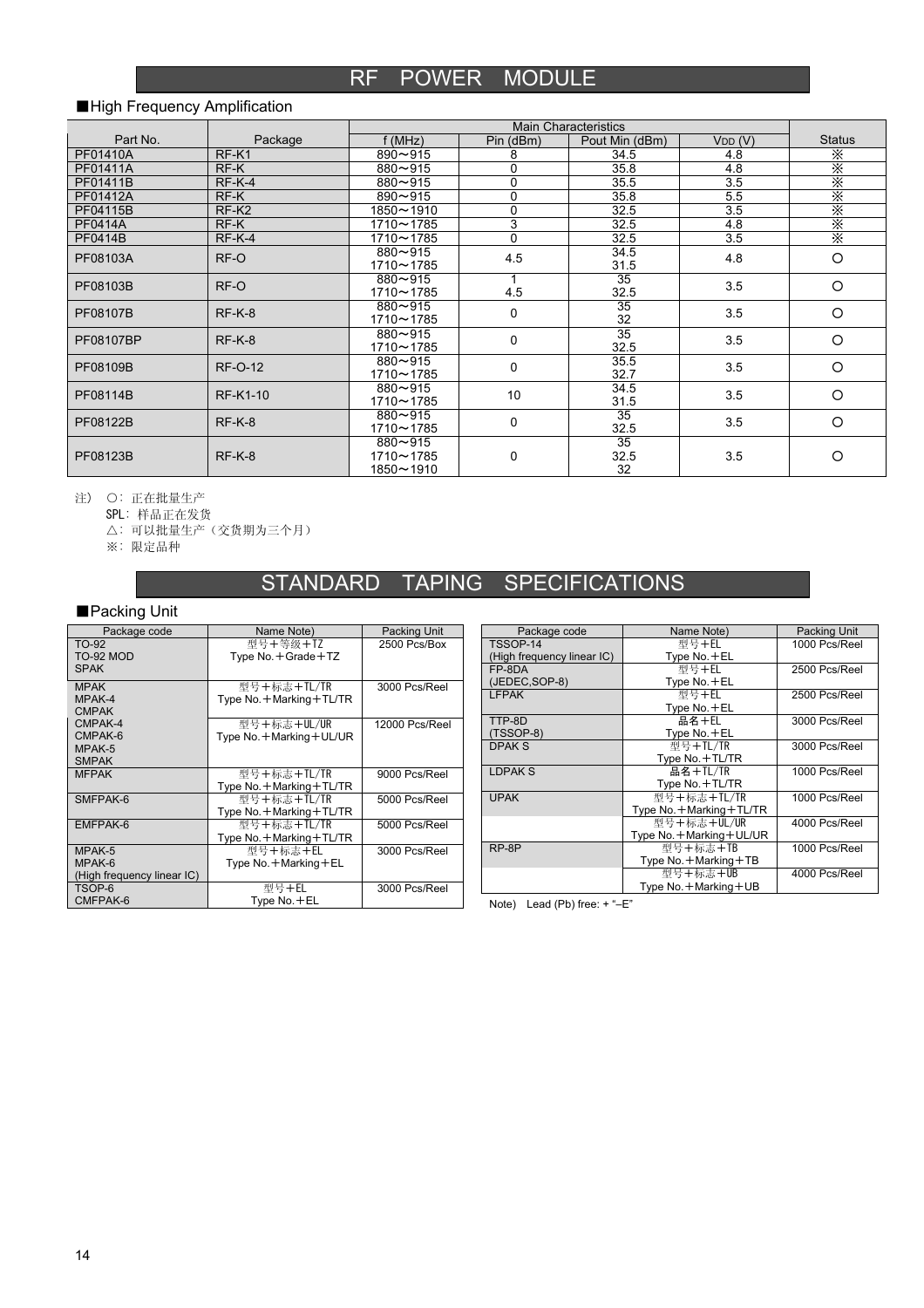### PACKAGE CODE



注)上记外观图并非原寸大。